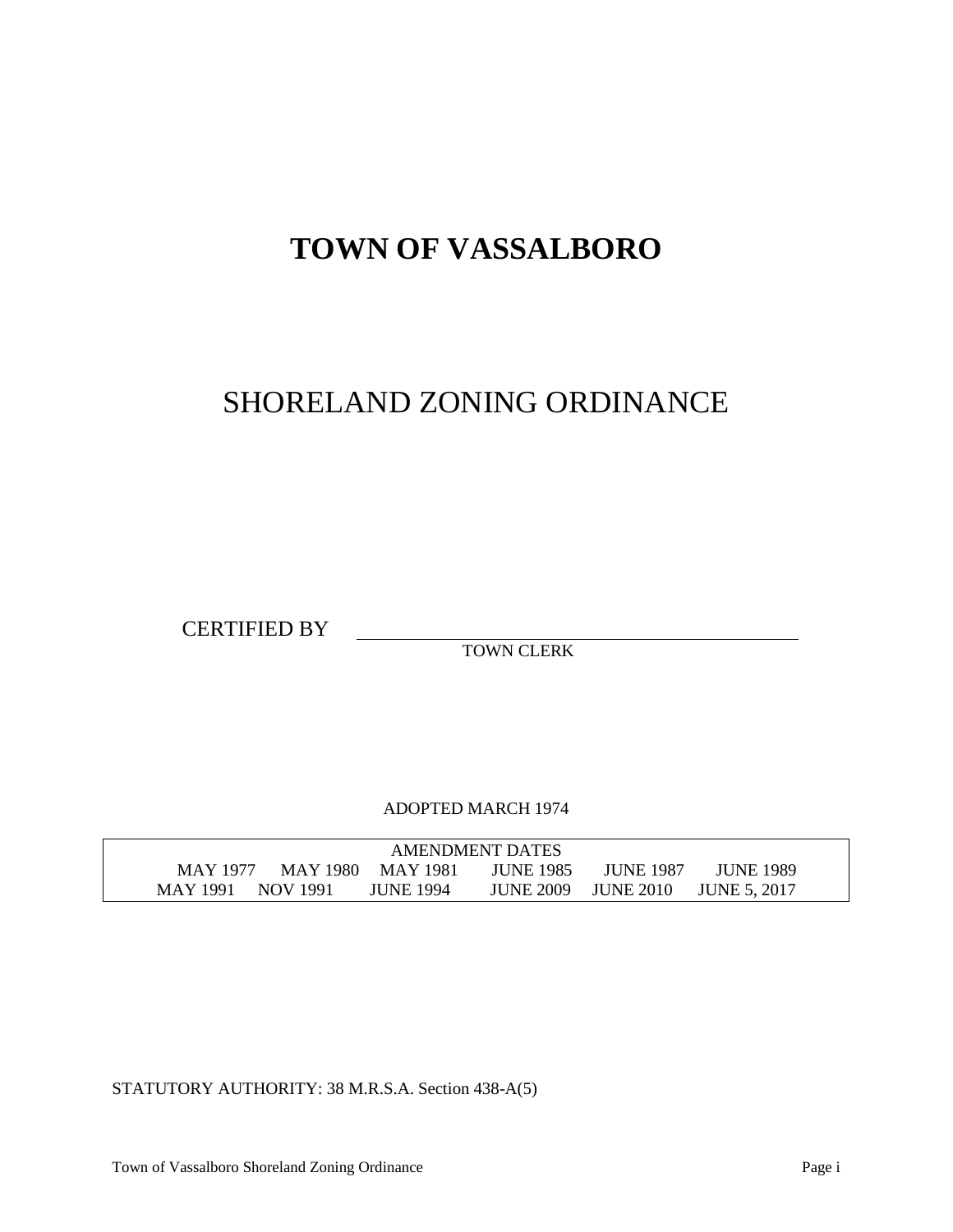(Intentionally Left Blank)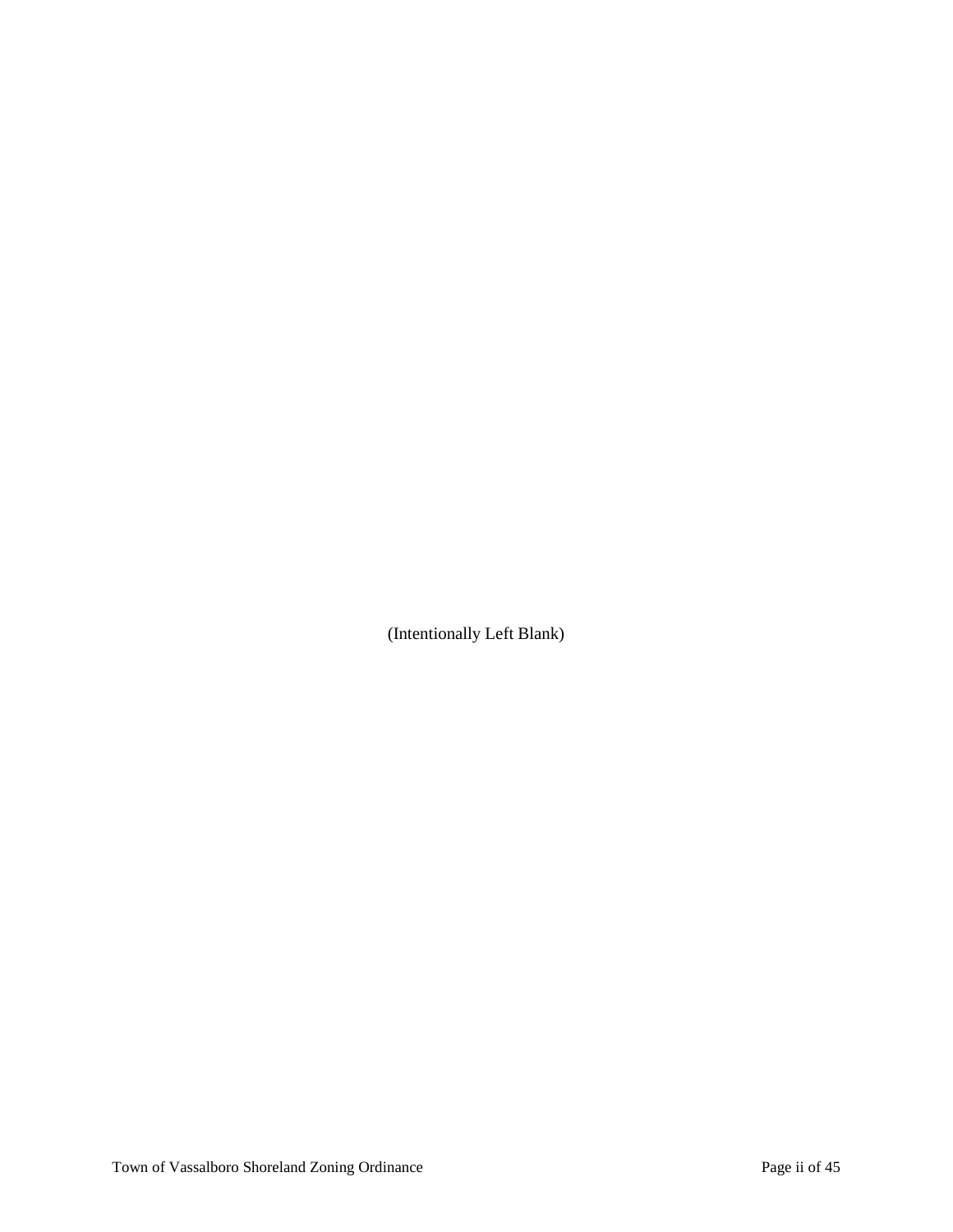# **TABLE OF CONTENTS**

# Page

| 1. |    |                                                                                                 |           |  |  |  |
|----|----|-------------------------------------------------------------------------------------------------|-----------|--|--|--|
| 2. |    |                                                                                                 |           |  |  |  |
| 3. |    |                                                                                                 |           |  |  |  |
| 4. |    |                                                                                                 |           |  |  |  |
| 5. |    |                                                                                                 |           |  |  |  |
| 6. |    |                                                                                                 |           |  |  |  |
| 7. |    |                                                                                                 |           |  |  |  |
| 8. |    |                                                                                                 |           |  |  |  |
| 9. |    |                                                                                                 |           |  |  |  |
|    |    |                                                                                                 |           |  |  |  |
|    |    |                                                                                                 |           |  |  |  |
|    |    |                                                                                                 |           |  |  |  |
|    |    |                                                                                                 |           |  |  |  |
|    |    |                                                                                                 |           |  |  |  |
|    |    |                                                                                                 |           |  |  |  |
|    |    |                                                                                                 |           |  |  |  |
|    |    |                                                                                                 |           |  |  |  |
|    |    |                                                                                                 |           |  |  |  |
|    |    |                                                                                                 |           |  |  |  |
|    |    |                                                                                                 |           |  |  |  |
|    |    |                                                                                                 |           |  |  |  |
|    |    |                                                                                                 |           |  |  |  |
|    |    |                                                                                                 |           |  |  |  |
|    |    |                                                                                                 |           |  |  |  |
|    |    |                                                                                                 |           |  |  |  |
|    |    |                                                                                                 |           |  |  |  |
|    |    |                                                                                                 |           |  |  |  |
|    |    |                                                                                                 |           |  |  |  |
|    |    |                                                                                                 |           |  |  |  |
|    |    |                                                                                                 |           |  |  |  |
|    |    | C. Piers, Docks, Wharves, Bridges, Public Boat Access Facilities, and Other Structures and Uses |           |  |  |  |
|    |    | Extending Over or Below the Normal High-Water Line of a Water body or Within a Wetland, and     |           |  |  |  |
|    |    |                                                                                                 |           |  |  |  |
|    |    |                                                                                                 |           |  |  |  |
|    | Е. |                                                                                                 |           |  |  |  |
|    |    |                                                                                                 |           |  |  |  |
|    |    |                                                                                                 |           |  |  |  |
|    | Н. |                                                                                                 |           |  |  |  |
|    | Ι. |                                                                                                 |           |  |  |  |
|    | J. |                                                                                                 |           |  |  |  |
|    | Κ. |                                                                                                 |           |  |  |  |
|    |    |                                                                                                 |           |  |  |  |
|    |    |                                                                                                 | <b>20</b> |  |  |  |
|    | N. |                                                                                                 |           |  |  |  |
|    | O. |                                                                                                 |           |  |  |  |
|    | Ρ. | Clearing or Removal of Vegetation for Activities Other than Timber Harvesting21                 |           |  |  |  |
|    |    |                                                                                                 |           |  |  |  |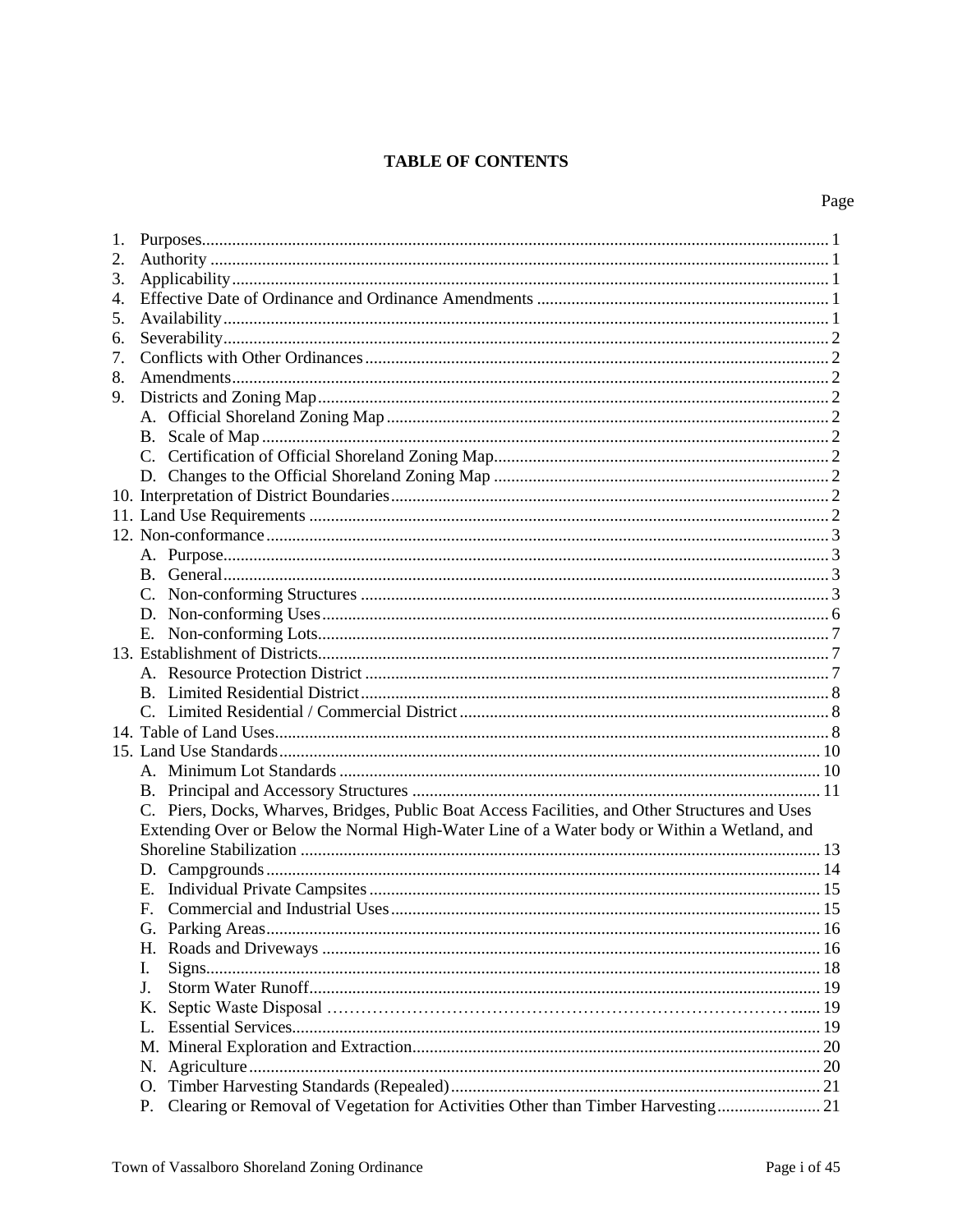| S. |  |
|----|--|
|    |  |
|    |  |
|    |  |
|    |  |
|    |  |
|    |  |
|    |  |
|    |  |
|    |  |
|    |  |
|    |  |
|    |  |
|    |  |
|    |  |
|    |  |
|    |  |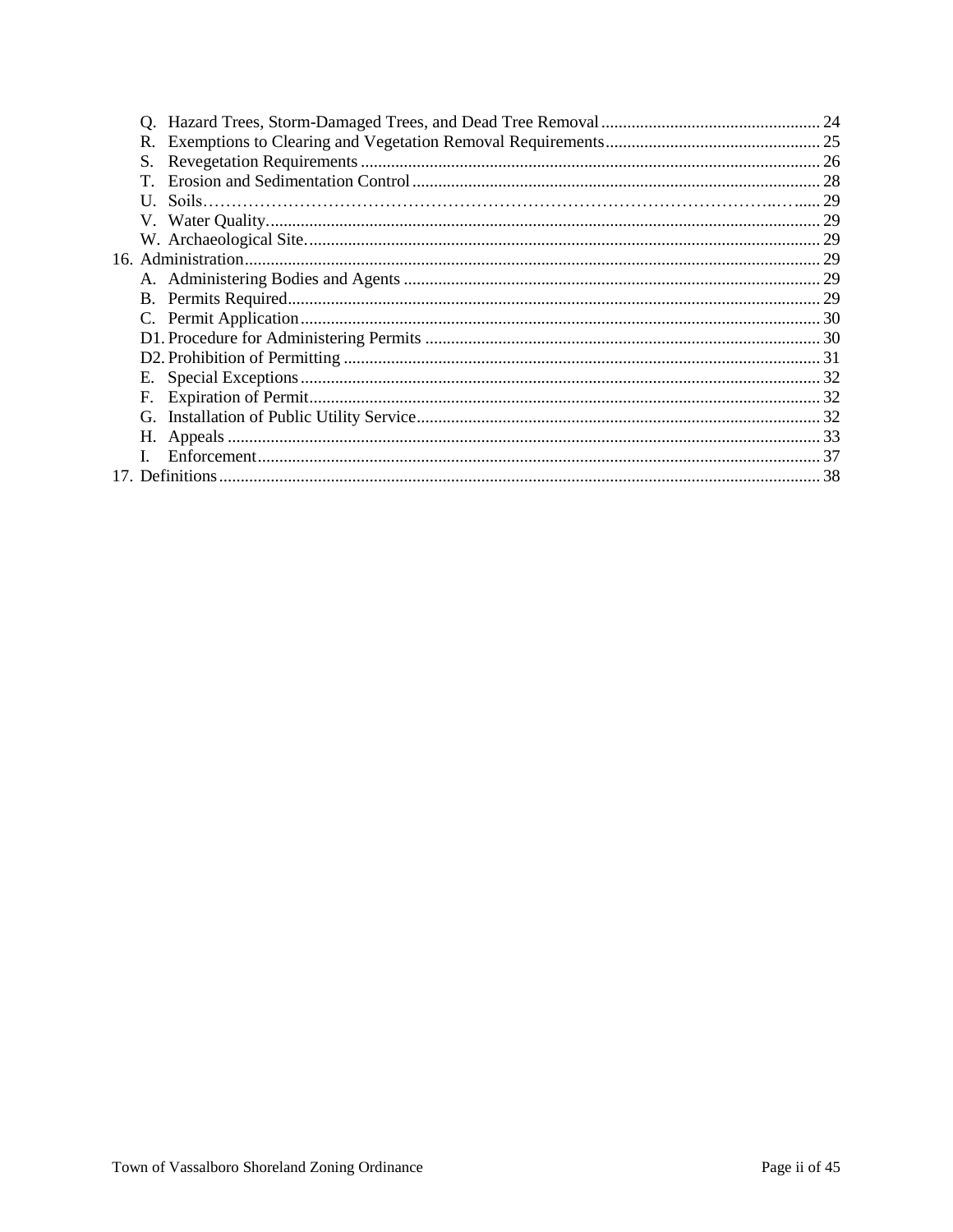# **Shoreland Zoning Ordinance for the Municipality of Vassalboro**

- **1. Purposes.** The purposes of this Ordinance are to further the maintenance of safe and healthful conditions; to prevent and control water pollution; to protect fish spawning grounds, aquatic life, bird and other wildlife habitat; to protect buildings and lands from flooding and accelerated erosion; to protect archaeological and historic resources; to protect commercial fishing and maritime industries; to protect freshwater and wetlands; to control building sites, placement of structures and land uses; to conserve shore cover, and visual as well as actual points of access to inland waters; to conserve natural beauty and open space; and to anticipate and respond to the impacts of development in shoreland areas.
- **2. Authority.** This Ordinance has been prepared in accordance with the provisions of Title 38 sections 435-449 of the Maine Revised Statutes Annotated (M.R.S.A.).
- **3. Applicability.** This Ordinance applies to all land areas within 250 feet, horizontal distance, of the
	- normal high-water line of any great pond, river, or stream
	- upland edge of freshwater wetland,

This Ordinance also applies to any structure built on, over or abutting a dock, wharf or pier, or other structure extending or located below the normal high-water line of a water body or within a wetland.

**4. Effective Date of Ordinance and Ordinance Amendments.** This Ordinance, which was adopted by the municipal legislative body on June 1, 1974, shall not be effective unless approved by the Commissioner of the Department of Environmental Protection. A certified copy of the Ordinance, or Ordinance Amendment, attested and signed by the Municipal Clerk, shall be forwarded to the Commissioner for approval. If the Commissioner fails to act on this Ordinance or Ordinance Amendment, within forty-five (45) days of his/her receipt of the Ordinance, or Ordinance Amendment, it shall be automatically approved.

Any application for a permit submitted to the municipality within the forty-five (45) day period shall be governed by the terms of this Ordinance, or Ordinance Amendment, if the Ordinance, or Ordinance Amendment, is approved by the Commissioner.

- **5. Availability.** A certified copy of this Ordinance shall be filed with the Municipal Clerk and shall be accessible to any member of the public. Copies shall be made available to the public at reasonable cost at the expense of the person making the request. Notice of availability of this Ordinance shall be posted.
- **6. Severability.** Should any section or provision of this Ordinance be declared by the courts to be invalid, such decision shall not invalidate any other section or provision of the Ordinance.
- **7. Conflicts with Other Ordinances.** Whenever a provision of this Ordinance conflicts with or is inconsistent with another provision of this Ordinance or of any other ordinance, regulation or statute administered by the municipality, the more restrictive provision shall control.
- **8. Amendments.** This Ordinance may be amended by majority vote of the legislative body. All amendments shall require adequate public participation through one or more hearings held by the Board with the appropriate notice as required under 30-A M.R.S.A. section 4352 (1) and (9). Copies of amendments, attested and signed by the Municipal Clerk, shall be submitted to the Commissioner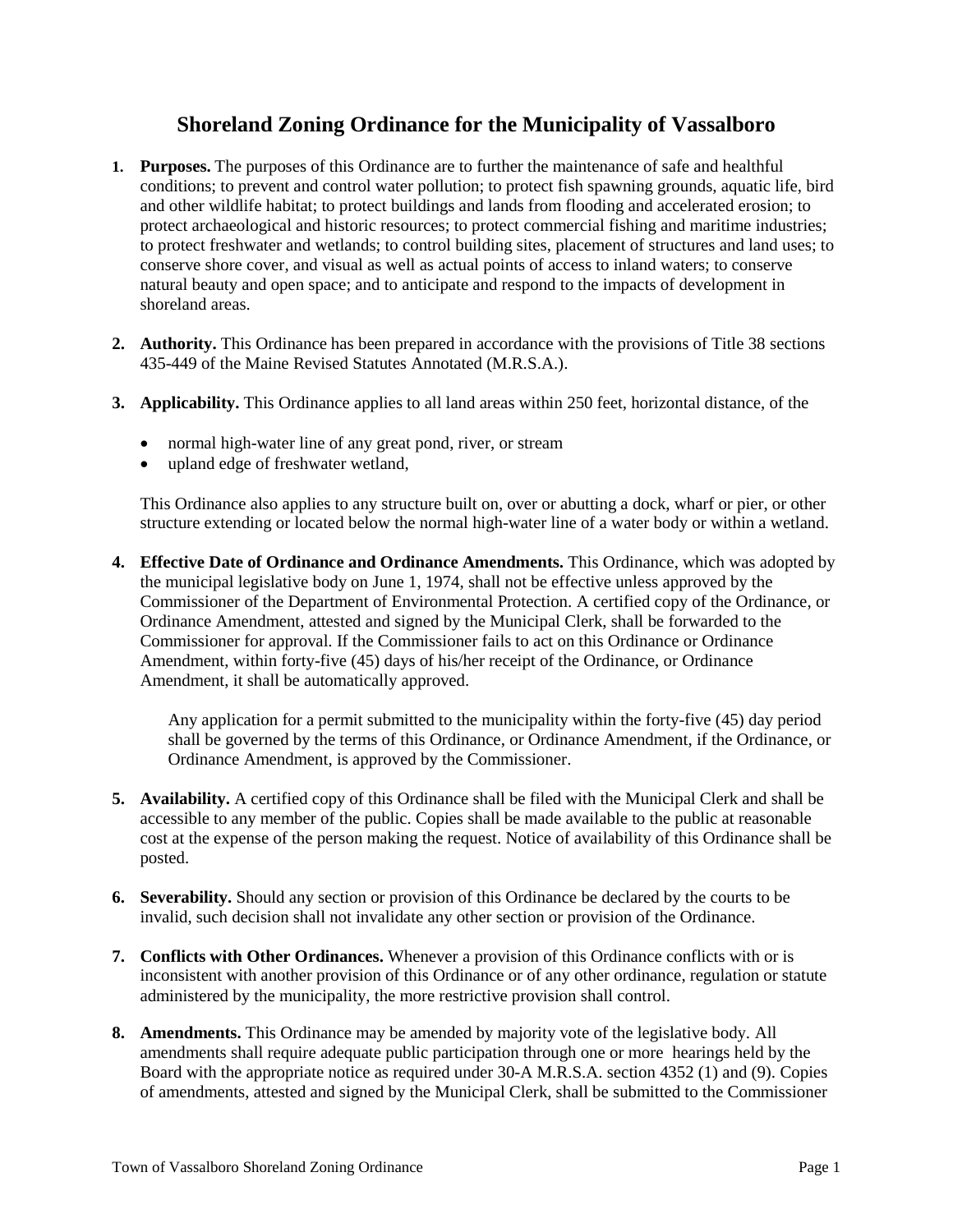of the Department of Environmental Protection following adoption by the municipal legislative body and shall not be effective unless approved by the Commissioner. If the Commissioner fails to act on any amendment within forty-five (45) days of his/her receipt of the amendment, the amendment is automatically approved. Any application for a permit submitted to the municipality within the fortyfive (45) day period shall be governed by the terms of the amendment, if such amendment is approved by the Commissioner.

# **9. Districts and Zoning Map**

- **A. Official Shoreland Zoning Map.** The areas to which this Ordinance is applicable are hereby divided into the following districts as shown on the Official Shoreland Zoning Map(s) which is (are) made a part of this Ordinance:
	- **(1) Resource Protection**
	- **(2) Limited Residential**
	- **(3) Limited Residential / Commercial**
- **B. Scale of Map.** The Official Shoreland Zoning Map shall be drawn at a scale of not less than: 1 inch = 2000 feet. District boundaries shall be clearly delineated and a legend indicating the symbols for each district shall be placed on the map.
- **C. Certification of Official Shoreland Zoning Map.** The Official Shoreland Zoning Map shall be certified by the attested signature of the Municipal Clerk and shall be located in the municipal office.
- **D. Changes to the Official Shoreland Zoning Map.** If amendments, in accordance with Section 8, are made in the district boundaries or other matter portrayed on the Official Shoreland Zoning Map, such changes shall be made on the Official Shoreland Zoning Map within thirty (30) days after the amendment has been approved by the Commissioner of the Department of Environmental Protection. The Board or Code Enforcement Officer shall provide the appropriate notification to landowners as required under 38 M.R.S.A. section 438-A(1-B) whose property is being considered for placement in a resource protection zone and a public hearing shall be held as required under this subsection.
- **10. Interpretation of District Boundaries.** Unless otherwise set forth on the Official Shoreland Zoning Map, district boundary lines are property lines, the centerlines of streets, roads and rights of way, and the boundaries of the shoreland area as defined herein. Where uncertainty exists as to the exact location of district boundary lines, the Board of Appeals shall be the final authority as to location.
- **11. Land Use Requirements.** Except as hereinafter specified, no building, structure or land shall hereafter be used or occupied, and no building or structure or part thereof shall hereafter be erected, constructed, expanded, moved, or altered and no new lot shall be created except in conformity with all of the regulations herein specified for the district in which it is located, unless a variance is granted.

# **12. Non-conformance**

**A. Purpose.** It is the intent of this Ordinance to promote land use conformities, except that nonconforming conditions that existed before the effective date of this Ordinance or amendments thereto shall be allowed to continue, subject to the requirements set forth in Section 12. Except as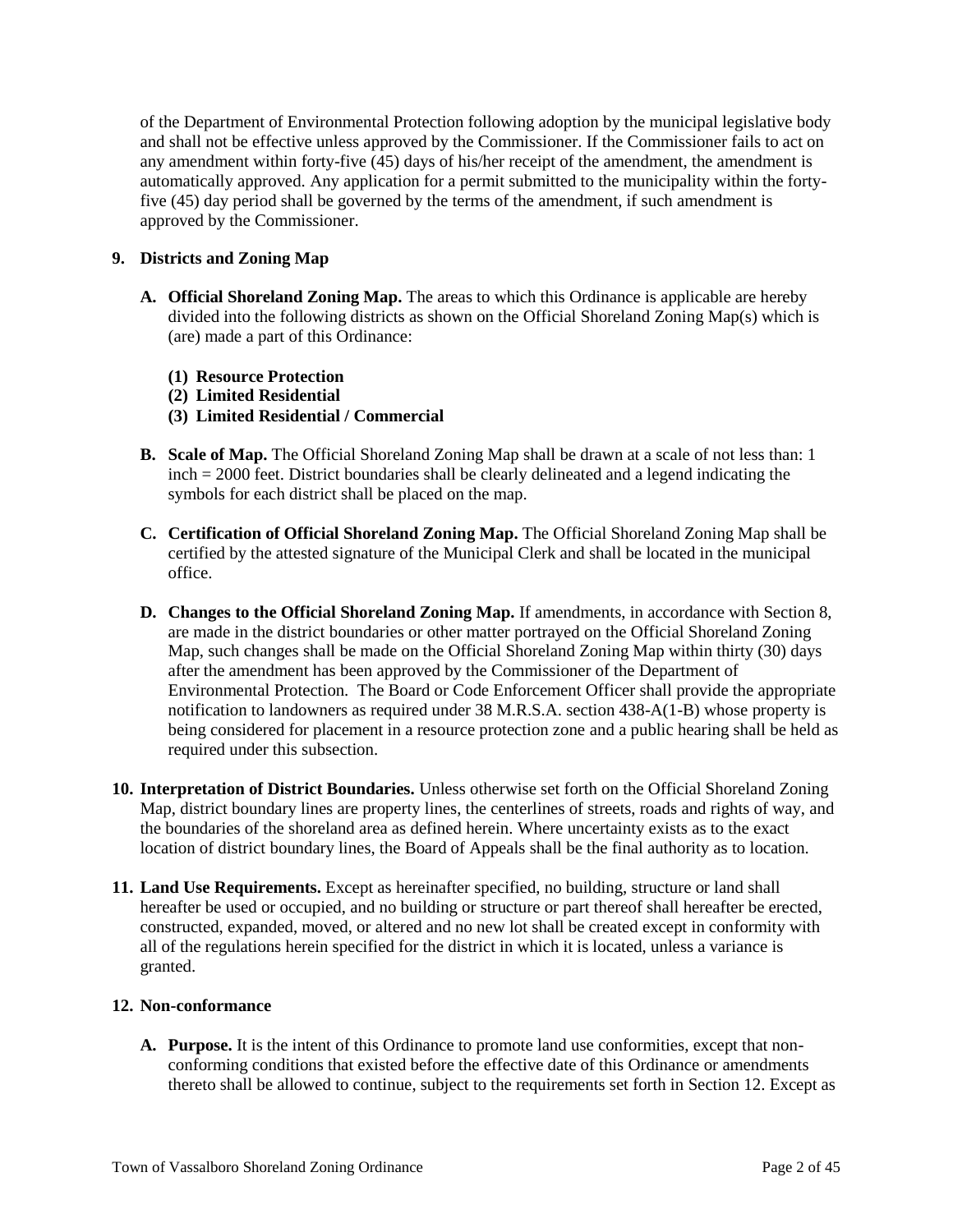otherwise provided in this Ordinance, a non-conforming condition shall not be permitted to become more non-conforming.

# **B. General**

- **(1) Transfer of Ownership**. Non-conforming structures, lots, and uses may be transferred, and the new owner may continue the non-conforming use or continue to use the non-conforming structure or lot, subject to the provisions of this Ordinance.
- **(2) Repair and Maintenance**. This Ordinance allows, without a permit, the normal upkeep and maintenance of non-conforming uses and structures including repairs or renovations that do not involve expansion of the non-conforming use or structure, and such other changes in a non-conforming use or structure as federal, state, or local building and safety codes may require.

# **C. Non-conforming Structures**

- **(1) Expansions**. All new principal and accessory structures, excluding functionally waterdependent uses, must meet the water body, tributary stream, or wetland setback requirements contained in Section 15(B)(1). A non-conforming structure may be added to or expanded after obtaining a permit from the Planning Board, if such addition or expansion does not increase the non-conformity of the structure and is in accordance with subparagraphs (a) and (b) below. Expansion of an accessory structure that is located closer to the normal high-water line of a water body, tributary stream, or upland edge of a wetland than the principal structure is prohibited, even if the expansion will not increase nonconformity with the water body, tributary stream, or wetland setback requirement.
	- (a) If a legally existing nonconforming principal structure is entirely located less than 25 feet from the normal high-water line of a water body, tributary stream, or upland edge of a wetland, that structure may be expanded as follows, as long as all other applicable municipal land use standards are met and the expansion is not prohibited by Section  $12(C)(1)$ .
		- (i) The maximum total footprint for the principal structure may not be expanded to a size greater than 800 square feet or 30% larger than the footprint that existed on January 1, 1989, whichever is greater. The maximum height of the principal structure may not be made greater than 15 feet or the height of the existing structure, whichever is greater.
	- (b) For structures located within 75 feet of the normal high-water line, expansion of any portion of that structure within 25 feet of the normal high-water line of a water body, tributary stream, or upland edge of a wetland is prohibited, even if the expansion will not increase nonconformity with the water body, tributary stream or wetland setback requirement.
	- (c) All other legally existing nonconforming principal and accessory structures that do not meet the water body, tributary stream, or wetland setback requirements may be expanded or altered as follows, as long as other applicable municipal land use standards are met and the expansion is not prohibited by Section  $12(C)(1)$  or Section  $12(C)(1)(a)$ , above.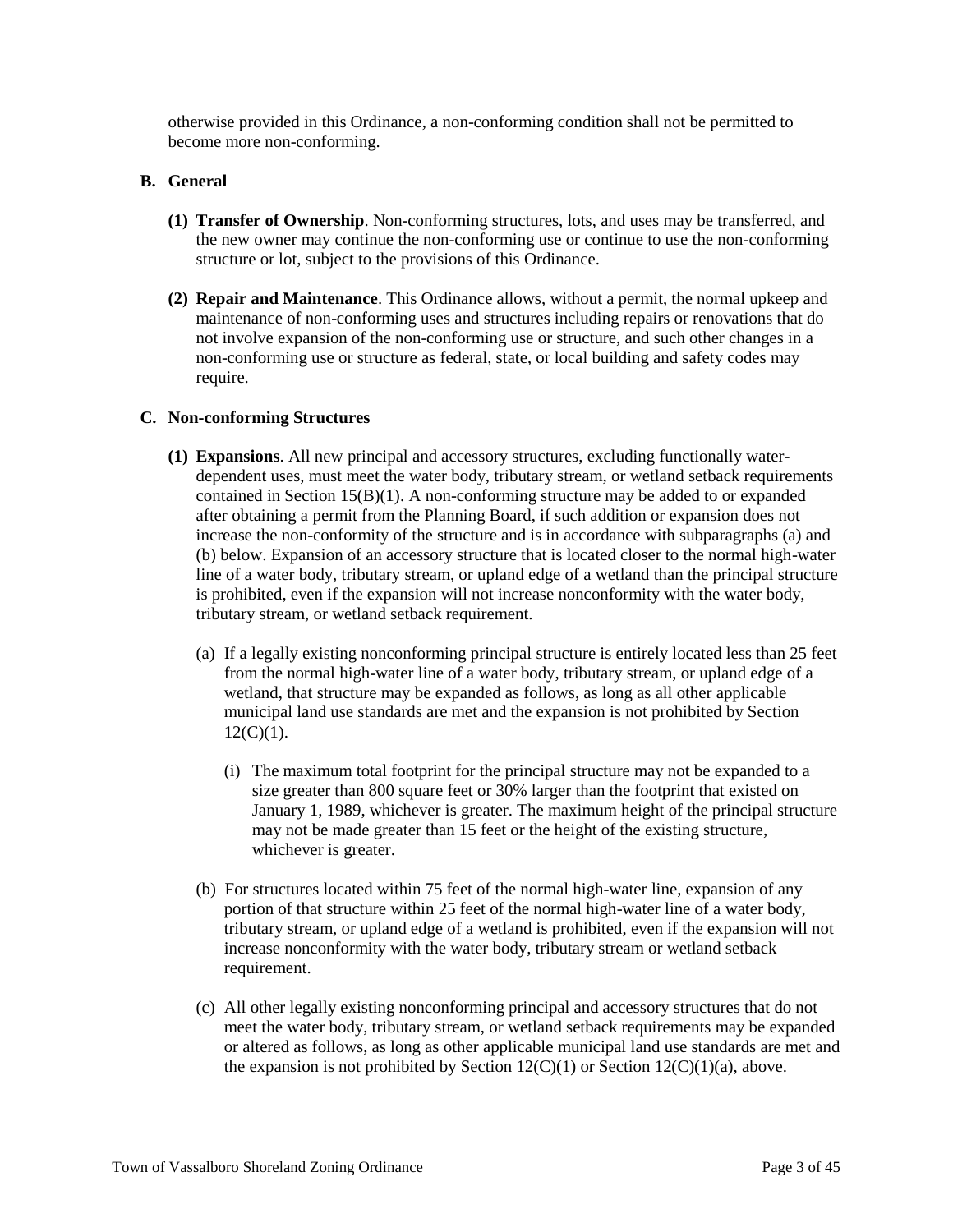- (i) For structures located less than 75 feet from the normal high-water line of a water body, tributary stream, or upland edge of a wetland, the maximum combined total footprint for all structures may not be expanded to a size greater than 1,000 square feet or 30% larger than the footprint that existed on January 1, 1989, whichever is greater. The maximum height of any structure may not be made greater than 20 feet or the height of the existing structure, whichever is greater.
- (ii) For structures located less than 100 feet from the normal high-water line of a great pond classified as GPA or a river flowing to a great pond classified as GPA, the maximum combined total footprint for all structures may not be expanded to a size greater than 1,500 square feet or 30% larger than the footprint that existed on January 1, 1989, whichever is greater. The maximum height of any structure may not be made greater than 25 feet or the height of the existing structure, whichever is greater. Any portion of those structures located less than 75 feet from the normal high-water line of a water body, tributary stream, or upland edge of a wetland must meet the footprint and height limits in Section  $12(C)(1)(a)(i)$  and Section  $12(C)(1)(c)(i)$ , above.
- (iii)In addition to the limitations in subparagraphs (i) and (ii), for structures that are legally nonconforming due to their location within the Resource Protection District when located at less than 250 feet from the normal high-water line of a water body or the upland edge of a wetland, the maximum combined total footprint for all structures may not be expanded to a size greater than 1,500 square feet or 30% larger than the footprint that existed at the time the Resource Protection District was established on the lot, whichever is greater. The maximum height of any structure may not be made greater than 25 feet or the height of the existing structure, whichever is greater, except that any portion of those structures located less than 75 feet from the normal high-water line of a water body, tributary stream, or upland edge of a wetland must meet the footprint and height limits in Section  $12(C)(1)(a)(i)$  and Section  $12(C)(1)(c)(i)$ , above.
- (d) An approved plan for expansion of a nonconforming structure must be recorded by the applicant with the registry of deeds, within 90 days of approval. The recorded plan must show the existing and proposed footprint of the non-conforming structure, the existing and proposed structure height, the footprint of any other structures on the parcel, the shoreland zone boundary and evidence of approval by the municipal review authority.
- **(2) Foundations.** Whenever a new, enlarged, or replacement foundation is constructed under a non-conforming structure, the structure and new foundation must be placed such that the setback requirement is met to the greatest practical extent as determined by the Planning Board or its designee, basing its decision on the criteria specified in Section 12(C)(3) Relocation, below.
- **(3) Relocation**. A non-conforming structure may be relocated within the boundaries of the parcel on which the structure is located provided that the site of relocation conforms to all setback requirements to the greatest practical extent as determined by the Planning Board or its designee, and provided that the applicant demonstrates that the present subsurface sewage disposal system meets the requirements of State law and the State of Maine Subsurface Wastewater Disposal Rules (Rules), or that a new system can be installed in compliance with the law and said Rules. In no case shall a structure be relocated in a manner that causes the structure to be more non-conforming.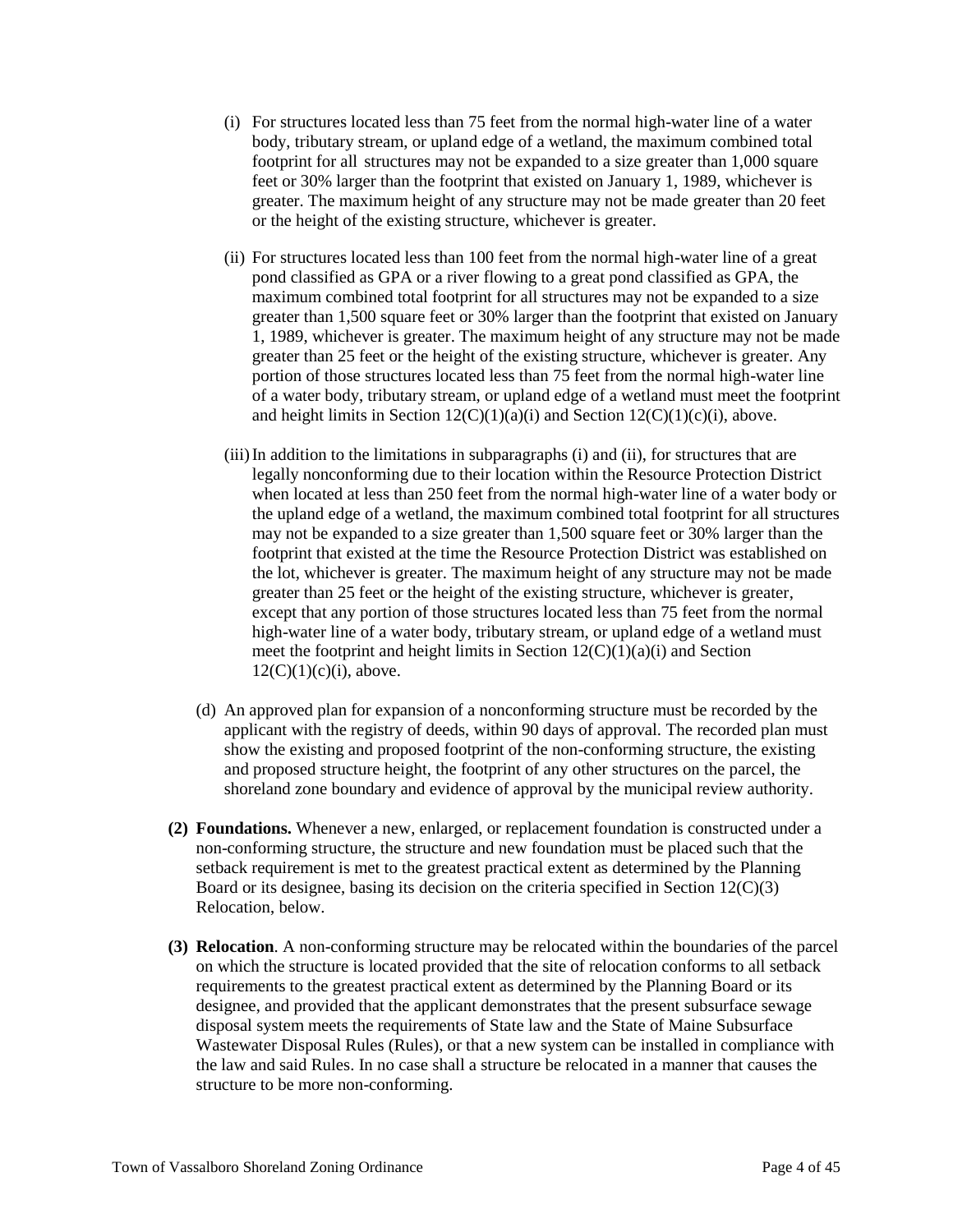In determining whether the building relocation meets the setback to the greatest practical extent, the Planning Board or its designee shall consider the size of the lot, the slope of the land, the potential for soil erosion, the location of other structures on the property and on adjacent properties, the location of the septic system and other on-site soils suitable for septic systems, and the type and amount of vegetation to be removed to accomplish the relocation.

When it is necessary to remove vegetation within the water or wetland setback area in order to relocate a structure, the Planning Board shall require replanting of native vegetation to compensate for the destroyed vegetation in accordance with Section 15(S). In addition, the area from which the relocated structure was removed must be replanted with vegetation. Replanting shall be required as follows:

(a) Trees removed in order to relocate a structure must be replanted with at least one native tree, three (3) feet in height, for every tree removed. If more than five trees are planted, no one species of tree shall make up more than 50% of the number of trees planted. Replaced trees must be planted no further from the water or wetland than the trees that were removed.

Other woody and herbaceous vegetation, and ground cover, that are removed or destroyed in order to relocate a structure must be re-established. An area at least the same size as the area where vegetation and/or ground cover was disturbed, damaged, or removed must be reestablished within the setback area. The vegetation and/or ground cover must consist of similar native vegetation and/or ground cover that was disturbed, destroyed or removed.

- (b) Where feasible, when a structure is relocated on a parcel the original location of the structure shall be replanted with vegetation which may consist of grasses, shrubs, trees, or a combination thereof.
- **(4) Reconstruction or Replacement**. Any non-conforming structure which is located less than the required setback from a water body, tributary stream, or wetland and which is removed, or damaged or destroyed, regardless of the cause, by more than 50% of the market value of the structure before such damage, destruction or removal, may be reconstructed or replaced provided that a permit is obtained within eighteen (18) months of the date of said damage, destruction, or removal, and provided that such reconstruction or replacement is in compliance with the water body, tributary stream or wetland setback requirement to the greatest practical extent as determined by the Planning Board or its designee in accordance with the purposes of this Ordinance. In no case shall a structure be reconstructed or replaced so as to increase its non-conformity. If the reconstructed or replacement structure is less than the required setback it shall not be any larger than the original structure, except as allowed pursuant to Section  $12(C)(1)$  above, as determined by the non-conforming footprint of the reconstructed or replaced structure at its new location. If the total footprint of the original structure can be relocated or reconstructed beyond the required setback area, no portion of the relocated or reconstructed structure shall be replaced or constructed at less than the setback requirement for a new structure. When it is necessary to remove vegetation in order to replace or reconstruct a structure, vegetation shall be replanted in accordance with Section  $12(C)(3)$  above.

Any non-conforming structure which is located less than the required setback from a water body, tributary stream, or wetland and which is removed by 50% or less of the market value, or damaged or destroyed by 50% or less of the market value of the structure, excluding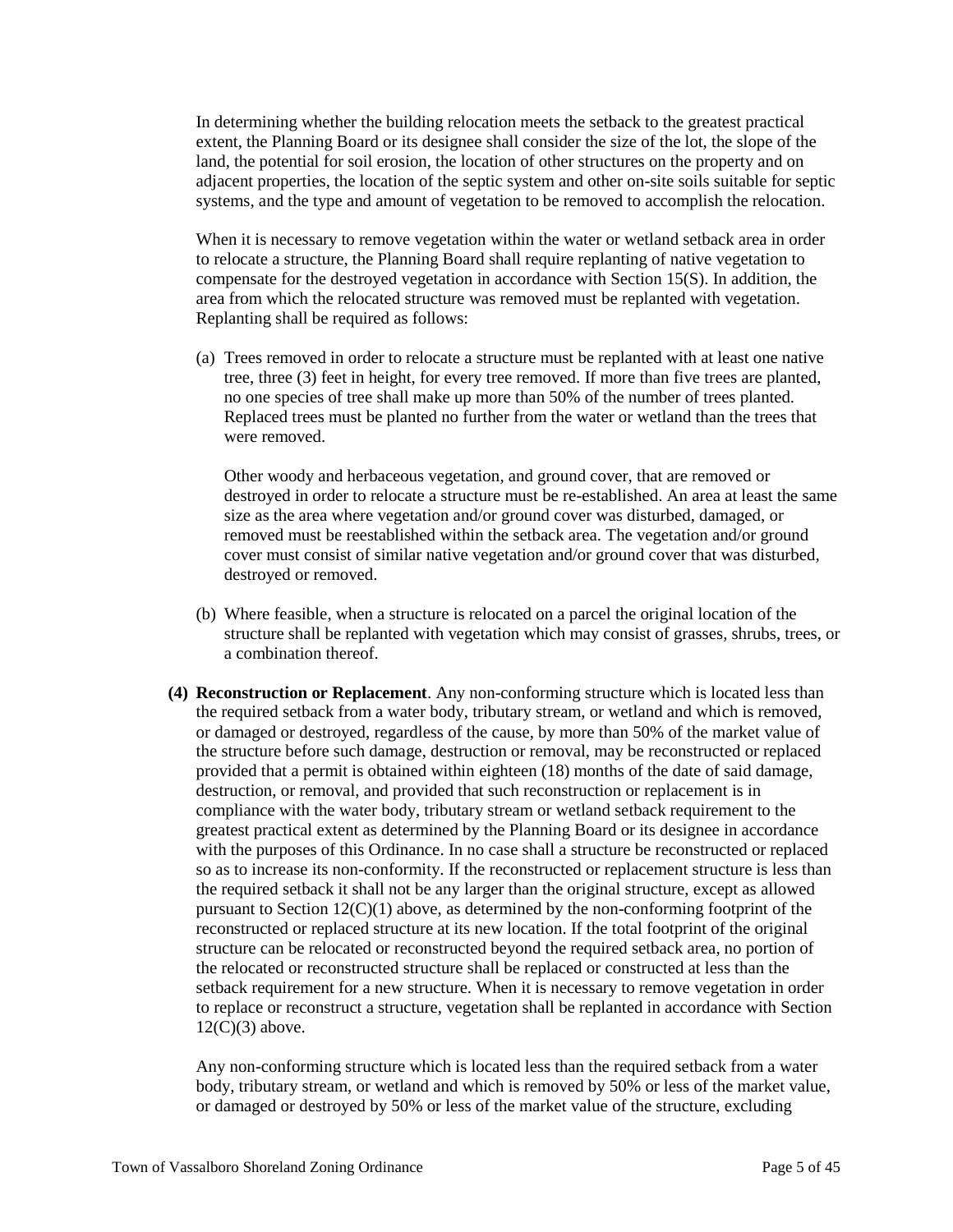normal maintenance and repair, may be reconstructed in place if a permit is obtained from the Code Enforcement Officer within one year of such damage, destruction, or removal, provided there is no expansion.

In determining whether the building reconstruction or replacement meets the setback to the greatest practical extent, the Planning Board or its designee shall consider, in addition to the criteria in Section 12(C)(3) above, the physical condition and type of foundation present, if any.

**(5) Change of Use of a Non-conforming Structure**. The use of a non-conforming structure may not be changed to another use unless the Planning Board, after receiving a written application, determines that the new use will have no greater adverse impact on the water body, tributary stream, or wetland, or on the subject or adjacent properties and resources than the existing use.

In determining that no greater adverse impact will occur, the Planning Board shall require written documentation from the applicant, regarding the probable effects on public health and safety, erosion and sedimentation, water quality, fish and wildlife habitat, vegetative cover, visual and actual points of public access to waters, natural beauty, floodplain management, archaeological and historic resources, and functionally water-dependent uses.

#### **D. Non-conforming Uses**

- **(1) Expansions**. Expansions of non-conforming uses are prohibited, except that non-conforming residential uses may, after obtaining a permit from the Planning Board, be expanded within existing residential structures or within expansions of such structures as allowed in Section  $12(C)(1)$  above.
- **(2) Resumption Prohibited**. A lot, building or structure in or on which a non-conforming use is discontinued for a period exceeding one year, or which is superseded by a conforming use, may not again be devoted to a non-conforming use except that the Planning Board may, for good cause shown by the applicant, grant up to a one year extension to that time period.
- **(3) Change of Use**. An existing non-conforming use may be changed to another non-conforming use provided that the proposed use has no greater adverse impact on the subject and adjacent properties and resources than the former use, as determined by the Planning Board. The determination of no greater adverse impact shall be made according to criteria listed in Section  $12(C)(5)$  above.

# **E. Non-conforming Lots**

- **(1) Non-conforming Lots**: A non-conforming lot of record as of the effective date of this Ordinance or amendment thereto may be built upon, without the need for a variance, provided that such lot is in separate ownership and not contiguous with any other lot in the same ownership, and that all provisions of this Ordinance except lot area, lot width and shore frontage can be met. Variances relating to setback or other requirements not involving lot area, lot width or shore frontage shall be obtained by action of the Board of Appeals.
- **(2) Contiguous Built Lots**: If two or more contiguous lots or parcels are in a single or joint ownership of record at the time of adoption of this Ordinance, if all or part of the lots do not meet the dimensional requirements of this Ordinance, and if a principal use or structure exists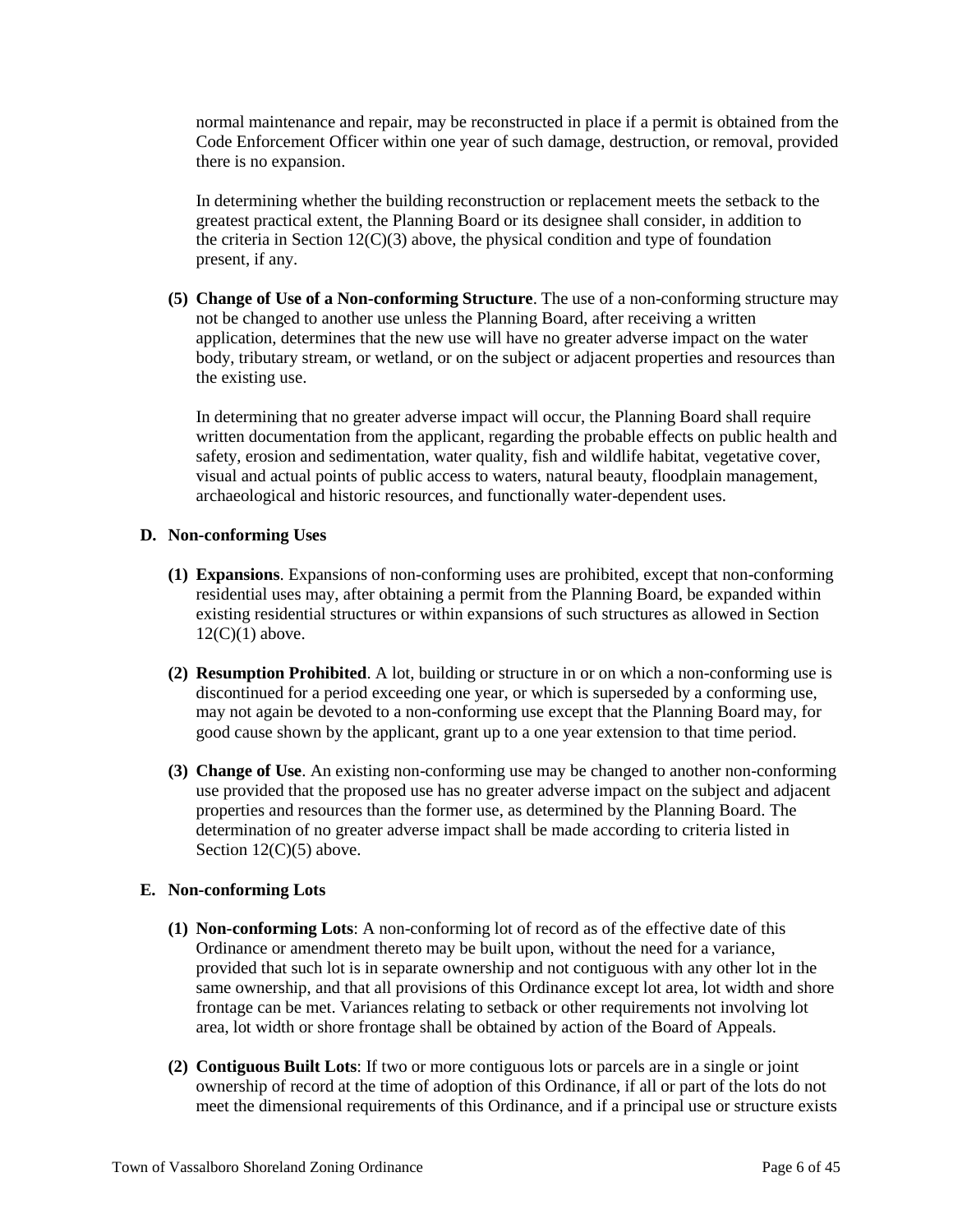on each lot, the non-conforming lots may be conveyed separately or together, provided that the *State Minimum Lot Size Law* (12 M.R.S.A. sections 4807-A through 4807-D) and the State of Maine Subsurface Wastewater Disposal Rules are complied with.

If two or more principal uses or structures existed on a single lot of record, on the effective date of this ordinance, the lot shall not be divided in a manner that creates a non-conforming lot or causes a non-conforming lot to become more non-conforming.

**(3) Contiguous Lots - Vacant or Partially Built**: If two or more contiguous lots or parcels are in single or joint ownership of record at the time of or since adoption or amendment of this Ordinance, if any of these lots do not individually meet the dimensional requirements of this Ordinance or subsequent amendments, and if one or more of the lots are vacant or contain no principal structure the lots shall be combined to the extent necessary to meet the dimensional requirements.

# **13. Establishment of Districts**

- **A. Resource Protection District.** The Resource Protection District includes areas in which development would adversely affect water quality, productive habitat, biological ecosystems, or scenic and natural values. This district shall include the following areas when they occur within the limits of the shoreland zone, except that areas which are currently developed and areas which meet the criteria for the Limited Residential or Limited Residential / Commercial need not be included within the Resource Protection District.
	- (1) Floodplains along rivers and floodplains along artificially formed great ponds along rivers, defined by the 100 year floodplain as designated on the Federal Emergency Management Agency's (FEMA) Flood Insurance Rate Maps or Flood Hazard Boundary Maps, or the flood of record, or in the absence of these, by soil types identified as recent floodplain soils. This district shall also include 100 year floodplains adjacent to tidal waters as shown on FEMA's Flood Insurance Rate Maps or Flood Hazard Boundary Maps.
	- (2) Areas of two or more contiguous acres with sustained slopes of 20% or greater.
	- (3) Areas of two (2) or more contiguous acres supporting wetland vegetation and hydric soils, which are not part of a freshwater wetland as defined, and which are not surficially connected to a water body during the period of normal high water.
	- (4) Land areas along rivers subject to severe bank erosion, undercutting, or river bed movement;
	- (5) Other important wildlife habitat;
	- (6) Natural sites of significant scenic or aesthetic value;
	- (7) Areas designated by federal, state or municipal governements as natural areas of significance to be preotected from development; and
	- (8) Other significant areas which should be included in this district to fulfill the purposes of this Ordinance, such as, but not limited to, existing public access areas and certain significant archaeological and historic sites deserving of long-term protection as determined by the municipality after consultation with the Maine Historic Preservation Commission.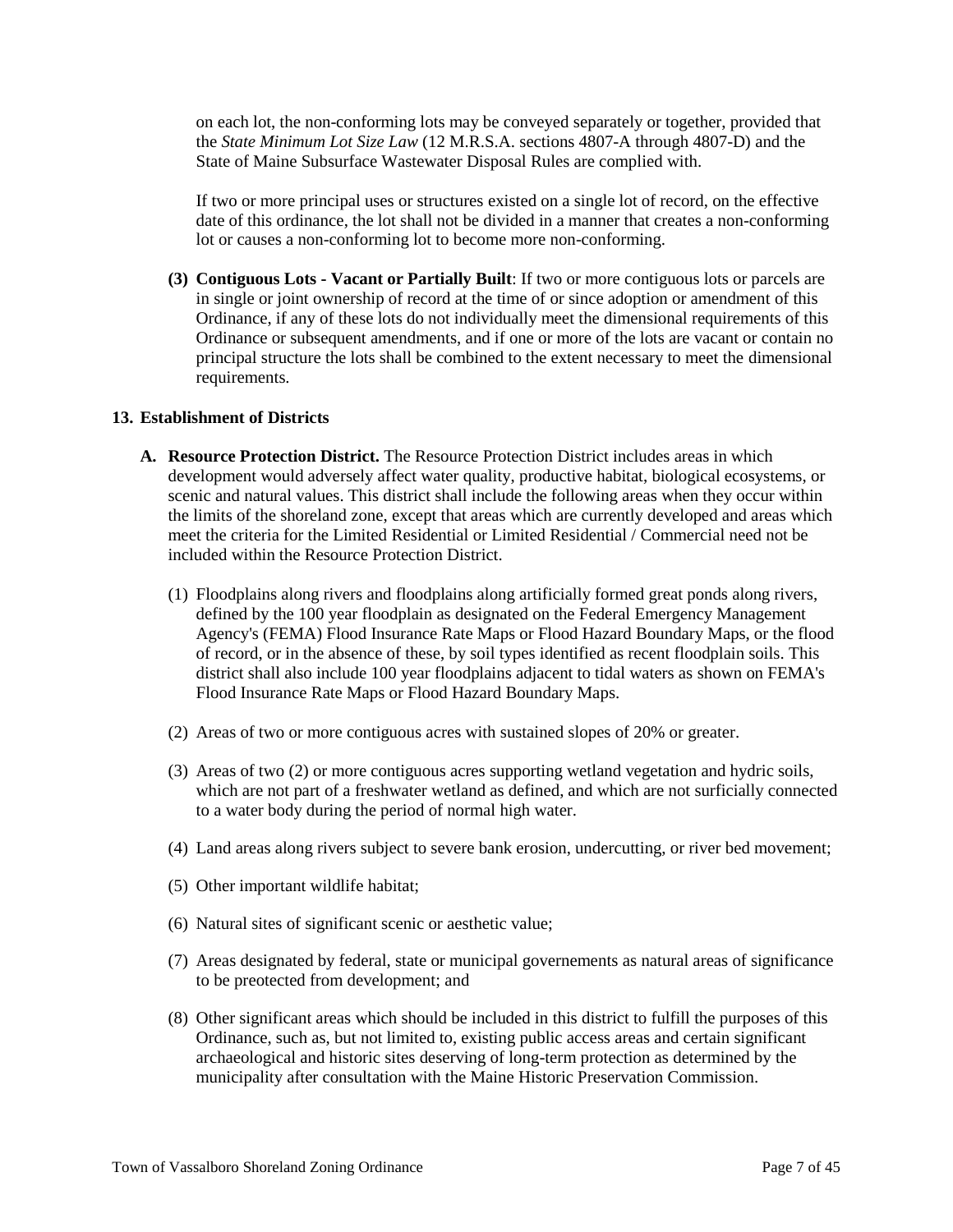- (9) Areas within 250 feet, horizontal distance, of the upland edge of freshwater wetlands, which are rated "moderate" or "high" value waterfowl and wading bird habitat, including nesting and feeding areas, by the Maine Department of Inland Fisheries and Wildlife (MDIF&W). These areas are generally depicted on a Geographic Information System (GIS) data layer.
- **B. Limited Residential District.** The Limited Residential District includes those areas suitable for residential and recreational development. It includes areas other than those in the Resource Protection District, and areas which are used less intensively than those in the Limited Residential / Commercial District.
- **C. Limited Residential / Commercial District.** The Limited Residential / Commercial District includes areas of mixed, light commercial and residential uses. This district includes areas of two or more contiguous acres in size devoted to a mix of residential and low intensity business and commercial uses. Industrial uses are prohibited.

**14. Table of Land Uses.** All land use activities, as indicated in Table 1, Land Uses in the Shoreland Zone, shall conform with all of the applicable land use standards in Section 15. The district designation for a particular site shall be determined from the Official Shoreland Zoning Map.

# **Key to Table 1**: **LAND USES IN THE SHORELAND ZONE**

- Yes Allowed (no permit required but the use must comply with all applicable land use standards)
- No Prohibited
- PB Allowed with permit issued by the Planning Board.
- CEO Allowed with permit issued by the Code Enforcement Officer
- LPI Allowed with permit issued by the Local Plumbing Inspector

#### **Abbreviations**:

- RP Resource Protection
- LR Limited Residential
- LR/C Limited Residential / Commercial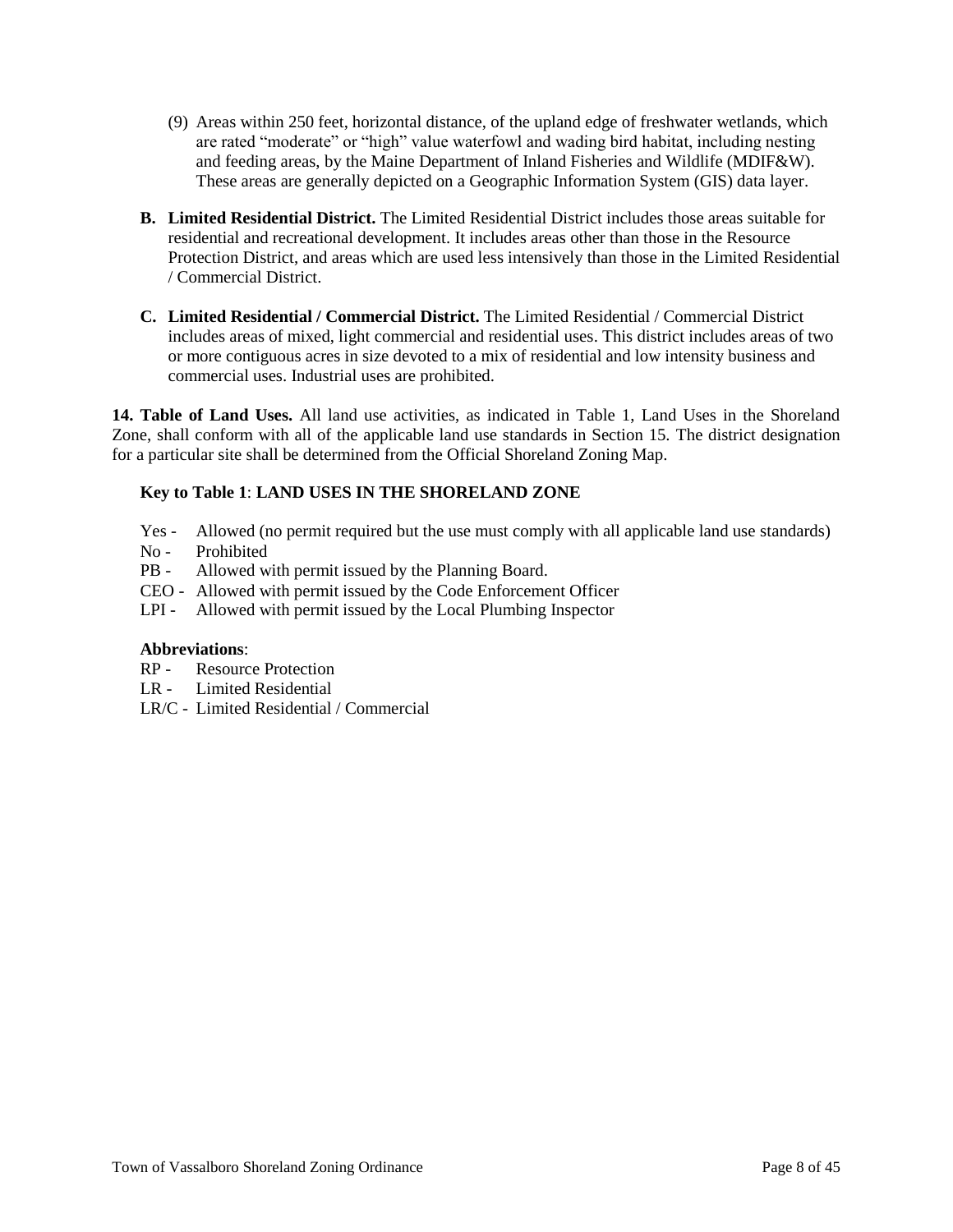|            | L I, LINTE COLO II , THE SHORELINTE                                                                                        |                    |                  |                  |
|------------|----------------------------------------------------------------------------------------------------------------------------|--------------------|------------------|------------------|
|            | <b>LAND USES</b>                                                                                                           | RP                 | LR               | LR/C             |
| 1.         | Non-intensive recreational uses not requiring structures such as hunting,                                                  | yes                | yes              | yes              |
|            | fishing and hiking including the construction of trails for public use                                                     |                    |                  |                  |
| 2.         | Motorized vehicular traffic on existing roads and trails                                                                   | yes                | yes              | yes              |
| 3.         | Clearing or removal of vegetation for activities other than timber harvesting                                              | CEO <sup>1</sup>   | yes              | yes              |
| 4.         | Fire prevention activities                                                                                                 | yes                | yes              | yes              |
| 5.         | Wildlife management practices                                                                                              | yes                | yes              | yes              |
| 6.         | Soil and water conservation practices                                                                                      | yes                | yes              | yes              |
| 7.         | Mineral exploration                                                                                                        | yes <sup>2</sup>   | yes <sup>2</sup> | yes <sup>2</sup> |
| 8.         | Mineral extraction including sand and gravel extraction                                                                    | PB <sup>3</sup>    | $\rm{PB}$        | $\rm{PB}$        |
| 9.         | Surveying and resource analysis                                                                                            | yes                | yes              | yes              |
|            | 10. Emergency operations                                                                                                   | yes                | yes              | yes              |
| 11.        | Agriculture                                                                                                                | PB                 | yes              | yes              |
| 12.        | Aquaculture                                                                                                                | PB                 | PB               | yes              |
|            | 13. Principal structures and uses                                                                                          |                    |                  |                  |
|            | One and two family residential, including driveways<br>А.                                                                  | $PB$ <sup>4</sup>  | PB               | PB               |
|            | <b>B.</b><br>Multi-unit residential                                                                                        | no                 | PB               | PB               |
|            | Commercial<br>C.                                                                                                           | no <sub>5</sub>    | no <sup>5</sup>  | $\rm PB$ $^5$    |
|            | Industrial<br>D.                                                                                                           | no                 | no               | no               |
|            | Governmental and institutional<br>Ε.                                                                                       | no                 | PB               | $\rm{PB}$        |
|            | Small non-residential facilities for educational, scientific, or nature<br>F.                                              |                    |                  |                  |
|            | interpretation purposes                                                                                                    | PB                 | <b>CEO</b>       | <b>CEO</b>       |
| 14.        | Structures accessory to allowed uses                                                                                       | PB                 | <b>CEO</b>       | <b>CEO</b>       |
|            | 15. Piers, docks, wharfs, bridges, public boat access facilities and other structures                                      |                    |                  |                  |
|            | and uses extending over of below the normal high-water line or within a                                                    |                    |                  |                  |
|            | wetland                                                                                                                    |                    |                  |                  |
|            | Temporary<br>A.                                                                                                            | CEO <sup>6</sup>   | CEO <sup>6</sup> | CEO <sup>6</sup> |
|            | <b>B.</b><br>Permanent                                                                                                     | PB                 | PB               | PB               |
|            | 16. Conversions of seasonal residences to year-round residences                                                            | LPI                | LPI              | LPI              |
|            | 17. Home occupations                                                                                                       | PB                 | PB               | CEO              |
| 18.        | Private sewage disposal systems for allowed uses                                                                           | LPI                | LPI              | LPI              |
| 19.        | <b>Essential services</b>                                                                                                  | PB <sub>7</sub>    | PB               | $\rm{PB}$        |
|            | Roadside distribution lines (34.5kV and lower)<br>А.                                                                       | $\overline{CEO}$ 7 | yes 8            | yes 8            |
|            | Non-roadside or cross-country distribution lines involving ten poles or<br><b>B.</b>                                       |                    |                  |                  |
|            | less in the shoreland zone                                                                                                 | PB <sub>7</sub>    | <b>CEO</b>       | <b>CEO</b>       |
|            | Non-roadside or cross country distribution lines involving eleven or<br>C.                                                 |                    |                  |                  |
|            | more poles in the shoreland zone                                                                                           | PB <sub>7</sub>    | PB               | PB               |
|            | D.<br>Other essential services                                                                                             | PB <sub>7</sub>    | PB               | PB               |
|            | 20. Service drops, as defined, to allowed uses                                                                             | yes                | yes              | yes              |
|            | 21. Public and private recreational areas involving minimal structural                                                     |                    |                  |                  |
|            | development                                                                                                                | PB                 | PB               | <b>CEO</b>       |
| 22.        | Individual, private campsites                                                                                              | <b>CEO</b>         | <b>CEO</b>       | CEO              |
|            | 23. Campgrounds                                                                                                            | no <sup>9</sup>    | PB               | PB               |
|            | 24. Road construction                                                                                                      | no <sup>10</sup>   | $\rm{PB}$        | $\rm{PB}$        |
|            | 25. Parking facilities                                                                                                     | no <sup>9</sup>    | $\rm{PB}$        | $\rm PB$         |
|            | 26. Marinas                                                                                                                | no                 | $\rm{PB}$        | PB               |
| 27.        | Filling and earth moving of <10 cubic yards                                                                                | <b>CEO</b>         | yes              | yes              |
| 28.        | Filling and earth moving of >10 cubic yards                                                                                | PB                 | CEO              | <b>CEO</b>       |
| 29.        | <b>Signs</b>                                                                                                               |                    |                  |                  |
| 30.        |                                                                                                                            | yes                | yes              | yes              |
|            |                                                                                                                            |                    |                  |                  |
|            | Uses similar to allowed uses                                                                                               | <b>CEO</b>         | <b>CEO</b>       | <b>CEO</b>       |
| 31.<br>32. | Uses similar to uses requiring a Code Enforcement Officer permit<br>Uses similar to uses requiring a Planning Board permit | CEO<br>PB          | CEO<br>$\rm{PB}$ | CEO<br>$\rm{PB}$ |

# **TABLE 1: LAND USES IN THE SHORELAND ZONE**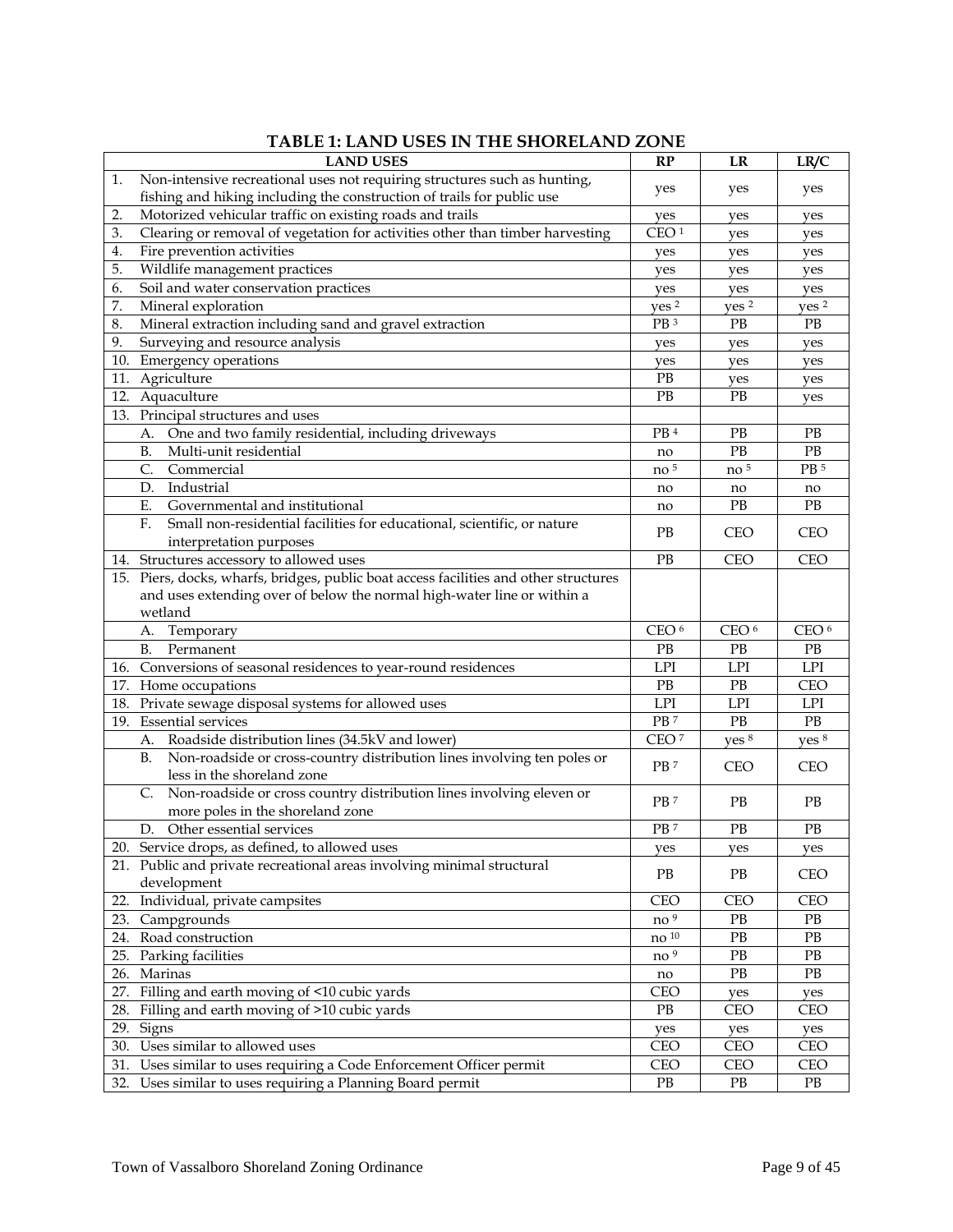<sup>6</sup> Excluding bridges and other crossings not involving earthwork, in which case no permit is required.

<sup>7</sup> See further restrictions in Section 15(L)(2).

 $\overline{a}$ 

<sup>8</sup> Permit not required, but must file a written "notice of intent to construct" with Code Enforcement Officer.

<sup>9</sup> Except when area is zoned for resource protection due to floodplain criteria in which case a permit is required from the Planning Board.

<sup>10</sup> Except as provided in Section 15(H)(4).

NOTE: A person performing any of the following activities shall require a permit from the Department of Environmental Protection, pursuant to 38 M.R.S.A. section 480-C, if the activity occurs in, on, over or adjacent to any freshwater or coastal wetland, great pond, rivers, stream or brook and operates in such a manner that material or soil may be washed into them:

- A. Dredging, bulldozing, removing or displacing soil, sand, vegetation or other materials;
- B. Draining or otherwise dewatering;
- C. Filling, including adding sand or other material to a sand dune; or
- D. Any construction or alteration of any permanent structure.
- **15. Land Use Standards.** All land use activities within the shoreland zone shall conform with the following provisions, if applicable.

#### **A. Minimum Lot Standards**

|                                                                                      | <b>Minimum Lot</b><br>Area (sq. ft.) | <b>Minimum Shore</b><br>Frontage (ft.) |
|--------------------------------------------------------------------------------------|--------------------------------------|----------------------------------------|
| $(1)$ (a) Residential per dwelling unit                                              | 40,000                               | 200                                    |
| (b) Governmental, Institutional, Commercial<br>or Industrial per principal structure | 60,000                               | 300                                    |
| (c) Public and Private Recreational Facilities                                       | 40,000                               | 200                                    |

- (2) Land below the normal high-water line of a water body or upland edge of a wetland and land beneath roads serving more than two (2) lots shall not be included toward calculating minimum lot area.
- (3) Lots located on opposite sides of a public or private road shall be considered each a separate tract or parcel of land unless such road was established by the owner of land on both sides thereof after September 22, 1971.
- (4) The minimum width of any portion of any lot within one hundred (100) feet, horizontal distance, of the normal high-water line of a water body or upland edge of a wetland shall be equal to or greater than the shore frontage requirement for a lot with the proposed use.

<sup>1</sup> In RP not allowed within 75 feet horizontal distance, of the normal high-water line of great ponds, except to remove

safety hazards.<br><sup>2</sup> Requires permit from the Code Enforcement Officer if more than 100 square feet of surface area, in total, is disturbed.

<sup>3</sup> In RP not allowed in areas so designated because of wildlife value.

<sup>4</sup> Single family residential structures may be allowed by special exemption only according to the provisions of Section 16(E), Special Exceptions. Two-family residential structures are prohibited.

<sup>5</sup> Except for commercial uses otherwise listed in this Table, such as marinas and campgrounds, that are allowed in the respective district.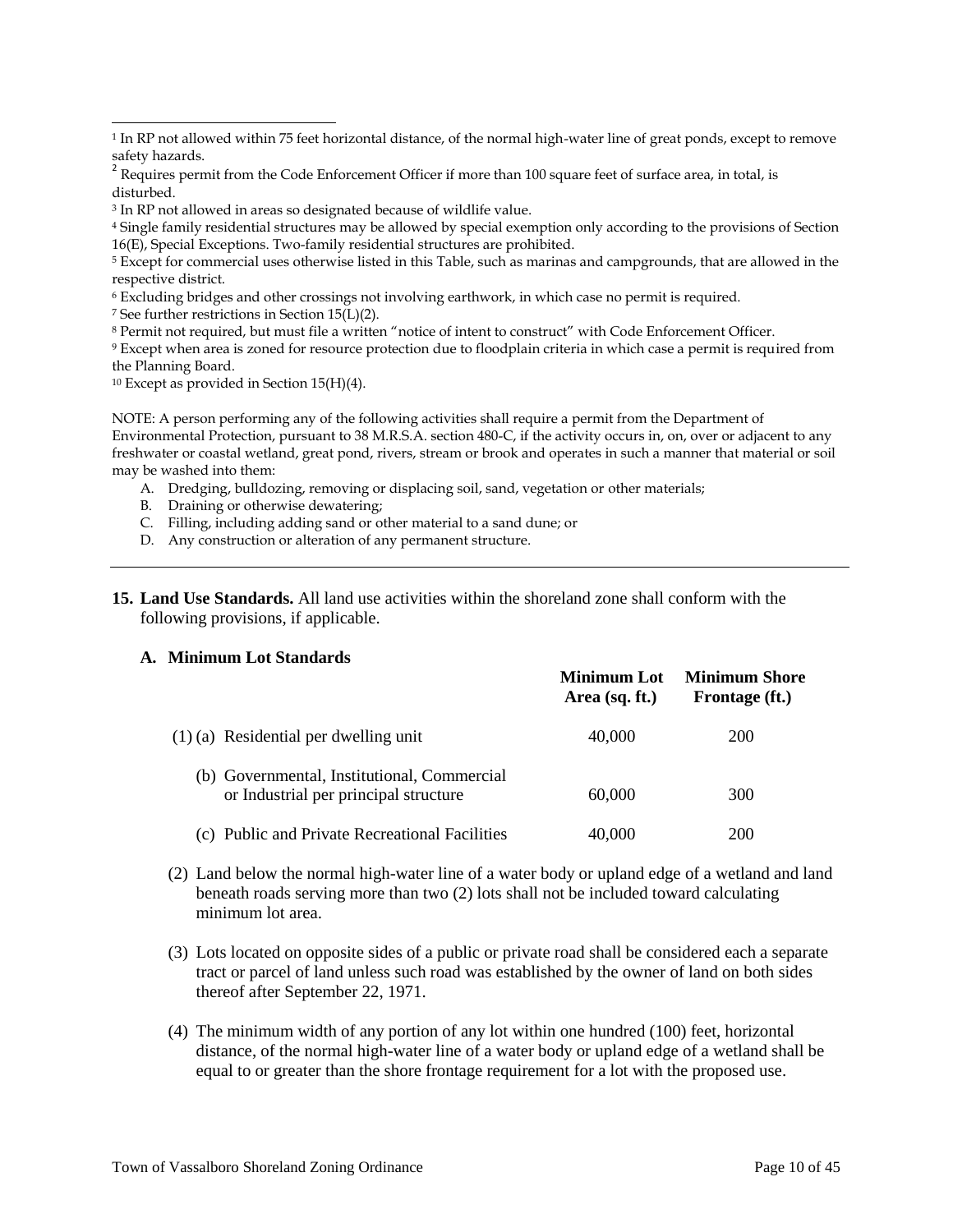(5) If more than one residential dwelling unit, principal governmental, institutional, commercial or industrial structure or use, or combination thereof, is constructed or established on a single parcel, all dimensional requirements shall be met for each additional dwelling unit, principal structure, or use.

# **B. Principal and Accessory Structures**

(1) All new principal and accessory structures shall be set back at least one hundred (100) feet, horizontal distance, from the normal high-water line of great ponds classified GPA, and other water bodies, tributary streams, or the upland edge of a wetland. In the Resource Protection District the setback requirement shall be 250 feet, horizontal distance, except for structures, roads, parking spaces or other regulated objects specifically allowed in that district in which case the setback requirements specified above shall apply.

# **In addition**:

- (a) The water body, tributary stream, or wetland setback provision shall neither apply to structures which require direct access to the water body or wetland as an operational necessity, such as piers, docks and retaining walls, nor to other functionally waterdependent uses.
- (b) On a non-conforming lot of record on which only a residential structure exists, and it is not possible to place an accessory structure meeting the required water body, tributary stream or wetland setbacks, the code enforcement officer may issue a permit to place a single accessory structure, with no utilities, for the storage of yard tools and similar equipment. Such accessory structure shall not exceed eighty (80) square feet in area nor eight (8) feet in height, and shall be located as far from the shoreline or tributary stream as practical and shall meet all other applicable standards, including lot coverage and vegetation clearing limitations. In no case shall the structure be located closer to the shoreline or tributary stream than the principal structure.
- (c) The Planning Board has the authority to increase the required setback of a proposed structure, if necessary, to accomplish the purposes of this ordinance. Instances where a greater setback may be appropriate include, but are not limited to: areas of steep slope; shallow or erodible soils; or where an adequate vegetative buffer does not exist.
- (2) Principal or accessory structures and expansions of existing structures which are permitted in the Resource Protection, Limited Residential, and Limited Residential / Commercial, shall not exceed thirty-five (35) feet in height. This provision shall not apply to structures such as transmission towers, windmills, antennas, and similar structures having no floor area.
- (3) The lowest floor elevation or openings of all buildings and structures, including basements, shall be elevated at least one foot above the elevation of the 100 year flood, the flood of record, or in the absence of these, the flood as defined by soil types identified as recent floodplain soils, except accessory structures may be placed in accordance with the standards of the Floodplain Management Ordinance and need not meet the elevation requirements of this paragraph.
- (4) The total footprint area of all structures, parking lots and other non-vegetated surfaces, within the shoreland zone shall not exceed a total of twenty (20) percent of the portion of the lot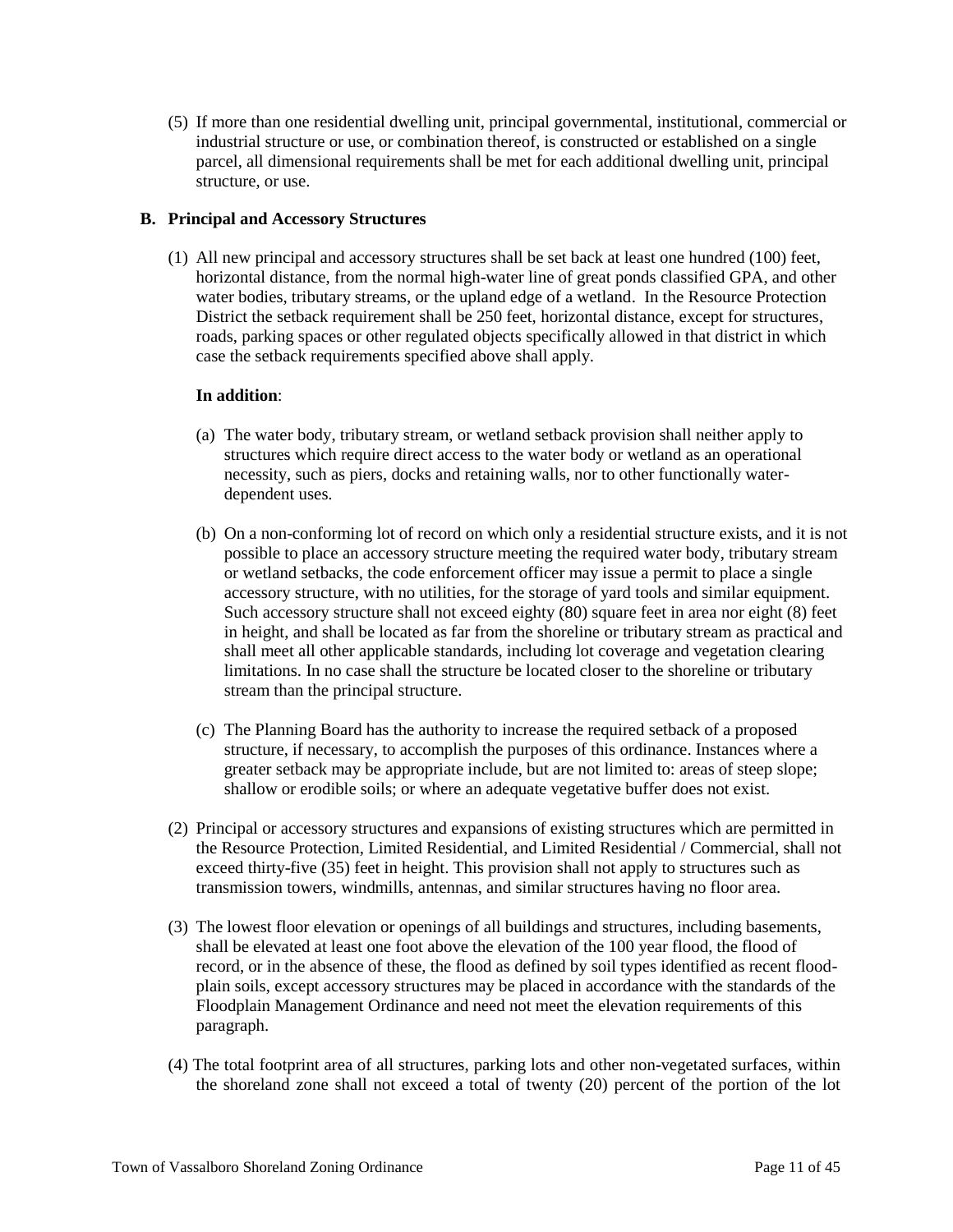located within the shoreland zone. This limitation does not apply to public boat launching facilities regardless of the district in which the facility is located.

For the purposes of calculating lot coverage, non-vegetated surfaces include, but are not limited to the following: structures, driveways, parking areas, and other areas from which vegetation has been removed. Naturally occurring ledge and rock outcroppings are not counted as nonvegetated surfaces when calculating lot coverage for lots of record on March 24, 1990 and in continuous existence since that date.

- (5) Retaining walls that are not necessary for erosion control shall meet the structure setback requirement, except for low retaining walls and associated fill provided all of the following conditions are met:
	- (a) The site has been previously altered and an effective vegetated buffer does not exist;
	- (b) The wall(s) is(are) at least 25 feet, horizontal distance, from the normal high-water line of a water body, tributary stream, or upland edge of a wetland;
	- (c) The site where the retaining wall will be constructed is legally existing lawn or is a site eroding from lack of naturally occurring vegetation, and which cannot be stabilized with vegetative plantings;
	- (d) The total height of the wall(s), in the aggregate, are no more than 24 inches;
	- (e) Retaining walls are located outside of the 100-year floodplain on rivers, streams, coastal wetlands, and tributary streams, as designated on the Federal Emergency Management Agency's (FEMA) Flood Insurance Rate Maps or Flood Hazard Boundary Maps, or the flood of record, or in the absence of these, by soil types identified as recent flood plain soils.
	- (f) The area behind the wall is revegetated with grass, shrubs, trees, or a combination thereof, and no further structural development will occur within the setback area, including patios and decks; and
	- (g) A vegetated buffer area is established within 25 feet, horizontal distance, of the normal high-water line of a water body, tributary stream, or upland edge of a wetland when a natural buffer area does not exist. The buffer area must meet the following characteristics:
		- (i) The buffer must include shrubs and other woody and herbaceous vegetation. Where natural ground cover is lacking the area must be supplemented with leaf or bark mulch;
		- (ii) Vegetation plantings must be in quantities sufficient to retard erosion and provide for effective infiltration of stormwater runoff;
		- (iii) Only native species may be used to establish the buffer area;
		- (iv) A minimum buffer width of 15 feet, horizontal distance, is required, measured perpendicularly to the normal high-water line or upland edge of a wetland;
		- (v) A footpath not to exceed the standards in Section  $15(P)(2)(a)$ , may traverse the buffer;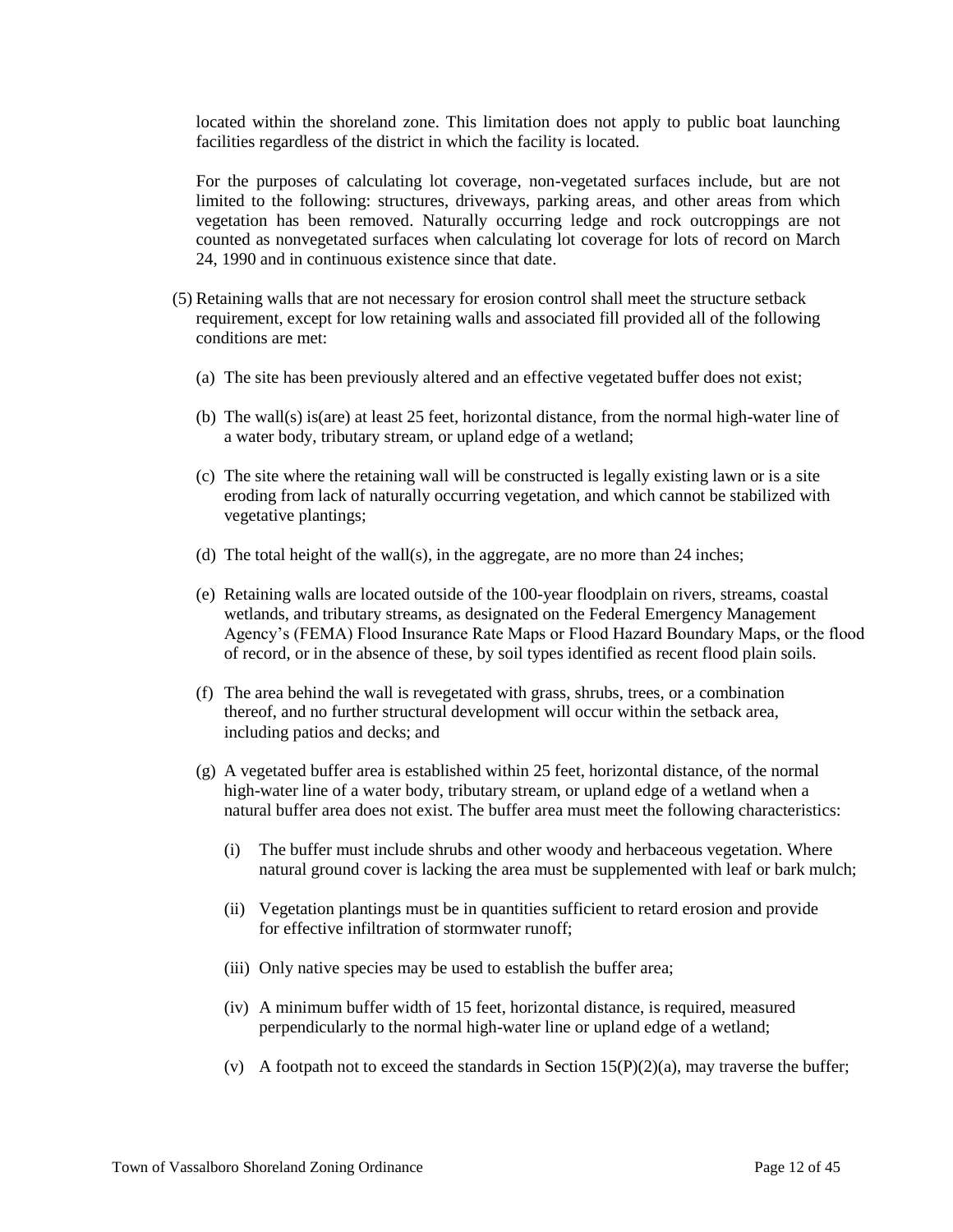**NOTE:** If the wall and associated soil disturbance occurs within 75 feet, horizontal distance, of a water body, tributary stream or coastal wetland, a permit pursuant to the *Natural Resource Protection Act* is required from the Department of Environmental Protection.

(6) Notwithstanding the requirements stated above, stairways or similar structures may be allowed with a permit from the Code Enforcement Officer, to provide shoreline access in areas of steep slopes or unstable soils provided: that the structure is limited to a maximum of four (4) feet in width; that the structure does not extend below or over the normal high-water line of a water body or upland edge of a wetland, (unless permitted by the Department of Environmental Protection pursuant to the *Natural Resources Protection Act*, 38 M.R.S.A. section 480-C); and that the applicant demonstrates that no reasonable access alternative exists on the property.

# **C. Piers, Docks, Wharves, Bridges, Public Boat Access Facilities, and Other Structures and Uses Extending Over or Below the Normal High-Water Line of a Water Body or Within a Wetland, and Shoreline Stabilization**

- (1) No more than one pier, dock, wharf or similar structure extending or located below the normal high-water line of a water body or within a wetland is allowed on a single lot; except that when a single lot contains at least twice the minimum shore frontage as specified in Section 15(A), a second structure may be allowed and may remain as long as the lot is not further divided.
- (2) Access from shore shall be developed on soils appropriate for such use and constructed so as to control erosion.
- (3) The location shall not interfere with existing developed or natural beach areas.
- (4) The facility shall be located so as to minimize adverse effects on fisheries.
- (5) The facility shall be no larger in dimension than necessary to carry on the activity and be consistent with the surrounding character and uses of the area.
- (6) No new structure shall be built on, over or abutting a pier, wharf, dock or other structure extending beyond the normal high-water line of a water body or within a wetland unless the structure requires direct access to the water body or wetland as an operational necessity.

**NOTE**: A structure constructed on a float or floats is prohibited unless it is designed to function as, and is registered with the Maine Department of Inland Fisheries and Wildlife as a watercraft.

- (7) New permanent piers and docks shall not be permitted unless it is clearly demonstrated to the Planning Board that a temporary pier or dock is not feasible, and a permit has been obtained from the Department of Environmental Protection, pursuant to the *Natural Resources Protection Act*.
- (8) No existing structures built on, over or abutting a pier, dock, wharf or other structure extending beyond the normal high-water line of a water body or within a wetland shall be converted to residential dwelling units in any district.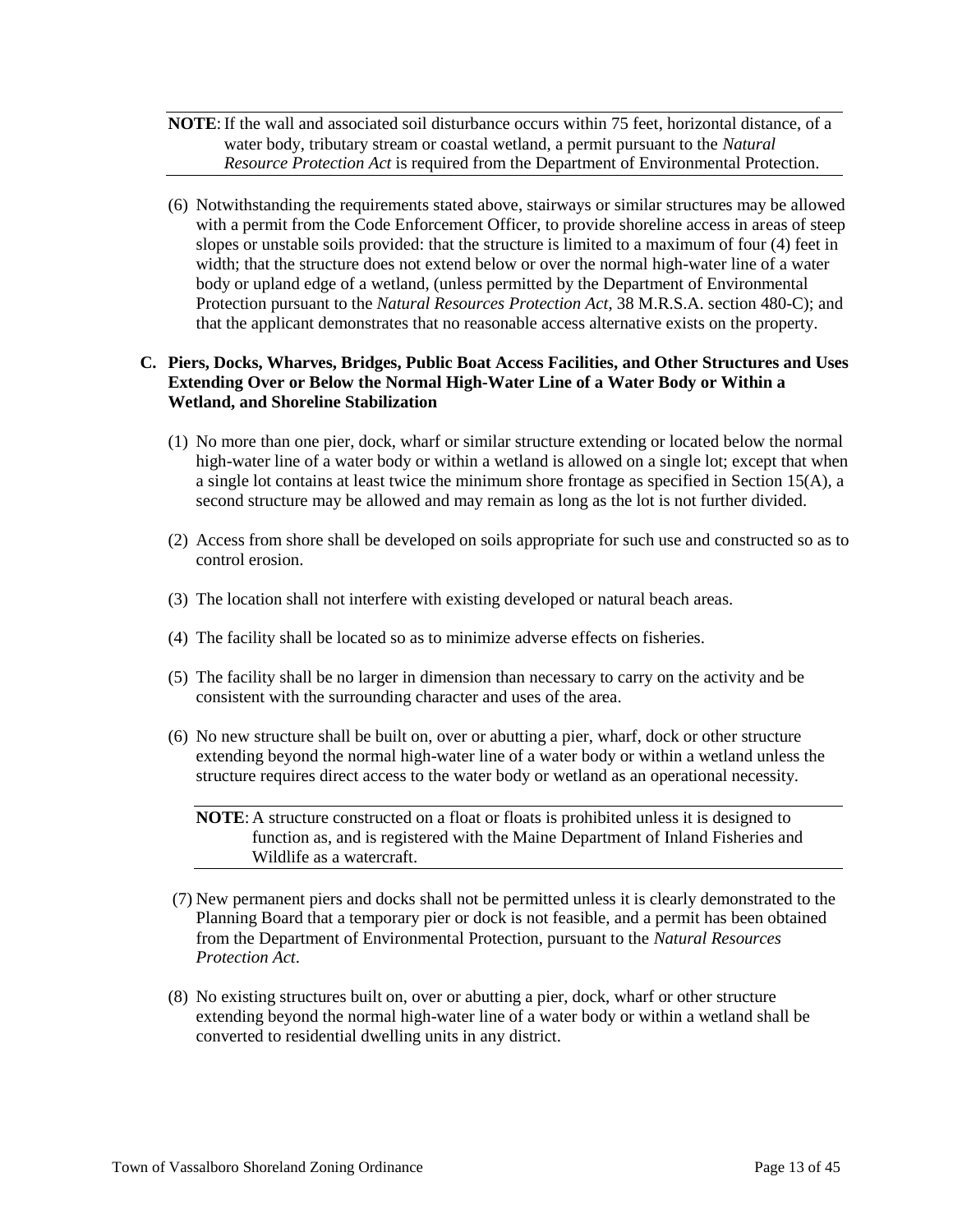- (9) Structures built on, over or abutting a pier, wharf, dock or other structure extending beyond the normal high-water line of a water body or within a wetland shall not exceed twenty (20) feet in height above the pier, wharf, dock or other structure.
- (10) Vegetation may be removed in excess of the standards in Section 15(P) of this ordinance in order to conduct shoreline stabilization of an eroding shoreline, provided that a permit is obtained from the Planning Board. Construction equipment must access the shoreline by barge when feasible as determined by the Planning Board.
	- (a) When necessary, the removal of trees and other vegetation to allow for construction equipment access to the stabilization site via land must be limited to no more than 12 feet in width. When the stabilization project is complete the construction equipment accessway must be restored.
	- (b) Revegetation must occur in accordance with Section 15(S).

**NOTE**: A permit pursuant to the *Natural Resource Protection Act* is required from the Department of Environmental Protection for Shoreline Stabilization activities.

- (11) A deck over a river may be exempted from the shoreland setback requirements if it is part of a downtown revitalization project that is defined in a project plan approved by the legislative body of the municipality, and may include the revitalization of structures formerly used as mills that do not meet the structure setback requirements, if the deck meets the following requirements:
	- (a) The total deck area attached to the structure does not exceed 700 square feet;
	- (b) The deck is cantilevered over a segment of a river that is located within the boundaries of the downtown revitalization project;
	- (c) The deck is attached to or accessory to an allowed commercial use in a structure that was constructed prior to 1971 and is located within the downtown revitalization project;
	- (d) The construction of the deck complies with all other applicable standards, except the shoreline setback requirements in section 15(B); and

The construction of the deck complies with all other state and federal laws.

- **NOTE**: New permanent structures, and expansions thereof, projecting into or over water bodies shall require a permit from the Department of Environmental Protection pursuant to the *Natural Resources Protection Act*, 38 M.R.S.A. section 480-C. Permits may also be required from the Army Corps of Engineers if located in navigable waters.
	- (12) Clearing and roads for public boat access facilities are permitted but subject to conditions in Sections 15(H) and 15(P).
- **D. Campgrounds.** Campgrounds shall conform to the minimum requirements imposed under State licensing procedures and the following: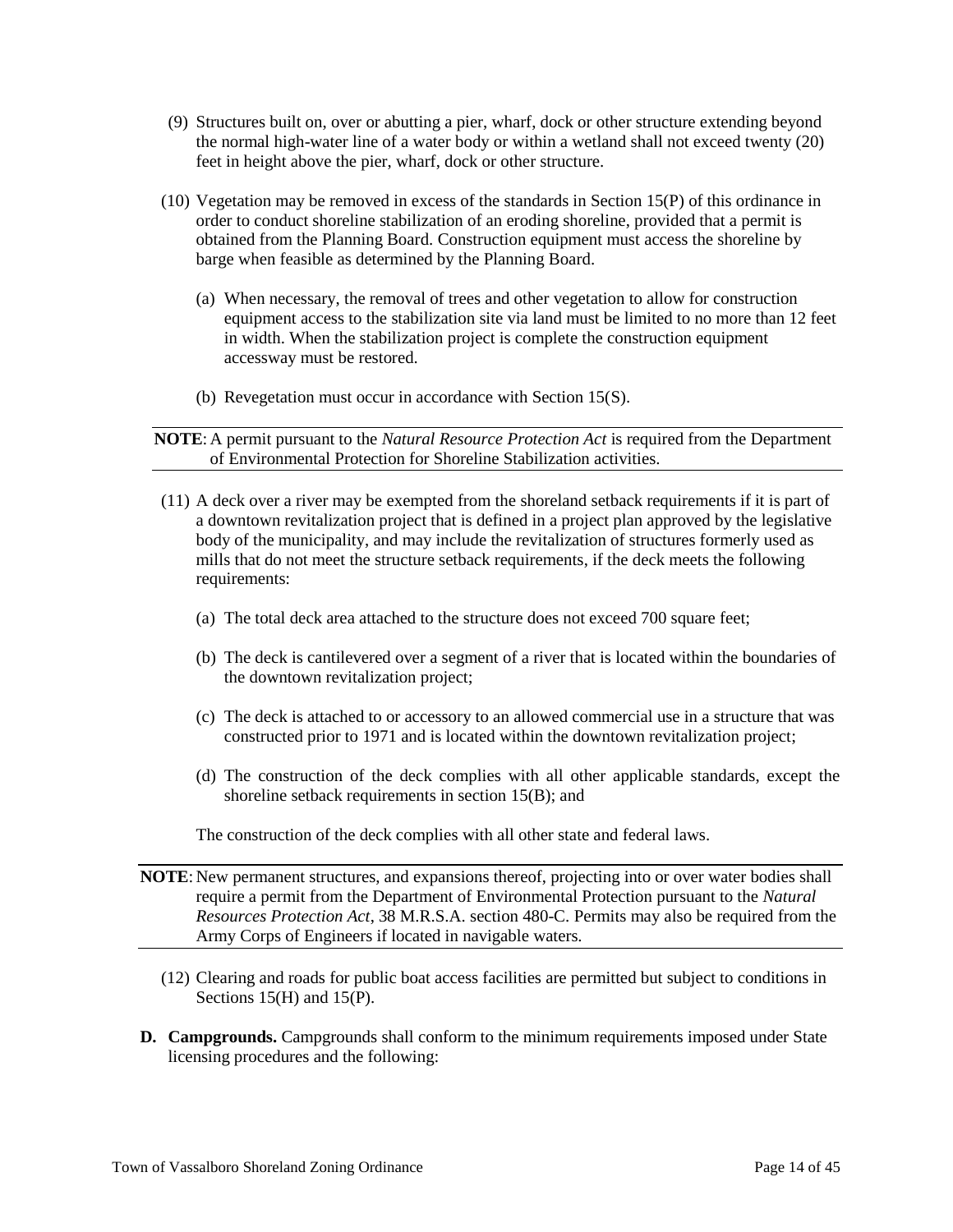- (1) Campgrounds shall contain a minimum of five thousand (5,000) square feet of land, not including roads and driveways, for each site. Land supporting wetland vegetation, and land below the normal high-water line of a water body shall not be included in calculating land area per site.
- (2) The areas intended for placement of a recreational vehicle, tent or shelter, and utility and service buildings shall be set back a minimum of one hundred (100) feet, from the normal high-water line of a great pond classified GPA, rivers flowing to a great pond classified GPA, from other water bodies, tributary streams, or the upland edge of a wetland.
- **E. Individual Private Campsites.** Individual private campsites not associated with campgrounds are allowed provided the following conditions are met:
	- (1) One campsite per lot existing on the effective date of this Ordinance, or thirty thousand (30,000) square feet of lot area within the shoreland zone, whichever is less, may be permitted.
	- (2) When an individual private campsite is proposed on a lot that contains another principal use and/or structure, the lot must contain the minimum lot dimensional requirements for the principal structure and/or use, and the individual private campsite separately.
	- (3) Campsite placement on any lot, including the area intended for a recreational vehicle or tent platform, shall be set back one hundred (100) feet, horizontal distance, from the normal highwater line of a great pond classified GPA, rivers flowing to a great pond classified GPA, from other water bodies, tributary streams, or the upland edge of a wetland.
	- (4) Only one recreational vehicle shall be allowed on a campsite. The recreational vehicle shall not be located on any type of permanent foundation except for a gravel pad, and no structure except a canopy shall be attached to the recreational vehicle.
	- (5) The clearing of vegetation for the siting of the recreational vehicle, tent or similar shelter in a Resource Protection District shall be limited to one thousand (1000) square feet.
	- (6) A written sewage disposal plan describing the proposed method and location of sewage disposal shall be required for each campsite and shall be approved by the Local Plumbing Inspector. Where disposal is off-site, written authorization from the receiving facility or land owner is required.
	- (7) When a recreational vehicle, tent or similar shelter is placed on-site for more than one hundred and twenty (120) days per year, all requirements for residential structures shall be met, including the installation of a subsurface sewage disposal system in compliance with the State of Maine Subsurface Wastewater Disposal Rules unless served by public sewage facilities.
- **F. Commercial and Industrial Uses.** The following new commercial and industrial uses are prohibited within the shoreland zone adjacent to great ponds classified GPA, and rivers and streams which flow to great ponds classified GPA:
	- (1) Auto washing facilities
	- (2) Auto or other vehicle service and/or repair operations, including body shops
	- (3) Chemical and bacteriological laboratories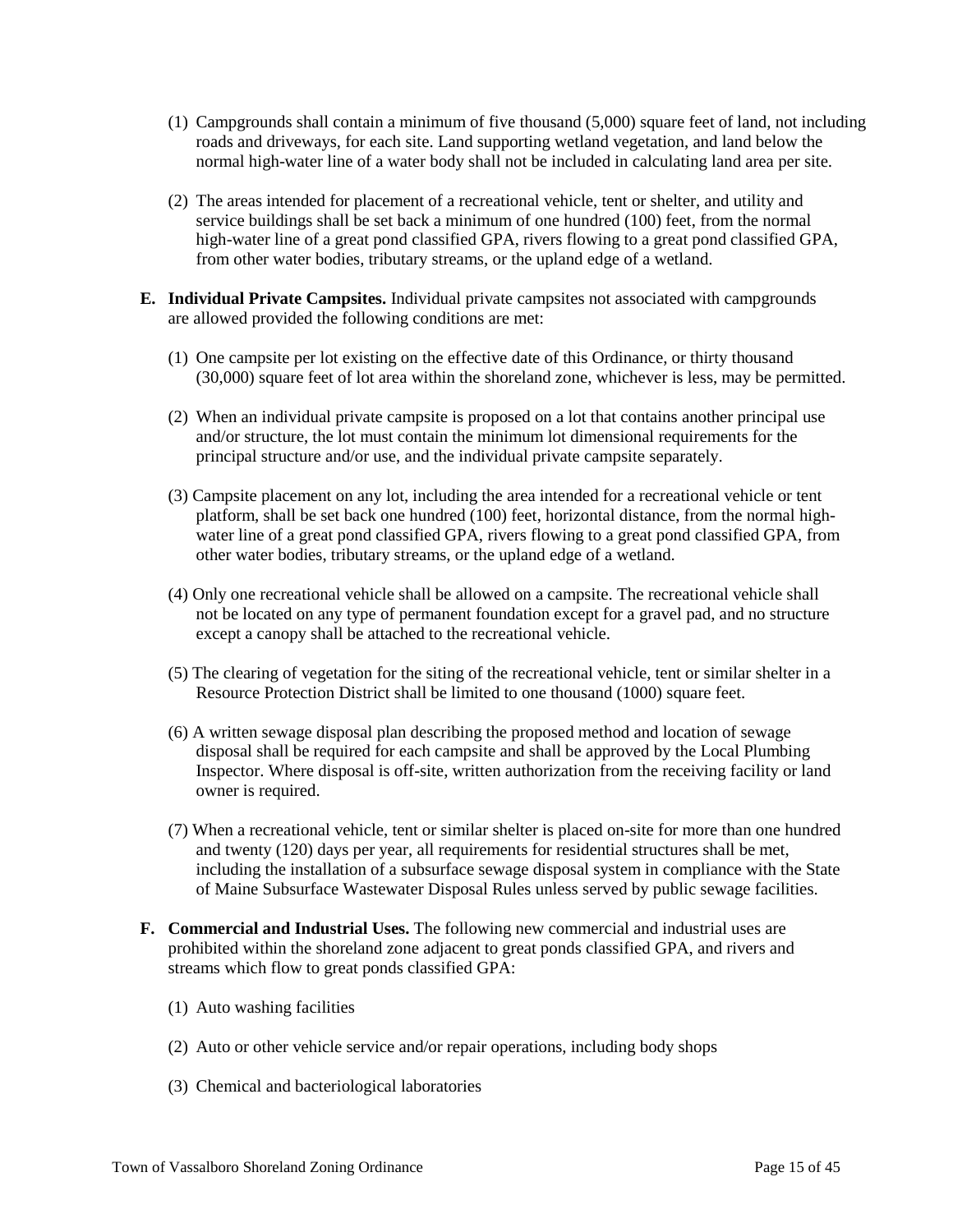- (4) Storage of chemicals, including herbicides, pesticides or fertilizers, other than amounts normally associated with individual households or farms
- (5) Commercial painting, wood preserving, and furniture stripping
- (6) Dry cleaning establishments
- (7) Electronic circuit assembly
- (8) Laundromats, unless connected to a sanitary sewer
- (9) Metal plating, finishing, or polishing
- (10) Petroleum or petroleum product storage and/or sale except storage on same property as use occurs and except for storage and sales associated with marinas
- (11) Photographic processing
- (12) Printing

#### **G. Parking Areas**

- (1) Parking areas shall meet the shoreline and tributary stream setback requirements for structures for the district in which such areas are located The setback requirement for parking areas serving public boat launching facilities shall be no less than fifty (50) feet, horizontal distance, from the shoreline or tributary stream if the Planning Board finds that no other reasonable alternative exists further from the shoreline or tributary stream.
- (2) Parking areas shall be adequately sized for the proposed use and shall be designed to prevent stormwater runoff from flowing directly into a water body, tributary stream or wetland and where feasible, to retain all runoff on-site.
- (3) In determining the appropriate size of proposed parking facilities, the following shall apply:
	- (a) Typical parking space: Approximately ten (10) feet wide and twenty (20) feet long, except that parking spaces for a vehicle and boat trailer shall be forty (40) feet long.
	- (b) Internal travel aisles: Approximately twenty (20) feet wide.
- **H. Roads and Driveways.** The following standards shall apply to the construction of roads and/or driveways and drainage systems, culverts and other related features.
	- (1) Roads and driveways shall be set back at least one-hundred (100) feet, from the normal highwater line of a great pond classified GPA, rivers flowing to a great pond classified GPA, from other water bodies, tributary streams, or the upland edge of a wetland unless no reasonable alternative exists as determined by the Planning Board. If no other reasonable alternative exists, the road and/or driveway setback requirement shall be no less than fifty (50) feet, horizontal distance, upon clear showing by the applicant that appropriate techniques will be used to prevent sedimentation of the water body, tributary stream, or wetland. Such techniques may include, but are not limited to, the installation of settling basins, and/or the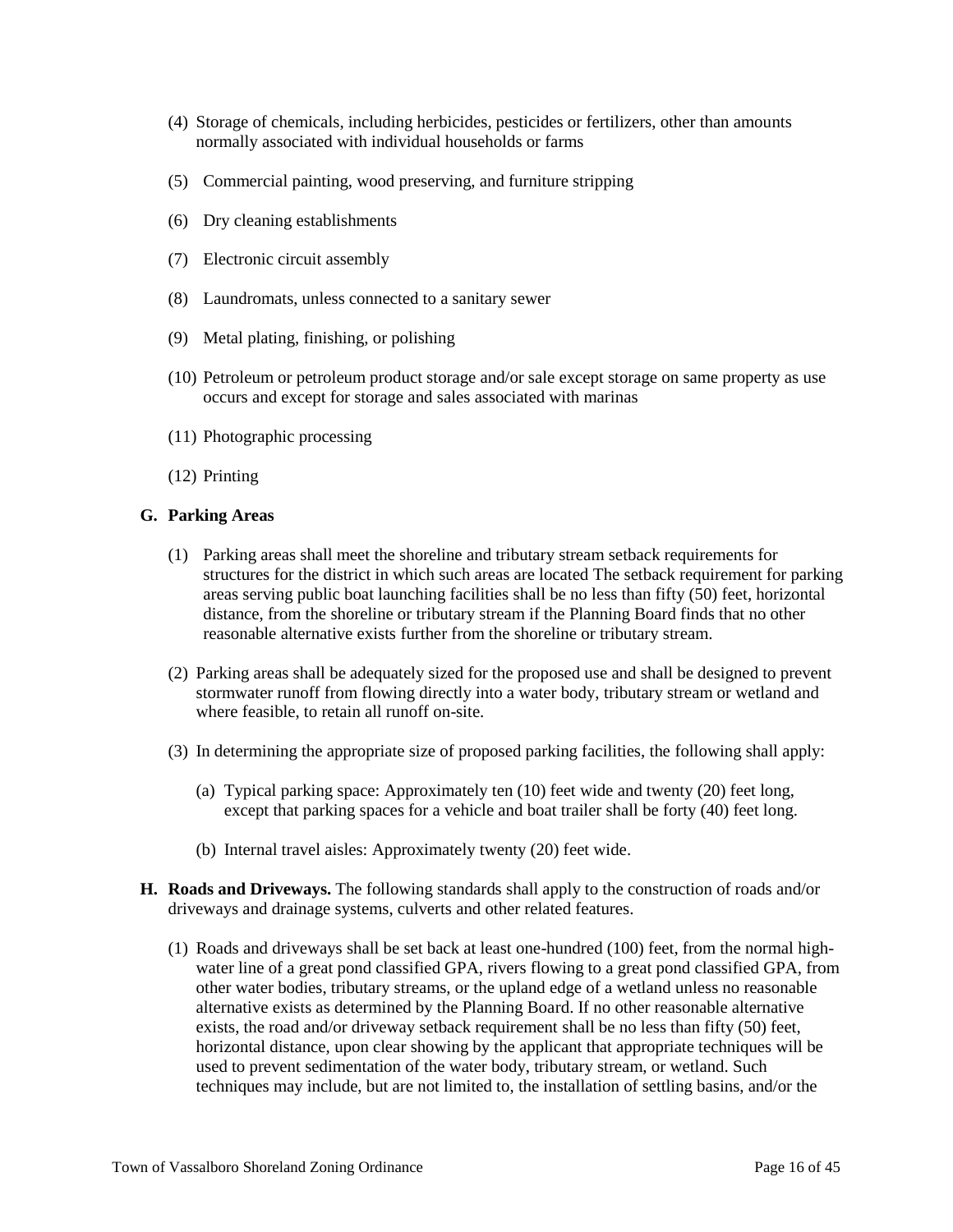effective use of additional ditch relief culverts and turnouts placed so as to avoid sedimentation of the water body, tributary stream, or wetland.

On slopes of greater than twenty (20) percent the road and/or driveway setback shall be increased by ten (10) feet, horizontal distance, for each five (5) percent increase in slope above twenty (20) percent.

Section 15 (H)(1) does not apply to approaches to water crossings or to roads or driveways that provide access to permitted structures, public boat access facilities, and facilities located nearer to the shoreline or tributary stream due to an operational necessity, excluding temporary docks for recreational uses. Roads and driveways providing access to permitted structures within the setback area shall comply fully with the requirements of Section 15(H)(1) except for that portion of the road or driveway necessary for direct access to the structure.

- (2) Existing public roads may be expanded within the legal road right of way regardless of their setback from a water body, tributary stream or wetland.
- (3) New roads and driveways are prohibited in a Resource Protection District except that the Planning Board may grant a permit to construct a road or driveway to provide access to public boat access facilities or other permitted uses within the district. A road or driveway may also be approved by the Planning Board in a Resource Protection District, upon a finding that no reasonable alternative route or location is available outside the district. When a road or driveway is permitted in a Resource Protection District the road and/or driveway shall be set back as far as practicable from the normal high-water line of a water body, tributary stream, or upland edge of a wetland.
- (4) Road and driveway banks shall be no steeper than a slope of two (2) horizontal to one (1) vertical, and shall be graded and stabilized in accordance with the provisions for erosion and sedimentation control contained in Section 15(T).
- (5) Road and driveway grades shall be no greater than ten (10) percent except for segments of less than two hundred (200) feet.
- (6) In order to prevent road and driveway surface drainage from directly entering water bodies, tributary streams or wetlands, roads and driveways shall be designed, constructed, and maintained to empty onto an unscarified buffer strip at least (50) feet plus two times the average slope, in width between the outflow point of the ditch or culvert and the normal highwater line of a water body, tributary stream, or upland edge of a wetland. Surface drainage which is directed to an unscarified buffer strip shall be diffused or spread out to promote infiltration of the runoff and to minimize channelized flow of the drainage through the buffer strip.
- (7) Ditch relief (cross drainage) culverts, drainage dips and water turnouts shall be installed in a manner effective in directing drainage onto unscarified buffer strips before the flow gains sufficient volume or head to erode the road, driveway, or ditch. To accomplish this, the following shall apply:
	- (a) Ditch relief culverts, drainage dips and associated water turnouts shall be spaced along the road, or driveway at intervals no greater than indicated in the following table: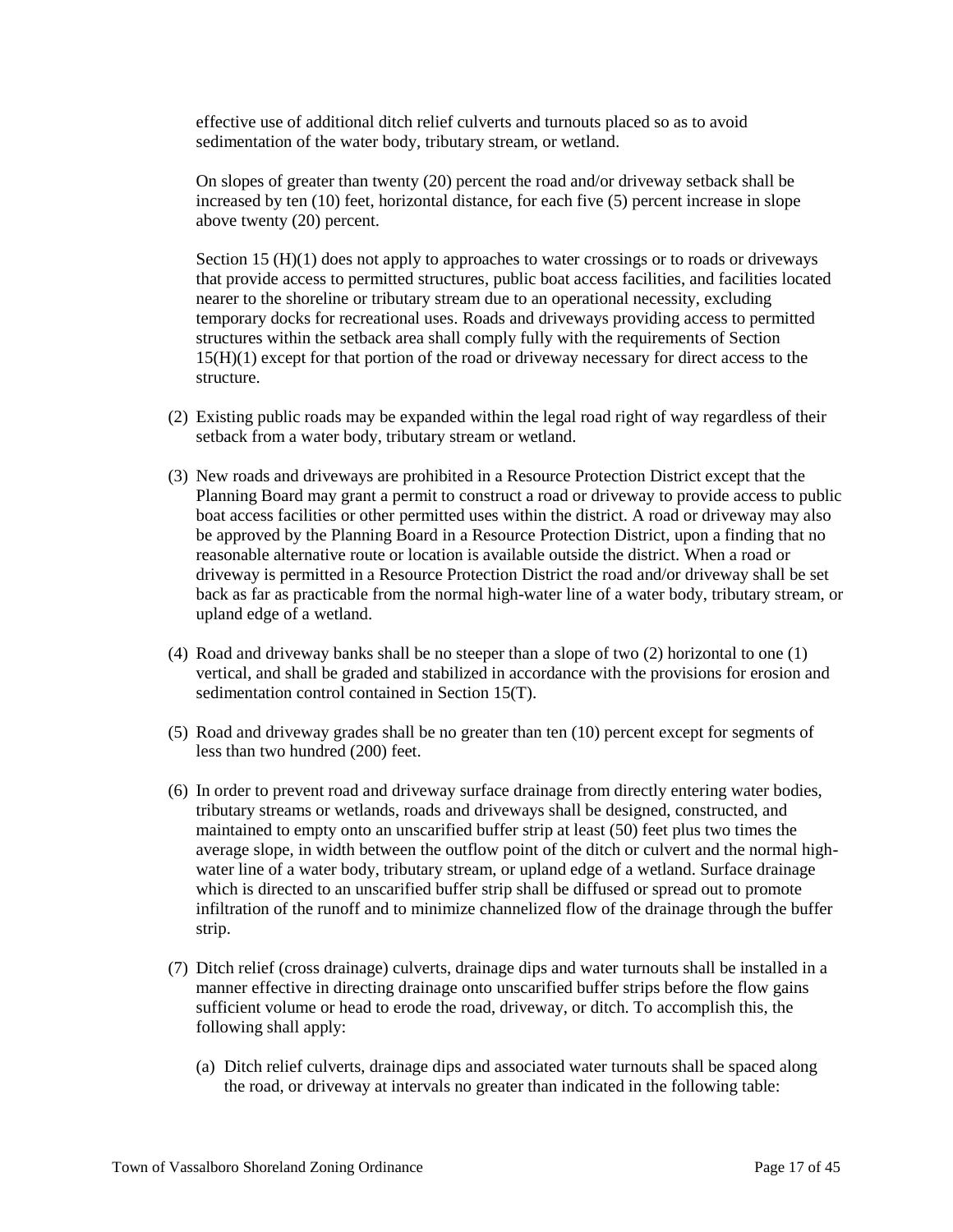| Grade<br>(Percent) | <b>Spacing</b><br>(Feet) |  |  |
|--------------------|--------------------------|--|--|
| $0 - 2$            | 250                      |  |  |
| $3-5$              | 200-135                  |  |  |
| $6-10$             | 100-80                   |  |  |
| $11 - 15$          | 80-60                    |  |  |
| $16-20$            | 60-45                    |  |  |
| $21 +$             | 40                       |  |  |

- (b) Drainage dips may be used in place of ditch relief culverts only where the grade is ten (10) percent or less.
- (c) On sections having slopes greater than ten (10) percent, ditch relief culverts shall be placed at approximately a thirty (30) degree angle downslope from a line perpendicular to the centerline of the road or driveway.
- (d) Ditch relief culverts shall be sufficiently sized and properly installed in order to allow for effective functioning, and their inlet and outlet ends shall be stabilized with appropriate materials.
- (8) Ditches, culverts, bridges, dips, water turnouts and other storm water runoff control installations associated with roads and driveways shall be maintained on a regular basis to assure effective functioning.
- **I. Signs.** The following provisions shall govern the use of signs in the Resource Protection, Limited Residential and Limited Residential / Commercial Districts:
	- (1) Signs relating to goods and services sold on the premises shall be allowed, provided that such signs shall not exceed six (6) square feet in area and shall not exceed two (2) signs per premises. In the Limited Residential / Commercial District, however, such signs shall not exceed sixteen (16) square feet in area. Signs relating to goods or services not sold or rendered on the premises shall be prohibited.
	- (2) Name signs are allowed, provided such signs shall not exceed two (2) signs per premises, and shall not exceed twelve (12) square feet in the aggregate.
	- (3) Residential users may display a single sign not over three (3) square feet in area relating to the sale, rental, or lease of the premises.
	- (4) Signs relating to trespassing and hunting shall be allowed without restriction as to number provided that no such sign shall exceed two (2) square feet in area.
	- (5) Signs relating to public safety shall be allowed without restriction.
	- (6) No sign shall extend higher than twenty (20) feet above the ground.
	- (7) Signs may be illuminated only by shielded, non-flashing lights.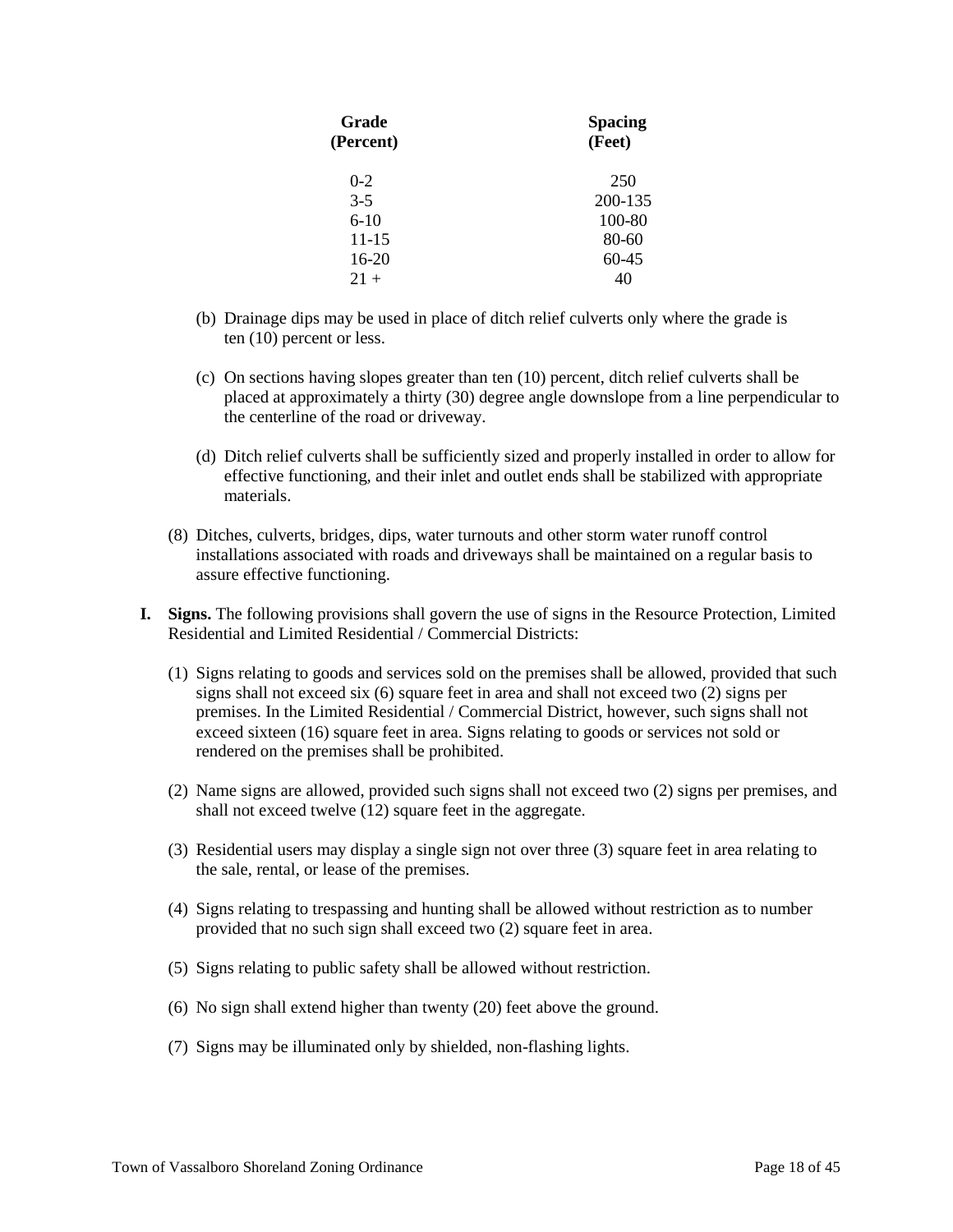### **J. Storm Water Runoff**

- (1) All new construction and development shall be designed to minimize storm water runoff from the site in excess of the natural predevelopment conditions. Where possible, existing natural runoff control features, such as berms, swales, terraces and wooded areas, shall be retained in order to reduce runoff and encourage infiltration of stormwaters.
- (2) Storm water runoff control systems shall be maintained as necessary to ensure proper functioning.
- **NOTE**: The *Stormwater Management Law* (38 M.R.S.A. section 420-D) requires a full permit to be obtained from the DEP prior to construction of a project consisting of 20,000 square feet or more of impervious area or 5 acres or more of a developed area in an urban impaired stream watershed or most-at-risk lake watershed, or a project with 1 acre or more of developed area in any other stream, coastal or wetland watershed. A permit-byrule is necessary for a project with one acre or more of disturbed area but less than 1 acre impervious area (20,000 square feet for most-at-risk lakes and urban impaired streams) and less than 5 acres of developed area. Furthermore, a Maine Construction General Permit is required if the construction will result in one acre or more of disturbed area.

#### **K. Septic Waste Disposal**

- (1) All subsurface sewage disposal systems shall be installed in conformance with the State of Maine Subsurface Wastewater Disposal Rules, and the following:
	- a) clearing or removal of woody vegetation necessary to site a new system and any associated fill extensions, shall not extend closer than seventy-five (75) feet, horizontal distance, from the normal high-water line of a water body or the upland edge of a wetland and
	- b) a holding tank is not allowed for a first-time residential use in the shoreland zone.
- (2) All subsurface sewage disposal systems shall meet the setback distance in the Building Permit Ordinance.
- **NOTE**: The Maine Subsurface Wastewater Disposal Rules require new systems, excluding fill extensions, to be constructed no less than one hundred (100) horizontal feet from the normal high-water line of a perennial water body. The minimum setback distance for a new subsurface disposal system may not be reduced by variance.

#### **L. Essential Services**

- (1) Where feasible, the installation of essential services shall be limited to existing public ways and existing service corridors.
- (2) The installation of essential services, other than road-side distribution lines, is not allowed in a Resource Protection, except to provide services to a permitted use within said district, or except where the applicant demonstrates that no reasonable alternative exists. Where allowed,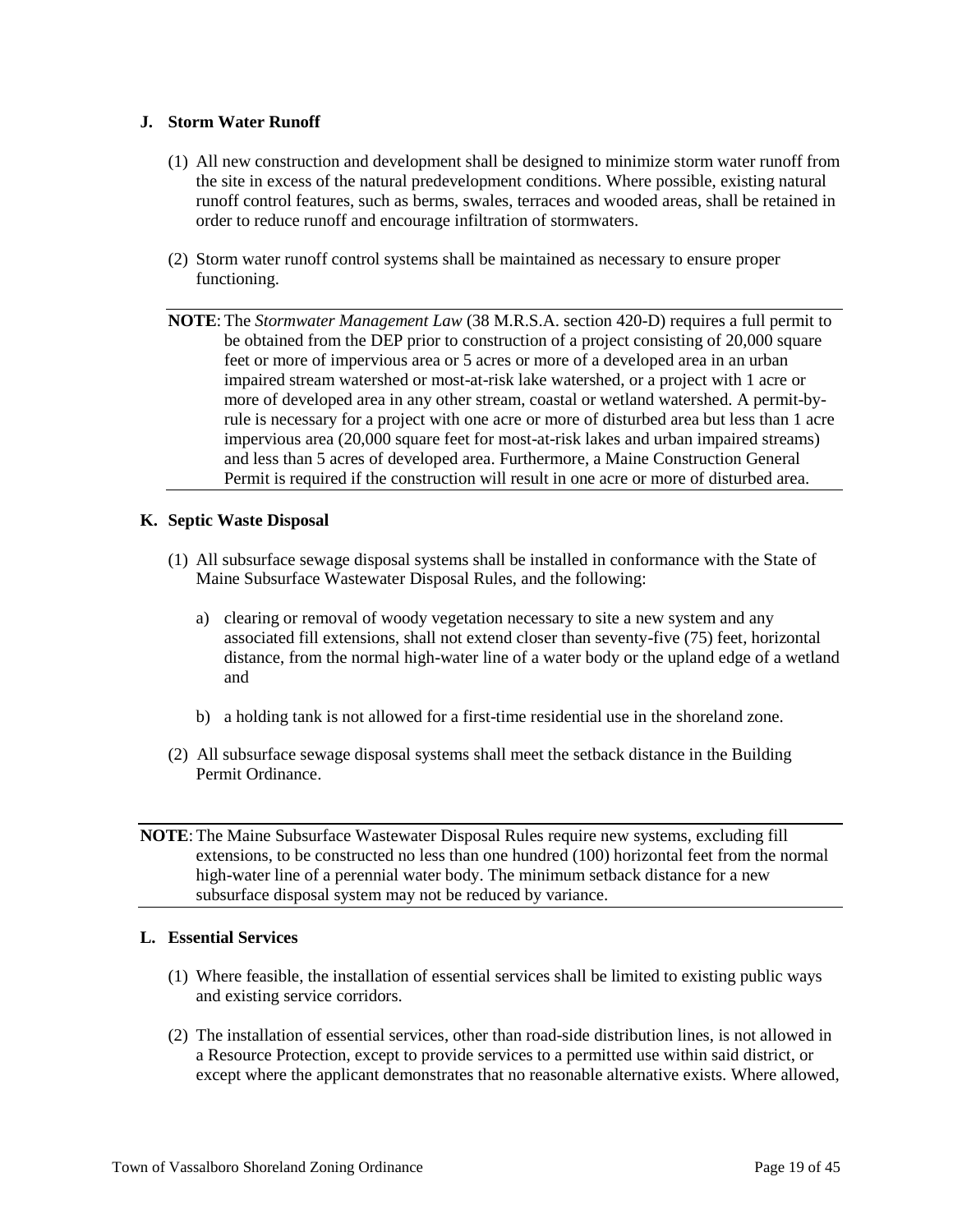such structures and facilities shall be located so as to minimize any adverse impacts on surrounding uses and resources, including visual impacts.

- (3) Damaged or destroyed public utility transmission and distribution lines, towers and related equipment may be replaced or reconstructed without a permit.
- **M. Mineral Exploration and Extraction.** Mineral exploration to determine the nature or extent of mineral resources shall be accomplished by hand sampling, test boring, or other methods which create minimal disturbance of less than one hundred (100) square feet of ground surface. A permit from the Code Enforcement Officer shall be required for mineral exploration which exceeds the above limitation. All excavations, including test pits and holes, shall be immediately capped, filled or secured by other equally effective measures to restore disturbed areas and to protect the public health and safety.

Mineral extraction may be permitted under the following conditions:

- (1) A reclamation plan shall be filed with, and approved, by the Planning Board before a permit is granted. Such plan shall describe in detail procedures to be undertaken to fulfill the requirements of Section 15(M)(4) below.
- (2) No part of any extraction operation, including drainage and runoff control features, shall be permitted within one hundred (100) feet, horizontal distance, of the normal high-water line of a great pond classified GPA, river flowing to a great pond classified GPA, the normal highwater line of any other water body, tributary stream, or the upland edge of a wetland. Extraction operations shall not be permitted within fifty (50) feet, horizontal distance, of any property line without written permission of the owner of such adjacent property.
- (3) Within twelve (12) months following the completion of extraction operations at any extraction site, which operations shall be deemed complete when less than one hundred (100) cubic yards of materials are removed in any consecutive twelve (12) month period, ground levels and grades shall be established in accordance with the following:
	- (a) All debris, stumps, and similar material shall be removed for disposal in an approved location, or shall be buried on-site. Only materials generated on-site may be buried or covered on-site.
- **NOTE**: The *State of Maine Solid Waste Laws*, 38 M.R.S.A., section 1301 and the solid waste management rules, Chapters 400-419 of the Department of Environmental Protection's regulations may contain other applicable provisions regarding disposal of such materials.
	- (b) The final graded slope shall be two and one-half to one (2 1/2:1) slope or flatter.
	- (c) Top soil or loam shall be retained to cover all disturbed land areas, which shall be reseeded and stabilized with vegetation native to the area. Additional topsoil or loam shall be obtained from off-site sources if necessary to complete the stabilization project.
	- (4) In keeping with the purposes of this Ordinance, the Planning Board may impose such conditions as are necessary to minimize the adverse impacts associated with mineral extraction operations on surrounding uses and resources.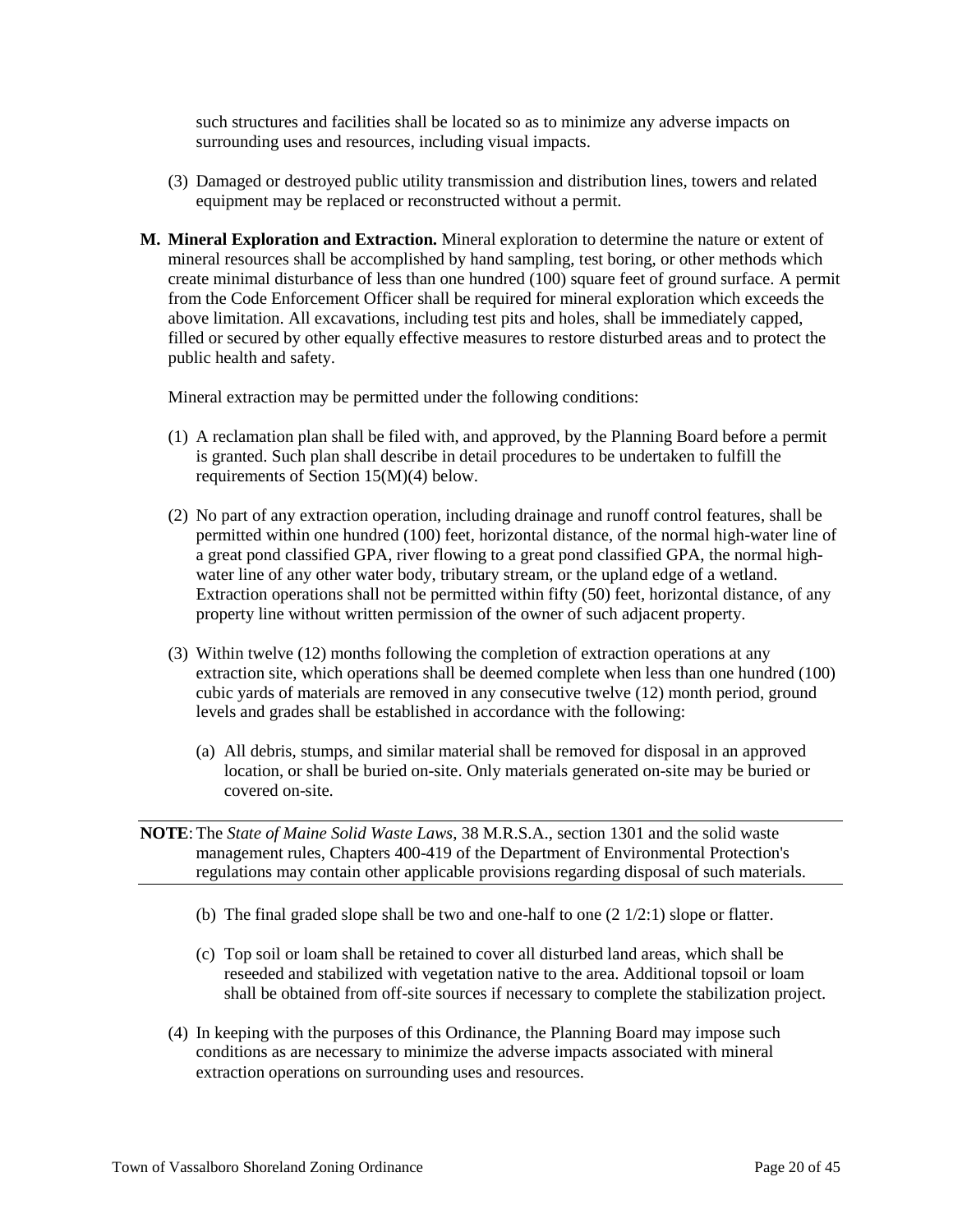# **N. Agriculture**

- (1) All spreading of manure shall be accomplished in conformance with the *Manure Utilization Guidelines* published by the former Maine Department of Agriculture on November 1, 2001, and the *Nutrient Management Law* (7 M.R.S.A. sections 4201-4209).
- (2) Manure shall not be stored or stockpiled within one hundred (100) feet, horizontal distance, of a great pond classified GPA, a river flowing to a great pond classified GPA, other water bodies, tributary streams, or wetlands. All manure storage areas within the shoreland zone must be constructed or modified such that the facility produces no discharge of effluent or contaminated storm water.
- (3) Agricultural activities involving tillage of soil greater than forty thousand (40,000) square feet in surface area, within the shoreland zone shall require a Conservation Plan to be filed with the Planning Board. Non-conformance with the provisions of said plan shall be considered to be a violation of this Ordinance.

# **NOTE**: Assistance in preparing a Conservation Plan may be available through the local Soil and Water Conservation District office.

- (4) There shall be no new tilling of soil within one-hundred (100) feet, horizontal distance, of the normal high-water line of a great pond classified GPA; within seventy-five (75) feet, horizontal distance, from other water bodies; nor within twenty-five (25) feet, horizontal distance, of tributary streams and freshwater wetlands. Operations in existence on the effective date of this ordinance and not in conformance with this provision may be maintained.
- **(5)** Newly established livestock grazing areas shall not be permitted within one hundred (100) feet, horizontal distance, of the normal high-water line of a great pond classified GPA; within seventy-five (75) feet, horizontal distance, of other water bodies; nor within twenty-five (25) feet, horizontal distance, of tributary streams and freshwater wetlands. Livestock grazing associated with ongoing farm activities, and which are not in conformance with the above setback provisions may continue, provided that such grazing is conducted in accordance with a Conservation Plan that has been filed with the planning board.

#### **O. Timber Harvesting – Repealed (DATE\_\_\_\_\_\_\_\_\_) The Bureau of Forestry will regulate Timber Harvesting**

#### **P. Clearing or Removal of Vegetation for Activities Other Than Timber Harvesting**

(1) In a Resource Protection District abutting a great pond, there shall be no cutting of vegetation within the strip of land extending 75 feet, horizontal distance, inland from the normal highwater line, except to remove hazard trees as described in section Q.

Elsewhere, in any Resource Protection District the cutting or removal of vegetation shall be limited to that which is necessary for uses expressly authorized in that district.

(2) Except in areas as described in Section P(1), above, within a strip of land extending onehundred (100) feet, horizontal distance, inland from the normal high-water line of a great pond classified GPA, a river flowing to a great pond classified GPA, from any other water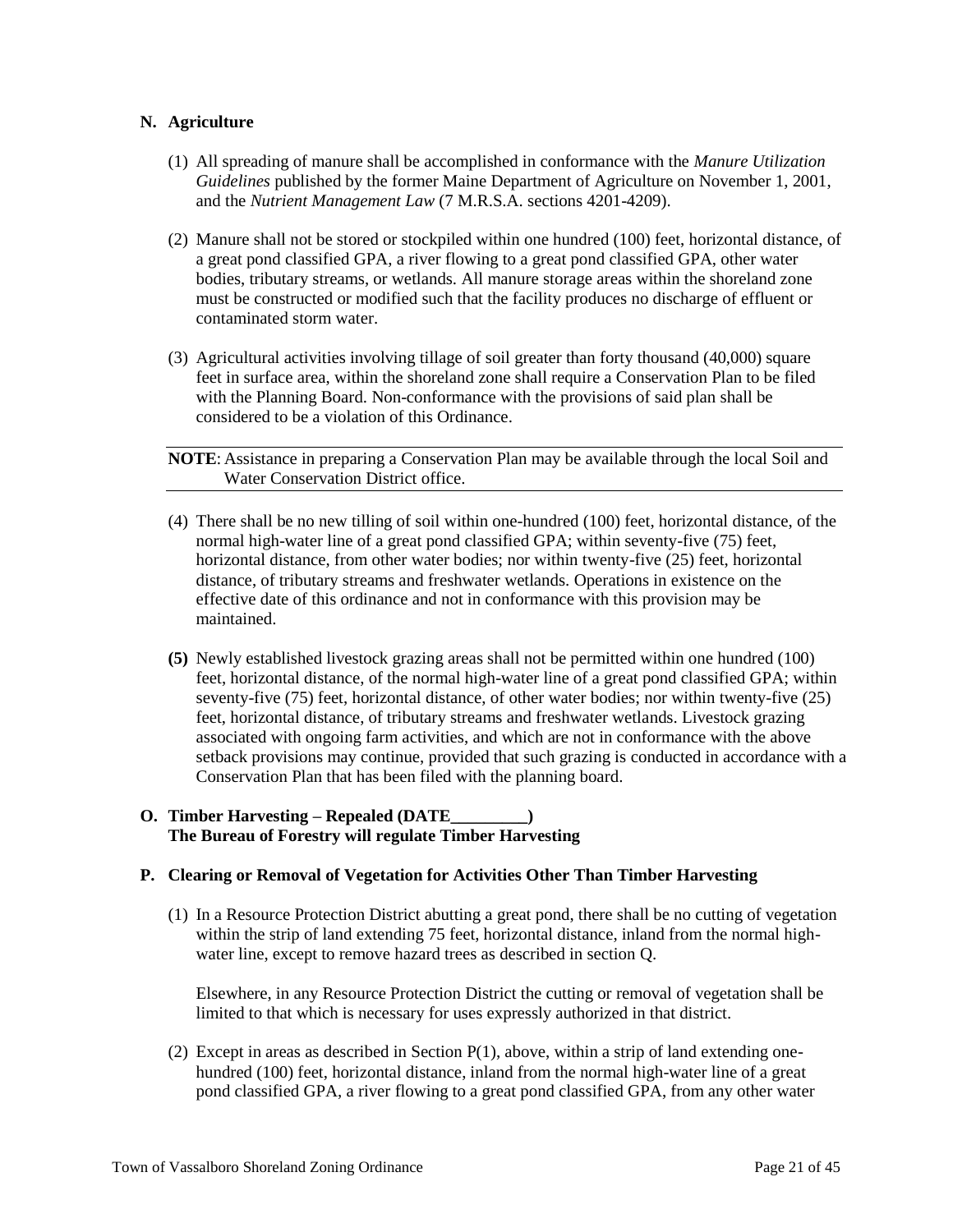body, tributary stream, or the upland edge of a wetland, a buffer strip of vegetation shall be preserved as follows:

- (a) There shall be no cleared opening greater than 250 square feet in the forest canopy (or other existing woody vegetation if a forested canopy is not present) as measured from the outer limits of the tree or shrub crown. However, a single footpath not to exceed six (6) feet in width as measured between tree trunks and/or shrub stems is allowed for accessing the shoreline provided that a cleared line of sight to the water through the buffer strip is not created.
- (b) Selective cutting of trees within the buffer strip is allowed provided that a welldistributed stand of trees and other natural vegetation is maintained. For the purposes of Section 15(P)(2)(b) a "well-distributed stand of trees" adjacent to a great pond classified GPA or a river or stream flowing to a great pond classified GPA, shall be defined as maintaining a rating score of 24 or more in each 25-foot by 50-foot rectangular (1250 square feet) area as determined by the following rating system.

| <b>Diameter of Tree at 4-1/2 feet Above</b> | <b>Points</b> |  |
|---------------------------------------------|---------------|--|
| <b>Ground Level (inches)</b>                |               |  |
| 2 in. to $<$ 4 in.                          |               |  |
| 4 in. to $< 8$ in.                          | $\mathcal{D}$ |  |
| $8$ in. to $< 12$ in.                       |               |  |
| 12 in. or greater                           |               |  |

Adjacent to other water bodies, tributary streams, and wetlands, a "well-distributed stand of trees" is defined as maintaining a minimum rating score of 16 per 25-foot by 50-foot rectangular area.

**NOTE**: As an example, adjacent to a great pond, if a 25-foot x 50-foot plot contains four (4) trees between 2 and 4 inches in diameter, two trees between 4 and 8 inches in diameter, three trees between 8 and 12 inches in diameter, and two trees over 12 inches in diameter, the rating score is:

 $(4x1) + (2x2) + (3x4) + (2x8) = 36$  points

Thus, the 25-foot by 50-foot plot contains trees worth 36 points. Trees totaling 12 points (36 - 24 =12) may be removed from the plot provided that no cleared openings are created.

The following shall govern in applying this point system:

- (i) The 25-foot by 50-foot rectangular plots must be established where the landowner or lessee proposes clearing within the required buffer;
- (ii) Each successive plot must be adjacent to, but not overlap a previous plot;
- (iii) Any plot not containing the required points must have no vegetation removed except as otherwise allowed by this Ordinance;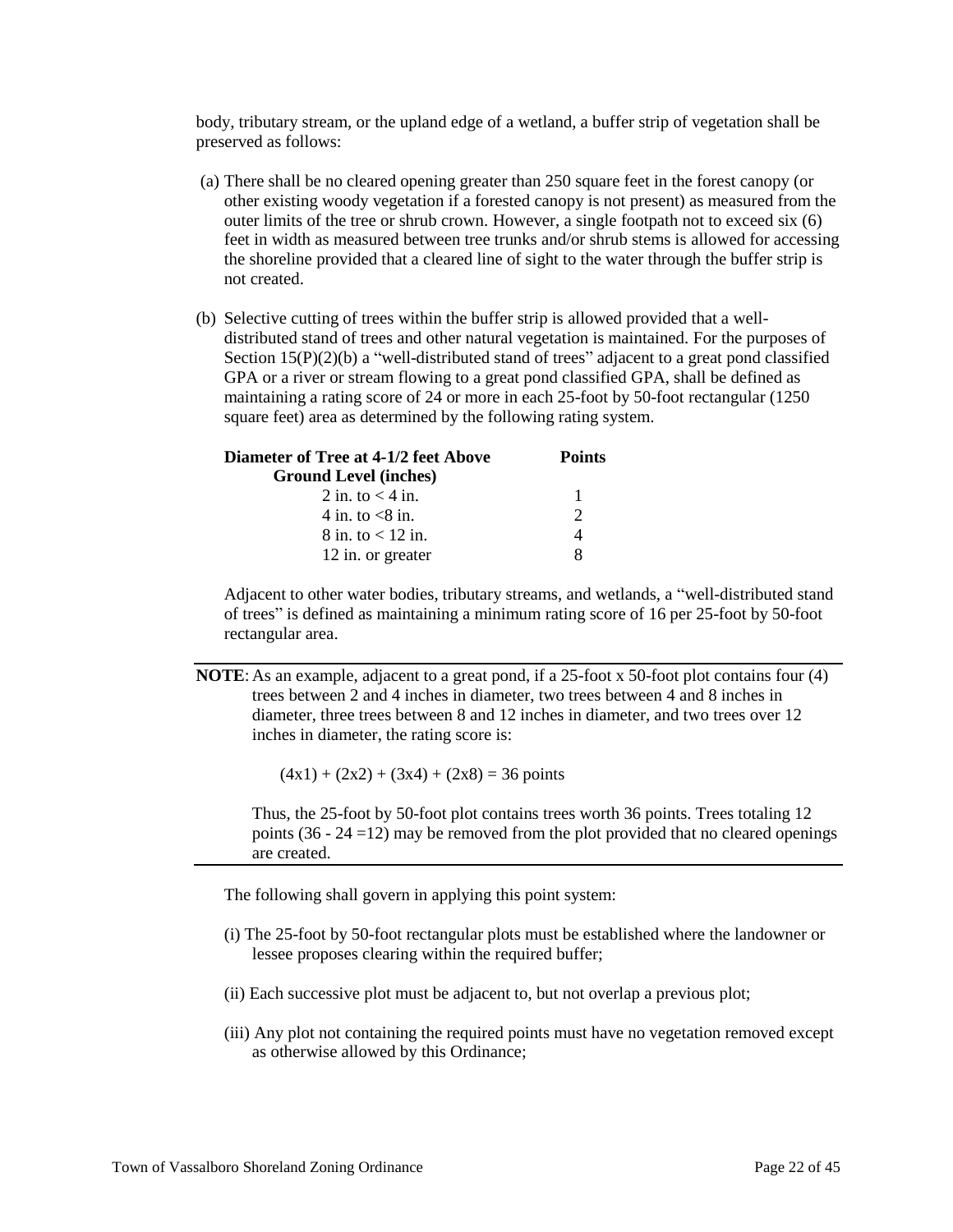- (iv) Any plot containing the required points may have vegetation removed down to the minimum points required or as otherwise allowed by this Ordinance;
- (v) Where conditions permit, no more than 50% of the points on any 25-foot by 50-foot rectangular area may consist of trees greater than 12 inches in diameter.

For the purposes of Section  $15(P)(2)(b)$  "other natural vegetation" is defined as retaining existing vegetation under three (3) feet in height and other ground cover and retaining at least five (5) saplings less than two (2) inches in diameter at four and one half  $(4\frac{1}{2})$  feet above ground level for each 25-foot by 50-foot rectangle area. If five saplings do not exist, no woody stems less than two (2) inches in diameter can be removed until 5 saplings have been recruited into the plot.

Notwithstanding the above provisions, no more than 40% of the total volume of trees four (4) inches or more in diameter, measured at 4 1/2 feet above ground level may be removed in any ten (10) year period.

- (c) In order to protect water quality and wildlife habitat, existing vegetation under three (3) feet in height and other ground cover, including leaf litter and the forest duff layer, shall not be cut, covered, or removed, except to provide for a footpath or other permitted uses as described in Section 15(P) paragraphs (2) and (2)(a) above and 2(g) below.
- (d) Pruning of tree branches, on the bottom 1/3 of the tree is allowed.
- (e) In order to maintain a buffer strip of vegetation, when the removal of storm-damaged, dead or hazard trees results in the creation of cleared openings, these openings shall be replanted with native tree species in accordance with Section Q, below, unless existing new tree growth is present.
- (f) In order to maintain the vegetation in the shoreline buffer, clearing or removal of vegetation for allowed activities, including associated construction and related equipment operation, within or outside the shoreline buffer, must comply with the requirements of Section 15(P)(2).
- (g) Clearing for recreational trails for public use is permitted provided that the width of the trail does not exceed six (6) feet in width and the other objectives of this section are met to the greatest extent practical.

Section  $15(P)(2)$  does not apply to those portions of public recreational facilities adjacent to public swimming areas and public boat access facilities as long as cleared areas are limited to the minimum area necessary.

(3) At distances greater than one hundred (100) feet, horizontal distance, from a great pond classified GPA, a river flowing to a great pond classified GPA, from the normal high-water line of any other water body, tributary stream, or the upland edge of a wetland, there shall be allowed on any lot, in any ten (10) year period, selective cutting of not more than forty (40) percent of the volume of trees four (4) inches or more in diameter, measured 4 1/2 feet above ground level. Tree removal in conjunction with the development of permitted uses shall be included in the forty (40) percent calculation. For the purposes of these standards volume may be considered to be equivalent to basal area.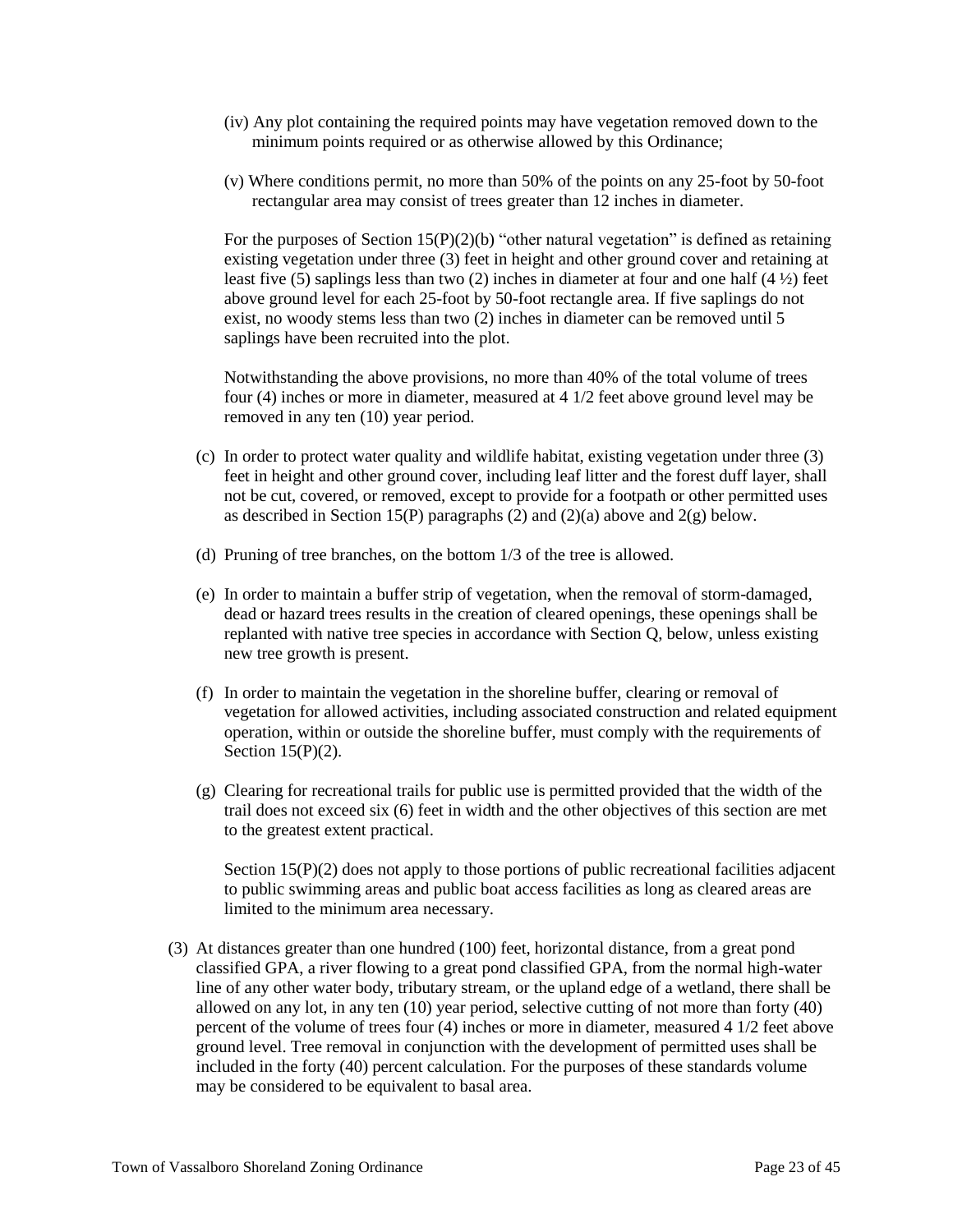In no event shall cleared openings for any purpose, including but not limited to, principal and accessory structures, driveways, lawns and sewage disposal areas, exceed in the aggregate, 25% of the lot area within the shoreland zone or ten thousand (10,000) square feet, whichever is greater, including land previously cleared. This provision applies to the portion of a lot within the shoreland zone, including the buffer area.

- (4) Legally existing nonconforming cleared openings may be maintained, but shall not be enlarged, except as allowed by this Ordinance.
- (5) Fields and other cleared openings which have reverted to primarily shrubs, trees, or other woody vegetation shall be regulated under the provisions of Section 15(P).

# **Q. Hazard Trees, Storm-Damaged Trees, and Dead Tree Removal**

- (1) Hazard trees in the shoreland zone may be removed without a permit after consultation with the Code Enforcement Officer if the following requirements are met:
	- (a) Within the shoreline buffer, if the removal of a hazard tree results in a cleared opening in the tree canopy greater than two hundred and fifty (250) square feet, replacement with native tree species is required, unless there is new tree growth already present. New tree growth must be as near as practicable to where the hazard tree was removed and be at least two (2) inches in diameter, measured at four and one half (4.5) feet above the ground level. If new growth is not present, then replacement trees shall consist of native species and be at least four (4) feet in height, and be no less than two (2) inches in diameter. Stumps may not be removed.
	- (b) Outside of the shoreline buffer, when the removal of hazard trees exceeds forty (40) percent of the volume of trees four (4) inches or more in diameter, measured at four and one half (4.5) feet above ground level in any ten (10) year period, and/or results in cleared openings exceeding twenty-five (25) percent of the lot area within the shoreland zone, or ten thousand (10,000) square feet, whichever is greater, replacement with native tree species is required, unless there is new tree growth already present. New tree growth must be as near as practicable to where the hazard tree was removed and be at least two (2) inches in diameter, measured at four and one half (4.5) feet above the ground level. If new growth is not present, then replacement trees shall consist of native species and be at least two (2) inches in diameter, measured at four and one half (4.5) feet above the ground level.
	- (c) The removal of standing dead trees, resulting from natural causes, is permissible without the need for replanting or a permit, as long as the removal does not result in the creation of new lawn areas, or other permanently cleared areas, and stumps are not removed. For the purposes of this provision dead trees are those trees that contain no foliage during the growing season.
	- (d) The Code Enforcement Officer may require the property owner to submit an evaluation from a licensed forester or arborist before any hazard tree can be removed within the shoreland zone.
	- (e) The Code Enforcement Officer may require more than a one–for-one replacement for hazard trees removed that exceed eight (8) inches in diameter measured at four and one half (4.5) feet above the ground level.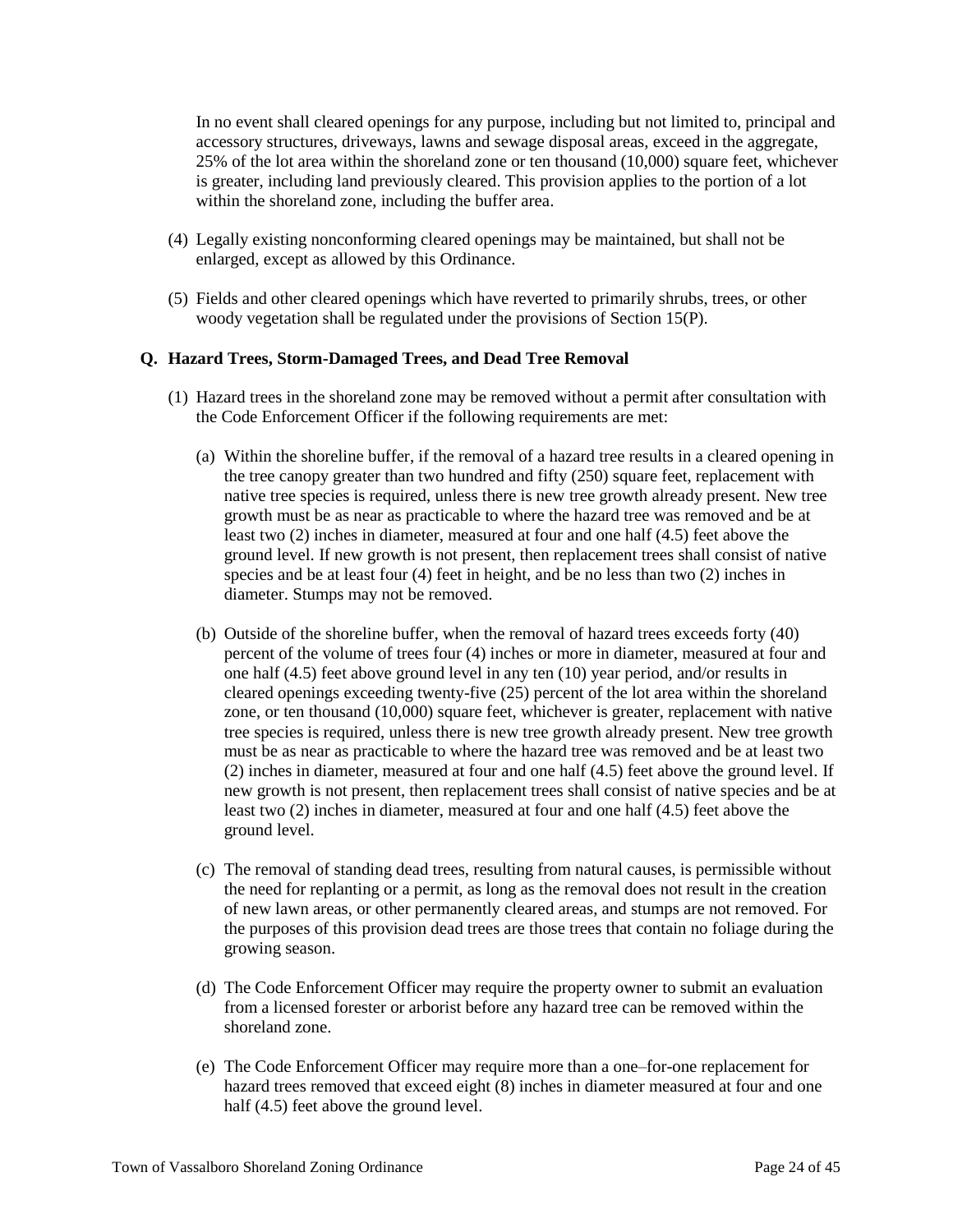- (2) Storm-damaged trees in the shoreland zone may be removed without a permit after consultation with the Code Enforcement Officer if the following requirements are met:
	- (a) Within the shoreline buffer, when the removal of storm-damaged trees results in a cleared opening in the tree canopy greater than two hundred and fifty (250) square feet, replanting is not required, but the area shall be required to naturally revegetate, and the following requirements must be met:
		- (i) The area from which a storm-damaged tree is removed does not result in new lawn areas, or other permanently cleared areas;
		- (ii) Stumps from the storm-damaged trees may not be removed;
		- (iii)Limbs damaged from a storm event may be pruned even if they extend beyond the bottom one-third (1/3) of the tree; and
		- (iv) If after one growing season, no natural regeneration or regrowth is present, replanting of native tree seedlings or saplings is required at a density of one seedling per every eighty (80) square feet of lost canopy.
	- (b) Outside of the shoreline buffer, if the removal of storm damaged trees exceeds 40% of the volume of trees four (4) inches or more in diameter, measured at four and one half (4.5) feet above the ground level in any ten (10) year period, or results, in the aggregate, in cleared openings exceeding 25% of the lot area within the shoreland zone or ten thousand (10,000) square feet, whichever is greater, and no natural regeneration occurs within one growing season, then native tree seedlings or saplings shall be replanted on a one-for-one basis.
- **R. Exemptions to Clearing and Vegetation Removal Requirements.** The following activities are exempt from the clearing and vegetation removal standards set forth in Section 15(P), provided that all other applicable requirements of this chapter are complied with, and the removal of vegetation is limited to that which is necessary:
	- (1) The removal of vegetation that occurs at least once every two (2) years for the maintenance of legally existing areas that do not comply with the vegetation standards in this chapter, such as but not limited to cleared openings in the canopy or fields. Such areas shall not be enlarged, except as allowed by this section. If any of these areas, due to lack of removal of vegetation every two (2) years, reverts back to primarily woody vegetation, the requirements of Section 15(P) apply;
	- (2) The removal of vegetation from the location of allowed structures or allowed uses, when the shoreline setback requirements of section 15(B) are not applicable;
	- (3) The removal of vegetation from the location of public swimming areas associated with an allowed public recreational facility;
	- (4) The removal of vegetation associated with allowed agricultural uses, provided best management practices are utilized, and provided all requirements of section 15(N) are complied with;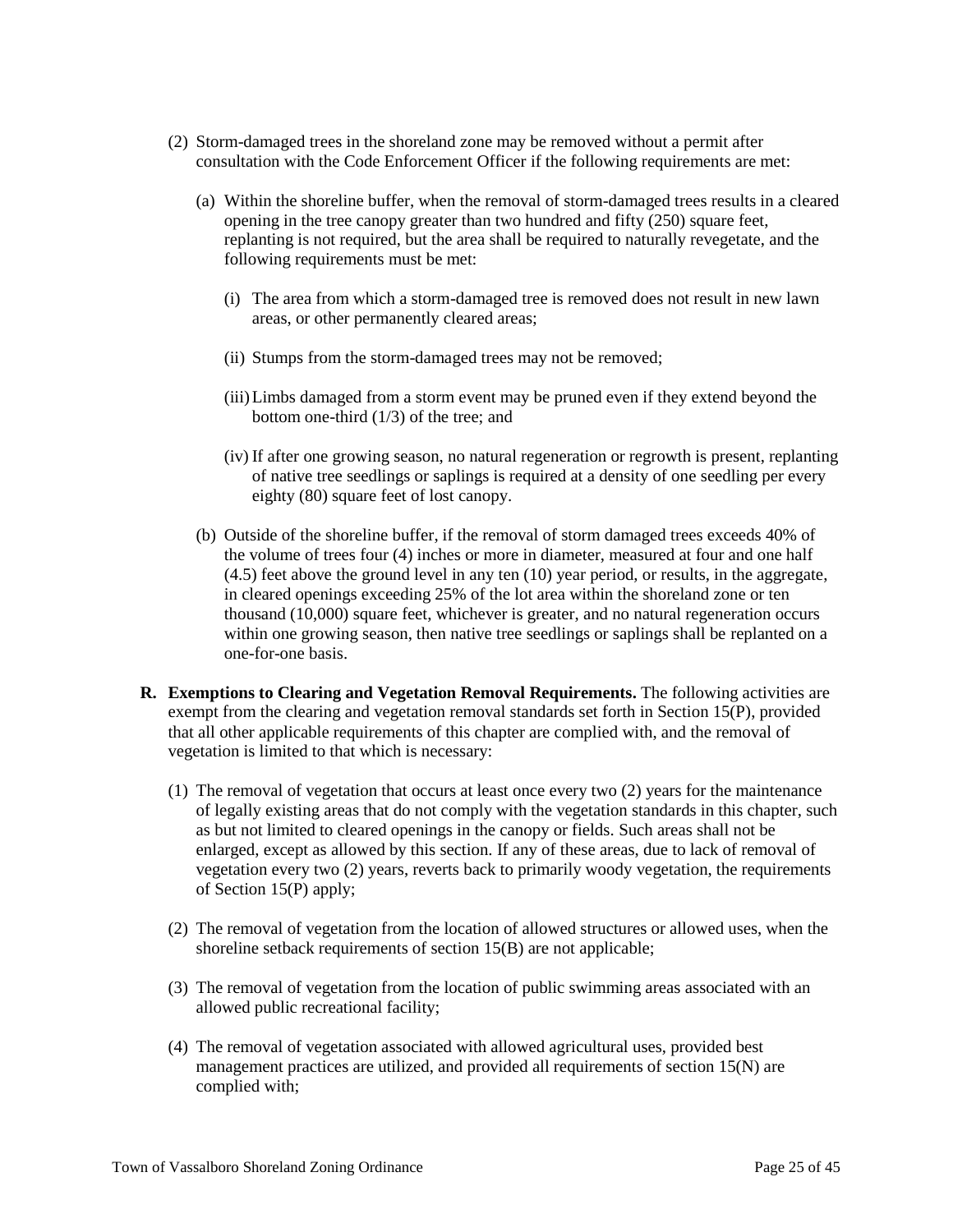- (5) The removal of vegetation associated with brownfields or Voluntary Response Action Program (VRAP) projects provided that the removal of vegetation is necessary for remediation activities to clean-up contamination on a site approved by the Commissioner that is part of a state or federal brownfields program or a voluntary response action program pursuant 38 M.R.S.A section 343-E, and that is located along a river that does not flow to a great pond classified as GPA pursuant to 38 M.R.S.A section 465-A.
- (6) The removal of non-native invasive vegetation species, provided the following minimum requirements are met:
	- (a) If removal of vegetation occurs via wheeled or tracked motorized equipment, the wheeled or tracked motorized equipment is operated and stored at least twenty-five (25) feet, horizontal distance, from the shoreline, except that wheeled or tracked equipment may be operated or stored on existing structural surfaces, such as pavement or gravel;
	- (b) Removal of vegetation within twenty-five (25) feet, horizontal distance, from the shoreline occurs via hand tools; and
	- (c) If applicable clearing and vegetation removal standards are exceeded due to the removal of non-native invasive species vegetation, the area shall be revegetated with native species to achieve compliance.

**NOTE**: An updated list of non-native invasive vegetation is maintained by the Department of Agriculture, Conservation and Forestry's Natural Areas Program: http://www.maine.gov/dacf/mnap/features/invasive\_plants/invasives.htm

- (7) The removal of vegetation associated with emergency response activities conducted by the Department, the U.S. Environmental Protection Agency, the U.S. Coast Guard, and their agents.
- **S. Revegetation Requirements.** When revegetation is required in response to violations of the vegetation standards set forth in Section 15(P), to address the removal of non-native invasive species of vegetation, or as a mechanism to allow for development that may otherwise not be permissible due to the vegetation standards, including removal of vegetation in conjunction with a shoreline stabilization project, the revegation must comply with the following requirements.
	- (1) The property owner must submit a revegetation plan, prepared with and signed by a qualified professional, that describes revegetation activities and maintenance. The plan must include a scaled site plan, depicting where vegetation was, or is to be removed, where existing vegetation is to remain, and where vegetation is to be planted, including a list of all vegetation to be planted.
	- (2) Revegetation must occur along the same segment of shoreline and in the same area where vegetation was removed and at a density comparable to the pre-existing vegetation, except where a shoreline stabilization activity does not allow revegetation to occur in the same area and at a density comparable to the pre-existing vegetation, in which case revegetation must occur along the same segment of shoreline and as close as possible to the area where vegetation was removed: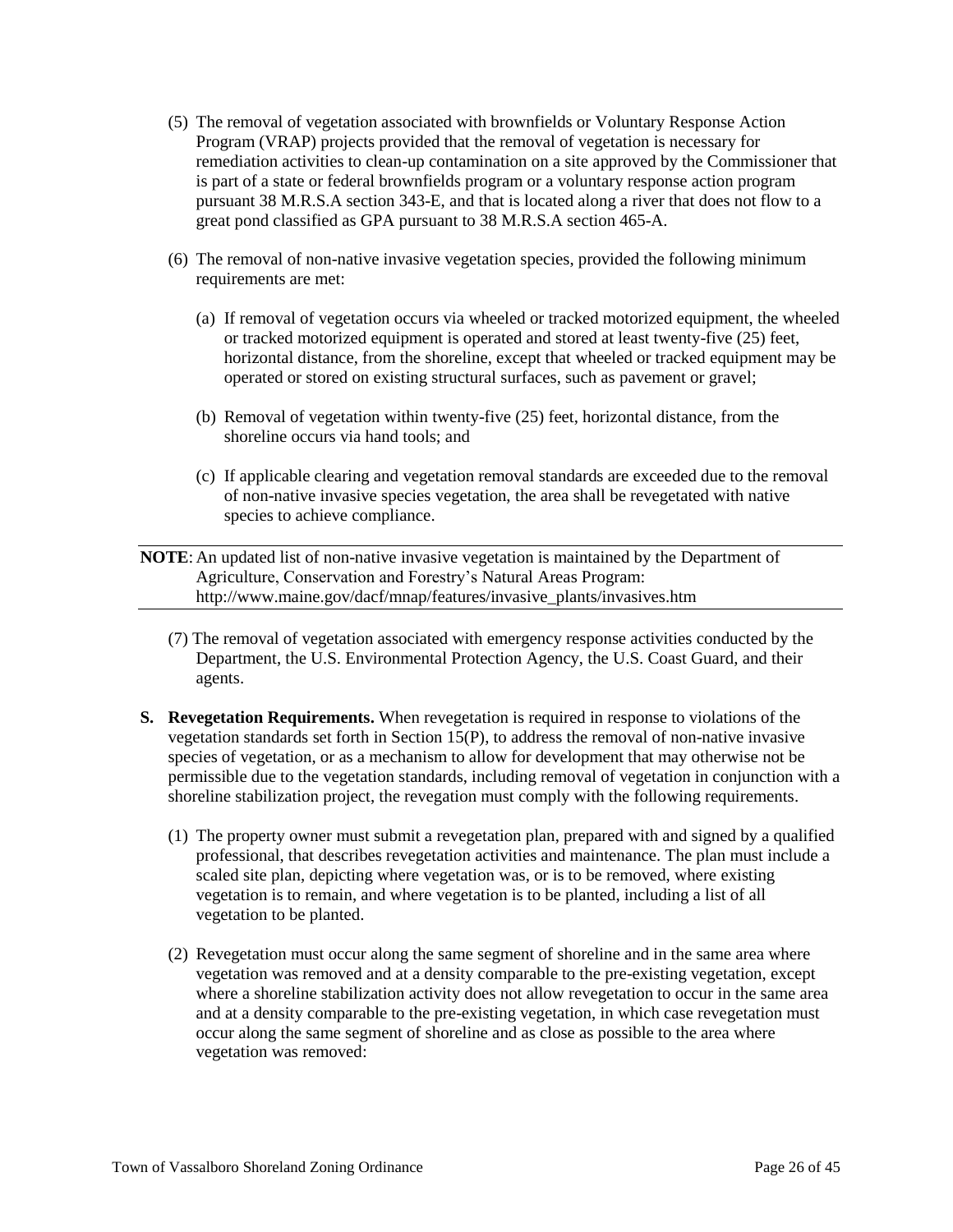- (3) If part of a permitted activity, revegetation shall occur before the expiration of the permit. If the activity or revegetation is not completed before the expiration of the permit, a new revegetation plan shall be submitted with any renewal or new permit application.
- (4) Revegetation activities must meet the following requirements for trees and saplings:
	- (a) All trees and saplings removed must be replaced with native noninvasive species;
	- (b) Replacement vegetation must at a minimum consist of saplings;
	- (c) If more than three (3) trees or saplings are planted, then at least three (3) different species shall be used;
	- (d) No one species shall make up 50% or more of the number of trees and saplings planted;
	- (e) If revegetation is required for a shoreline stabilization project, and it is not possible to plant trees and saplings in the same area where trees or saplings were removed, then trees or sapling must be planted in a location that effectively reestablishes the screening between the shoreline and structures; and
	- (f) A survival rate of at least eighty (80) percent of planted trees or saplings is required for a minimum five (5) years period.
- (5) Revegetation activities must meet the following requirements for woody vegetation and other vegetation under three (3) feet in height:
	- (a) All woody vegetation and vegetation under three (3) feet in height must be replaced with native noninvasive species of woody vegetation and vegetation under three (3) feet in height as applicable;
	- (b) Woody vegetation and vegetation under three (3) feet in height shall be planted in quantities and variety sufficient to prevent erosion and provide for effective infiltration of stormwater;
	- (c) If more than three (3) woody vegetation plants are to be planted, then at least three (3) different species shall be planted;
	- (d) No one species shall make up 50% or more of the number of planted woody vegetation plants; and
	- (e) Survival of planted woody vegetation and vegetation under three feet in height must be sufficient to remain in compliance with the standards contained within this chapter for minimum of five (5) years
- (6) Revegetation activities must meet the following requirements for ground vegetation and ground cover:
	- (a) All ground vegetation and ground cover removed must be replaced with native herbaceous vegetation, in quantities and variety sufficient to prevent erosion and provide for effective infiltration of stormwater;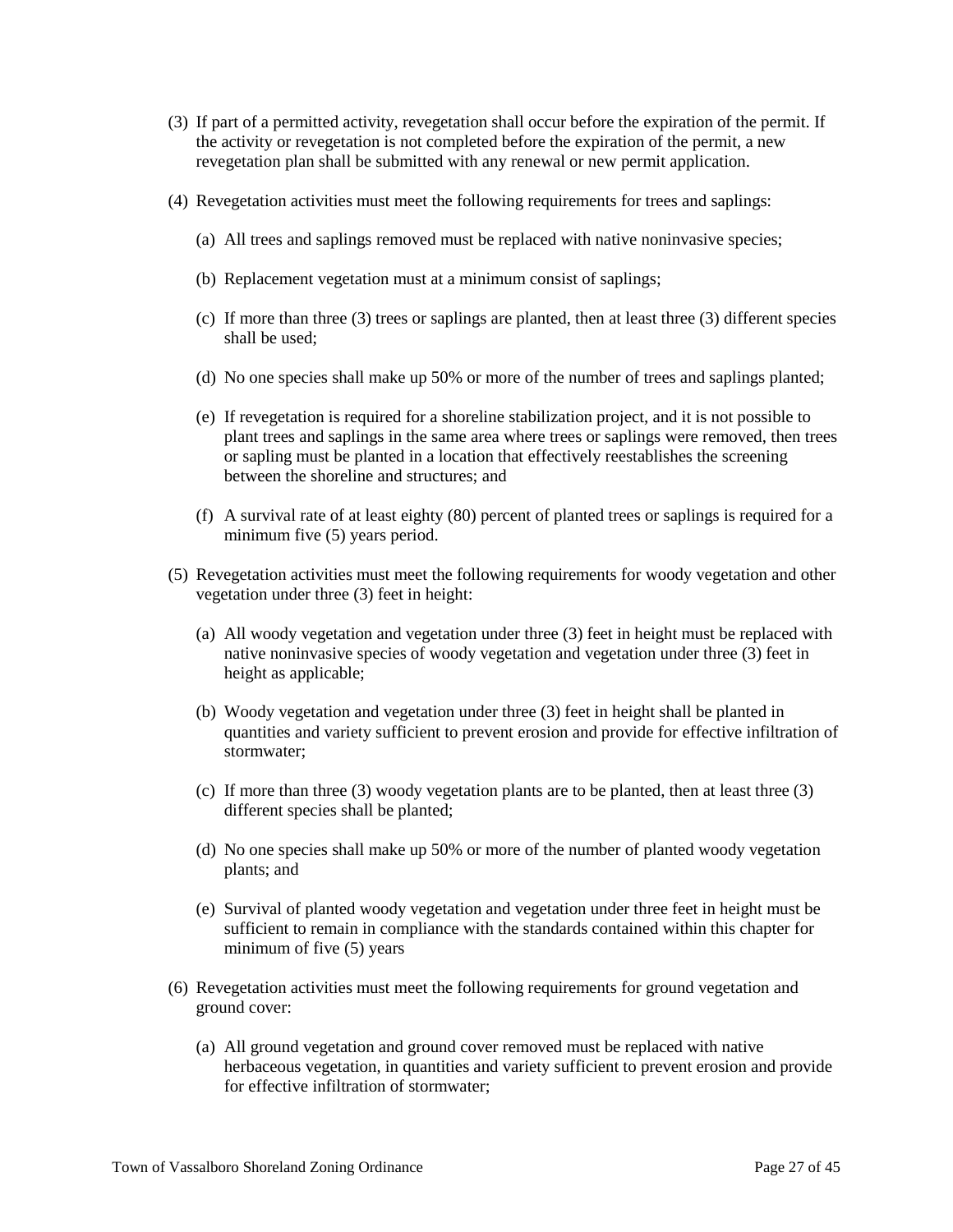- (b) Where necessary due to a lack of sufficient ground cover, an area must be supplemented with a minimum four (4) inch depth of leaf mulch and/or bark mulch to prevent erosion and provide for effective infiltration of stormwater; and
- (c) Survival and functionality of ground vegetation and ground cover must be sufficient to remain in compliance with the standards contained within this chapter for minimum of five (5) years.

# **T. Erosion and Sedimentation Control**

- (1) All activities which involve filling, grading, excavation or other similar activities which result in unstabilized soil conditions and which require a permit shall also require a written soil erosion and sedimentation control plan. The plan shall be submitted to the permitting authority for approval and shall include, where applicable, provisions for:
	- (a) Mulching and revegetation of disturbed soil.
	- (b) Temporary runoff control features such as hay bales, silt fencing or diversion ditches.
	- (c) Permanent stabilization structures such as retaining walls or rip-rap.
- (2) In order to create the least potential for erosion, development shall be designed to fit with the topography and soils of the site. Areas of steep slopes where high cuts and fills may be required shall be avoided wherever possible, and natural contours shall be followed as closely as possible.
- (3) Erosion and sedimentation control measures shall apply to all aspects of the proposed project involving land disturbance, and shall be in operation during all stages of the activity. The amount of exposed soil at every phase of construction shall be minimized to reduce the potential for erosion.
- (4) Any exposed ground area shall be temporarily or permanently stabilized within one (1) week from the time it was last actively worked, by use of riprap, sod, seed, and mulch, or other effective measures. In all cases permanent stabilization shall occur within nine (9) months of the initial date of exposure. In addition:
	- (a) Where mulch is used, it shall be applied at a rate of at least one (1) bale per five hundred (500) square feet and shall be maintained until a catch of vegetation is established.
	- (b) Anchoring the mulch with netting, peg and twine or other suitable method may be required to maintain the mulch cover.
	- (c) Additional measures shall be taken where necessary in order to avoid siltation into the water. Such measures may include the use of staked hay bales and/or silt fences.
- (5) Natural and man-made drainage ways and drainage outlets shall be protected from erosion from water flowing through them. Drainageways shall be designed and constructed in order to carry water from a twenty five (25) year storm or greater, and shall be stabilized with vegetation or lined with riprap.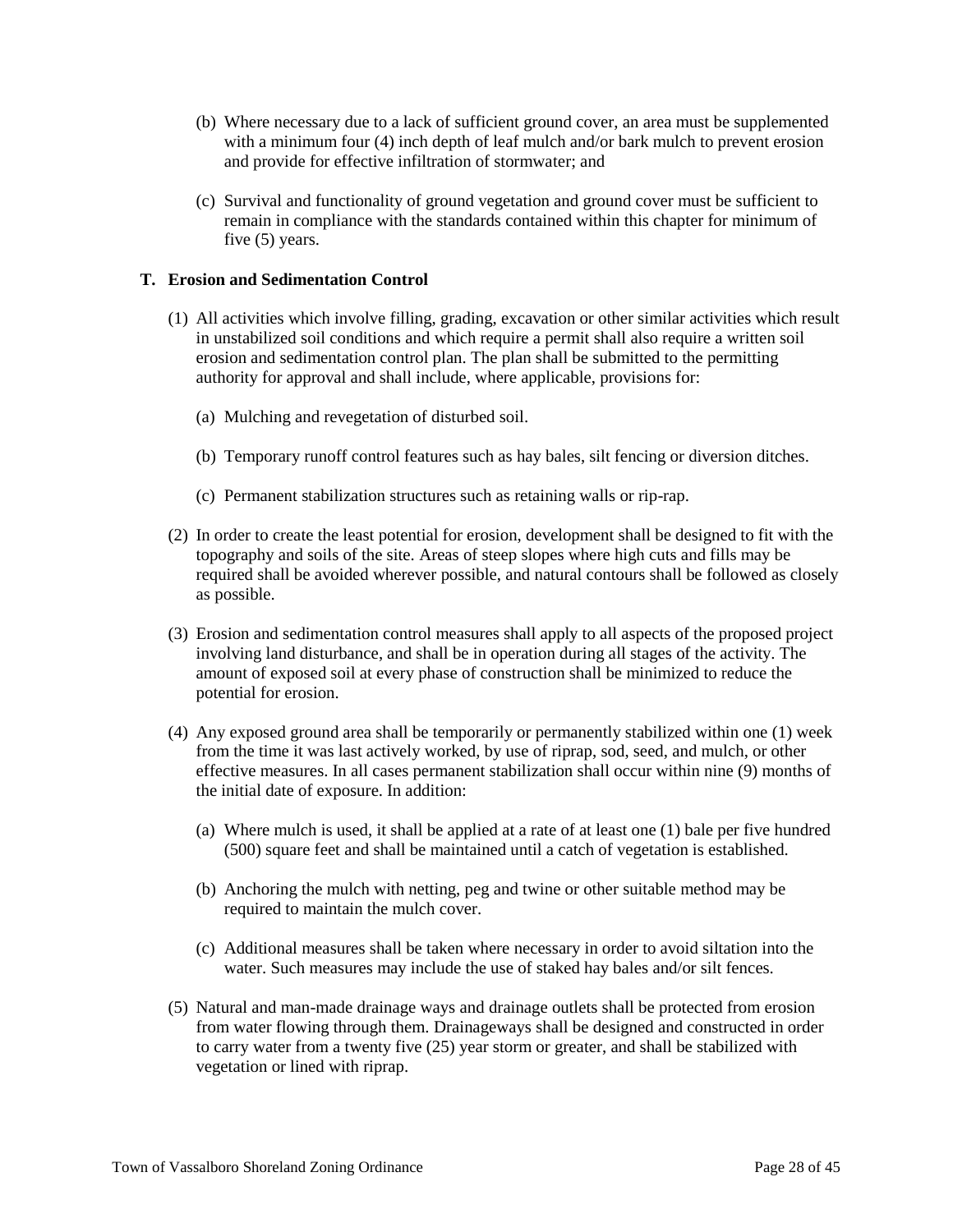- **U. Soils.** All land uses shall be located on soils in or upon which the proposed uses or structures can be established or maintained without causing adverse environmental impacts, including severe erosion, mass soil movement, improper drainage, and water pollution, whether during or after construction. Proposed uses requiring subsurface waste disposal, and commercial or industrial development and other similar intensive land uses, shall require a soils report based on an on-site investigation and be prepared by state-certified professionals. Certified persons may include Maine Certified Soil Scientists, Maine Registered Professional Engineers, Maine State Certified Geologists and other persons who have training and experience in the recognition and evaluation of soil properties. The report shall be based upon the analysis of the characteristics of the soil and surrounding land and water areas, maximum ground water elevation, presence of ledge, drainage conditions, and other pertinent data which the evaluator deems appropriate. The soils report shall include recommendations for a proposed use to counteract soil limitations where they exist.
- **V. Water Quality.** No activity shall deposit on or into the ground or discharge to the waters of the State any pollutant that, by itself or in combination with other activities or substances, will impair designated uses or the water classification of the water body, tributary stream or wetland.
- **W. Archaeological Site.** Any proposed land use activity involving structural development or soil disturbance on or adjacent to sites listed on, or eligible to be listed on the National Register of Historic Places, as determined by the permitting authority, shall be submitted by the applicant to the Maine Historic Preservation Commission for review and comment, at least twenty (20) days prior to action being taken by the permitting authority. The permitting authority shall consider comments received from the Commission prior to rendering a decision on the application.

**NOTE**: Municipal officials should contact the Maine Historic Preservation Commission for the listing and location of Historic Places in their community.

# **16. Administration**

# **A. Administering Bodies and Agents**

- **(1) Code Enforcement Officer**. A Code Enforcement Officer shall be appointed or reappointed annually by July 1st.
- **(2) Board of Appeals**. A Board of Appeals shall be created in accordance with the provisions of 30-A M.R.S.A. section 2691.
- **(3) Planning Board**. A Planning Board shall be created in accordance with the provisions of State law.
- **B. Permits Required.** After the effective date of this Ordinance no person shall, without first obtaining a permit, engage in any activity or use of land or structure requiring a permit in the district in which such activity or use would occur; or expand, change, or replace an existing use or structure; or renew a discontinued nonconforming use. A person who is issued a permit pursuant to this Ordinance shall have a copy of the permit on site while the work authorized by the permit is performed.
	- (1) A permit is not required for the replacement of an existing road culvert as long as:
		- (a) The replacement culvert is not more than 25% longer than the culvert being replaced;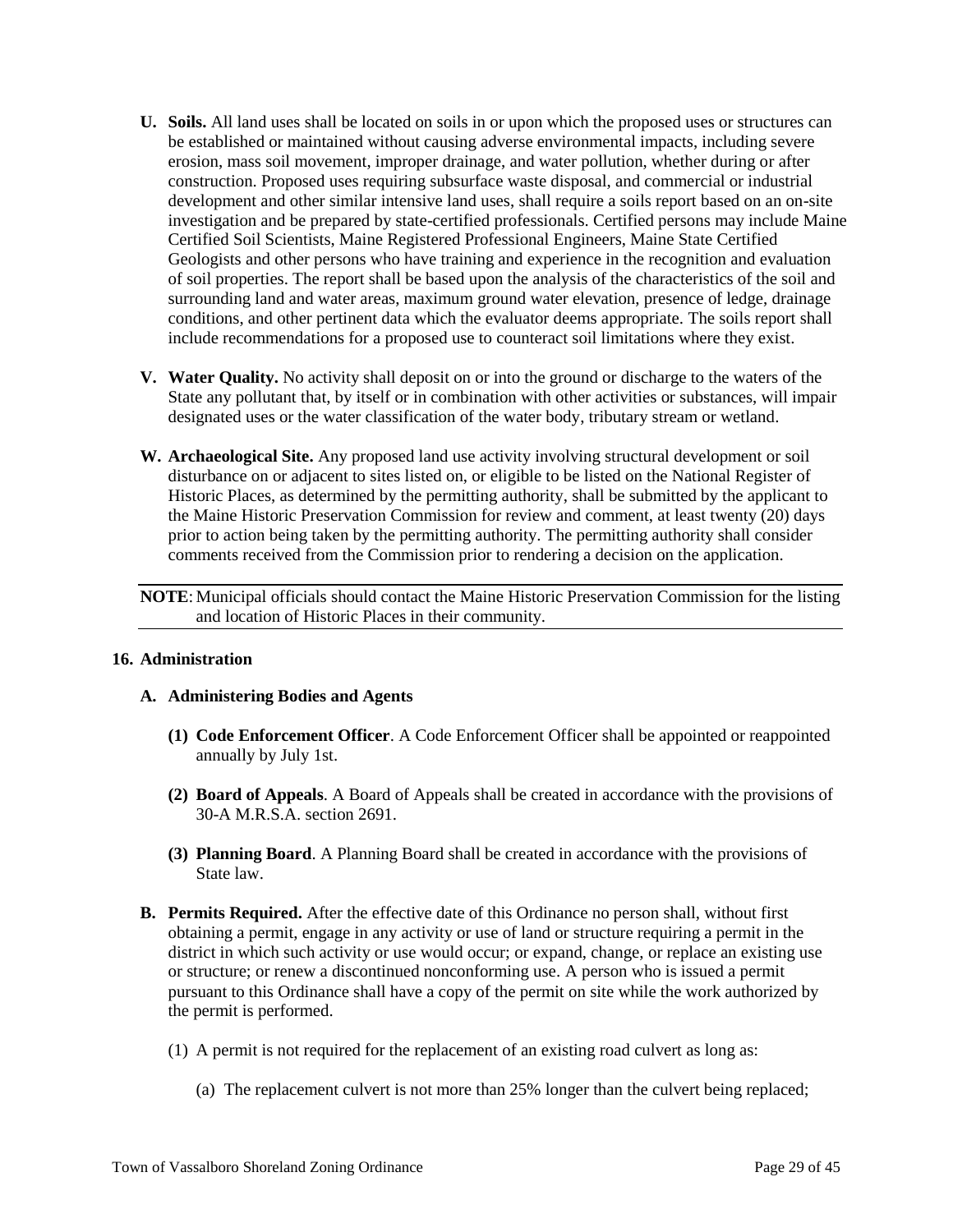- (b) The replacement culvert is not longer than 75 feet; and
- (c) Adequate erosion control measures are taken to prevent sedimentation of the water, and the crossing does not block fish passage in the watercourse.
- (2) A permit is not required for an archaeological excavation as long as the excavation is conducted by an archaeologist listed on the State Historic Preservation Officer's level 1 or level 2 approved list, and unreasonable erosion and sedimentation is prevented by means of adequate and timely temporary and permanent stabilization measures.
- (3) Any permit required by this Ordinance shall be in addition to any other permit required by other law or ordinance.

# **C. Permit Application**

- (1) Every applicant for a permit shall submit a written application, including a scaled site plan, on a form provided by the municipality, to the appropriate official as indicated in Section 14.
- (2) All applications shall be signed by an owner or individual who can show evidence of right, title or interest in the property or by an agent, representative, tenant, or contractor of the owner with authorization from the owner to apply for a permit hereunder, certifying that the information in the application is complete and correct.
- (3) All applications shall be dated, and the Code Enforcement Officer or Planning Board, as appropriate, shall note upon each application the date and time of its receipt.
- (4) If the property is not served by a public sewer, a valid plumbing permit or a completed application for a plumbing permit, including the site evaluation approved by the Plumbing Inspector, shall be submitted whenever the nature of the proposed structure or use would require the installation of a subsurface sewage disposal system.
- **D1. Procedure for Administering Permits.** Within thirty-five (35) calendar days of the date of receiving a written application, the Planning Board or Code Enforcement Officer, as indicated in Section 14, shall notify the applicant in writing either that the application is a complete application, or, if the application is incomplete, that specified additional material is needed to make the application complete. The Planning Board or the Code Enforcement Officer, as appropriate, shall approve, approve with conditions, or deny all permit applications in writing within thirty-five (35) calendar days of receiving a completed application. However, if the Planning Board has a waiting list of applications, a decision on the application shall occur within thirty-five (35) calendar days after the first available date on the Planning Board's agenda following receipt of the completed application, or within 35 calendar days of the public hearing, if the proposed use or structure is found to be in conformance with the purposes and provisions of this Ordinance.

The applicant shall have the burden of proving that the proposed land use activity is in conformity with the purposes and provisions of this Ordinance.

After the submission of a complete application to the Planning Board, the Board shall approve an application or approve it with conditions if it makes a positive finding based on the information presented that the proposed use: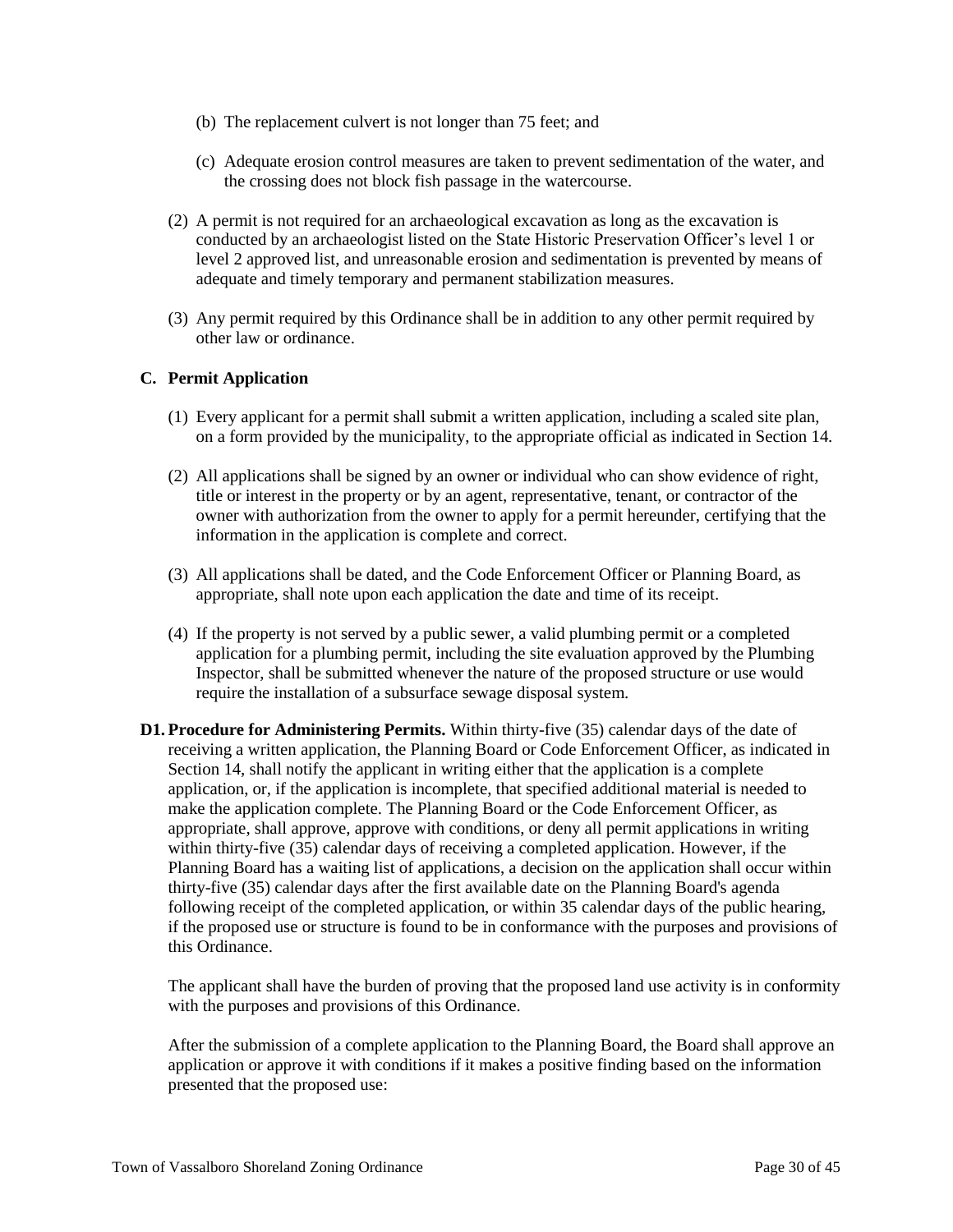- (1) Will maintain safe and healthful conditions;
- (2) Will not result in water pollution, erosion, or sedimentation to surface waters;
- (3) Will adequately provide for the disposal of all wastewater;
- (4) Will not have an adverse impact on spawning grounds, fish, aquatic life, bird or other wildlife habitat;
- (5) Will conserve shore cover and visual, as well as actual, points of access to inland
- (6) Will protect archaeological and historic resources as designated in the strategic plan;
- (7) Will avoid problems associated with floodplain development and use; and
- (8) Is in conformance with the provisions of Section 15, Land Use Standards.

If a permit is either denied or approved with conditions, the reasons as well as conditions shall be stated in writing. No approval shall be granted for an application involving a structure if the structure would be located in an unapproved subdivision or would violate any other local ordinance, or regulation or statute administered by the municipality.

# **D2. Prohibition of Permitting**

In addition to the other requirements of this this ordinance, a permit shall not be issued by the Planning Board or Code Enforcement Officer under the following conditions:

- (1) The applicant for the permit is currently in violation of any land use ordinance or state law related to land use within the Town of Vassalboro.
- (2) The landowner for whom a permit application has been submitted is currently in violation of any land use ordinance or state law related to land use within the Town of Vassalboro.
- (3) The applicant for the permit has engaged in activities requiring a permit under state laws or local ordinances without having obtained a permit with respect to any land within the Town of Vassalboro.
- (4) The landowner for whom a permit application has been submitted has engaged in activities requiring a permit under state laws or local ordinances without having obtained a permit with respect to any land within the Town of Vassalboro.
- (5) The applicant or landowner will be using a contractor, developer, or any business or person gaining monetary benefit to undertake work related to the issuance of the permit and the contractor, developer, business or person is currently in violation of any ordinance or state law related to land use in the Town of Vassalboro.
- **E. Special Exceptions.** In addition to the criteria specified in Section 16(D1) above, excepting structure setback requirements, the Planning Board may approve a permit for a single family residential structure in a Resource Protection District provided that the applicant demonstrates that all of the following conditions are met: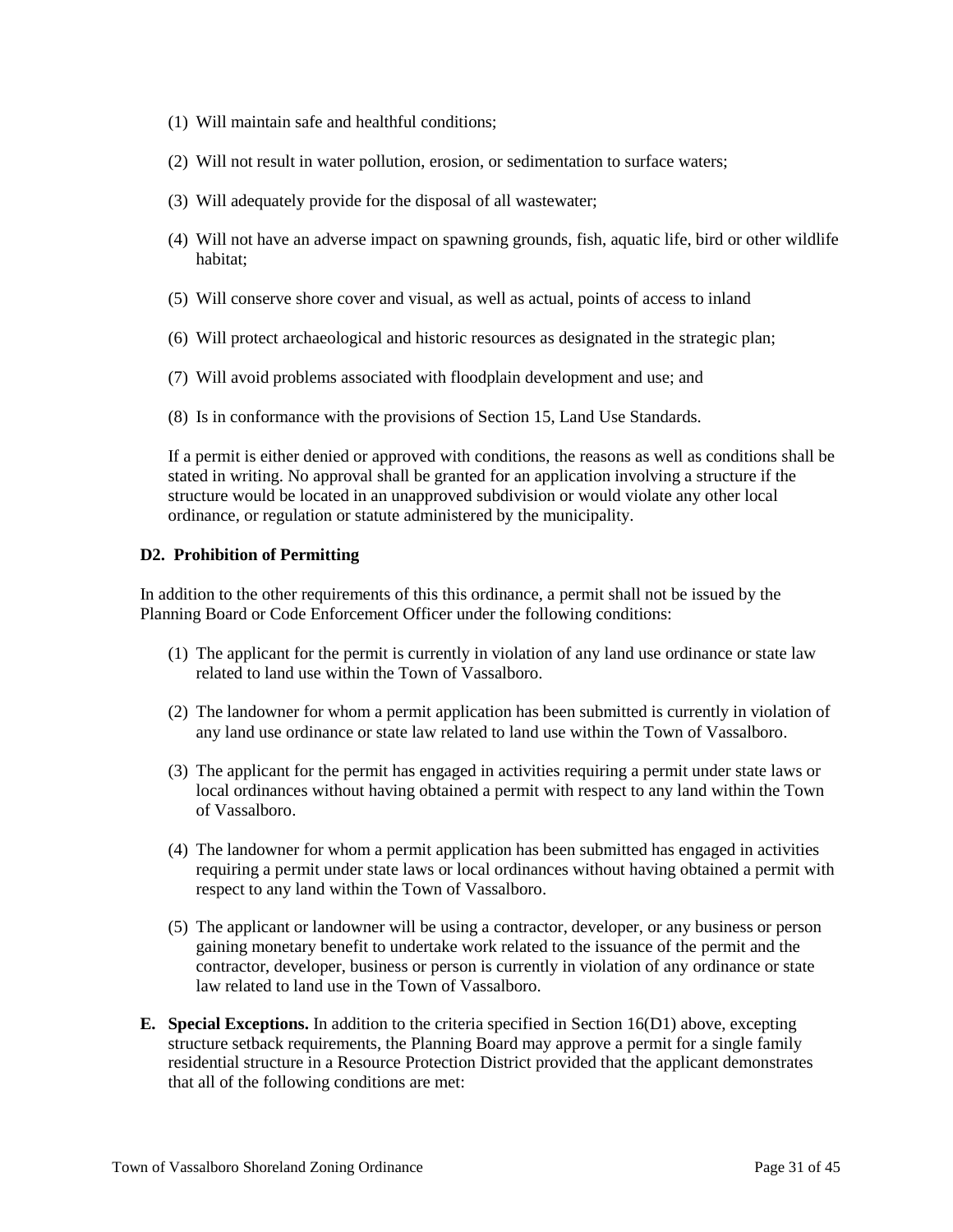- (1) There is no location on the property, other than a location within the Resource Protection District, where the structure can be built.
- (2) The lot on which the structure is proposed is undeveloped and was established and recorded in the registry of deeds of the county in which the lot is located before the adoption of the Resource Protection District.
- (3) All proposed buildings, sewage disposal systems and other improvements are:
	- (a) Located on natural ground slopes of less than 20%; and
	- (b) Located outside the floodway of the 100-year flood-plain along rivers and artificially formed great ponds along rivers and outside the velocity zone in areas subject to tides, based on detailed flood insurance studies and as delineated on the Federal Emergency Management Agency's Flood Boundary and Floodway Maps and Flood Insurance Rate Maps; all buildings, including basements, are elevated at least one foot above the 100 year flood-plain elevation; and the development is otherwise in compliance with any applicable municipal flood-plain ordinance.

If the floodway is not shown on the Federal Emergency Management Agency Maps, it is deemed to be 1/2 the width of the 100-year flood-plain.

- (4) The total footprint, including cantilevered or similar overhanging extensions, of all principal and accessory structures is limited to a maximum of 1,500 square feet. This limitation shall not be altered by variance.
- (5) All structures, except functionally water-dependent structures, are set back from the normal high-water line of a water body, tributary stream or upland edge of a wetland to the greatest practical extent, but not less than 100 feet, horizontal distance. In determining the greatest practical extent, the Planning Board shall consider the depth of the lot, the slope of the land, the potential for soil erosion, the type and amount of vegetation to be removed, the proposed building site's elevation in regard to the flood-plain, and its proximity to moderate-value and high-value wetlands.
- **F. Expiration of Permit.** Permits shall expire one year from the date of issuance if a substantial start is not made in construction or in the use of the property during that period. If a substantial start is made within one year of the issuance of the permit, the applicant shall have one additional year to complete the project, at which time the permit shall expire.
- **G. Installation of Public Utility Service.** A public utility, water district, sanitary district or any utility company of any kind may not install services to any new structure located in the shoreland zone unless written authorization attesting to the validity and currency of all local permits required under this or any previous Ordinance has been issued by the appropriate municipal officials or other written arrangements have been made between the municipal officials and the utility.

# **H. Appeals**

**(1) Powers and Duties of the Board of Appeals.** The Board of Appeals shall have the following powers: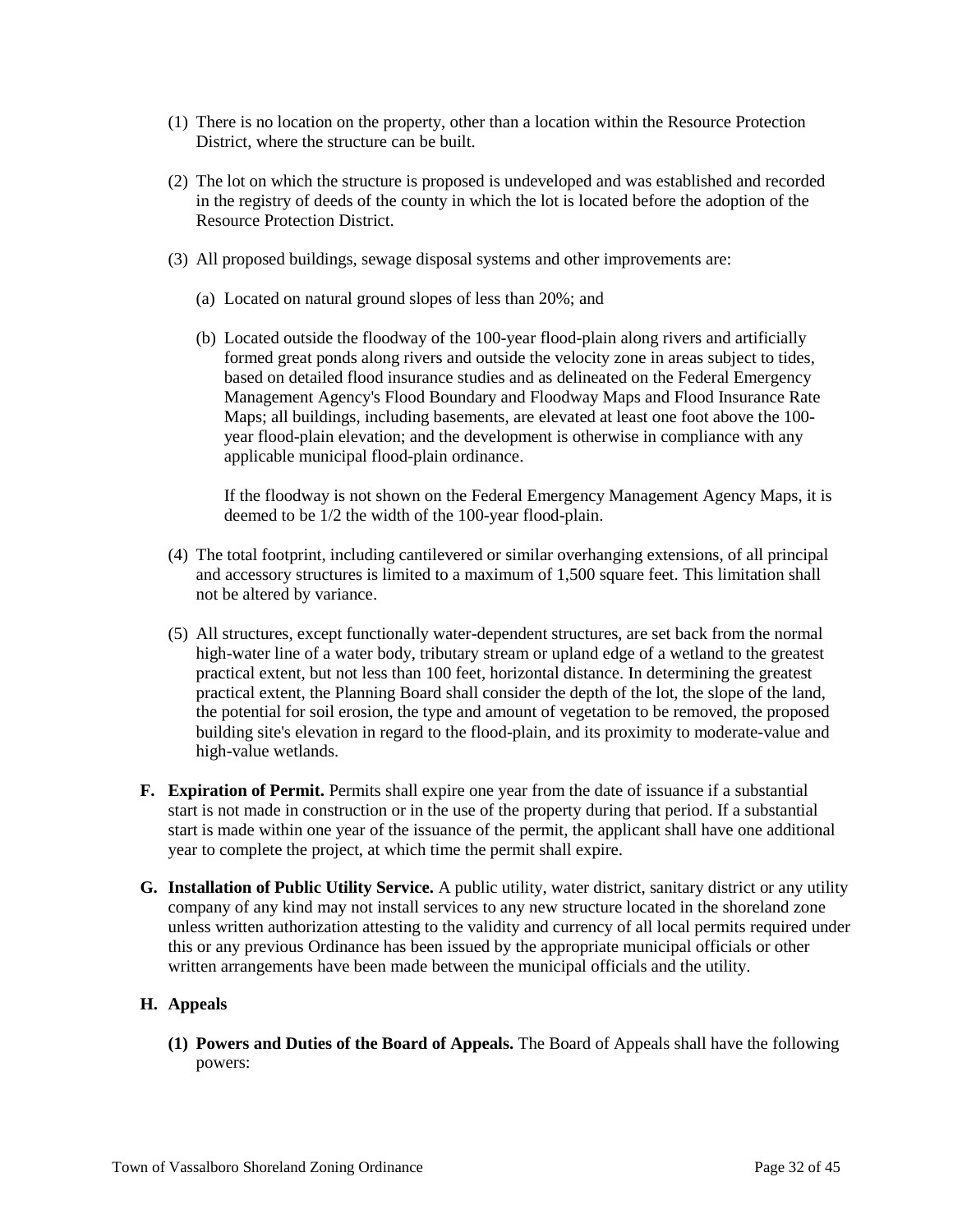- (a) Administrative Appeals: To hear and decide administrative appeals, on an appellate basis, where it is alleged by an aggrieved party that there is an error in any order, requirement, decision, or determination made by, or failure to act by, the Planning Board in the administration of this Ordinance; and to hear and decide administrative appeals on a de novo basis where it is alleged by an aggrieved party that there is an error in any order, requirement, decision or determination made by, or failure to act by, the Code Enforcement Officer in his or her review of and action on a permit application under this Ordinance. Any order, requirement, decision or determination made, or failure to act, in the enforcement of this ordinance is not appealable to the Board of Appeals.
- (b) Variance Appeals: To authorize variances upon appeal, within the limitations set forth in this Ordinance.
- **(2) Variance Appeals**. Variances may be granted only under the following conditions:
	- (a) Variances may be granted only from dimensional requirements including, but not limited to, lot width, structure height, percent of lot coverage, and setback requirements.
	- (b) Variances shall not be granted for establishment of any uses otherwise prohibited by this Ordinance.
	- (c) The Board of Appeals shall not grant a variance unless it finds that:
		- (i) The proposed structure or use would meet the provisions of Section 15 except for the specific provision which has created the non-conformity and from which relief is sought; and
		- (ii) The strict application of the terms of this Ordinance would result in undue hardship. The term "undue hardship shall mean:
			- a. That the land in question cannot yield a reasonable return unless a variance is granted;
			- b. That the need for a variance is due to the unique circumstances of the property and not to the general conditions in the neighborhood;
			- c. That the granting of a variance will not alter the essential character of the locality; and
			- d. That the hardship is not the result of action taken by the applicant or a prior owner.
	- (d) Notwithstanding Section  $16(H)(2)(c)(ii)$  above, the Board of Appeals, or the Code Enforcement Officer if authorized in accordance with 30-A MRSA §4353-A, may grant a variance to an owner of a residential dwelling for the purpose of making that dwelling accessible to a person with a disability who resides in or regularly uses the dwelling. The board shall restrict any variance granted under this subsection solely to the installation of equipment or the construction of structures necessary for access to or egress from the dwelling by the person with the disability. The board may impose conditions on the variance, including limiting the variance to the duration of the disability or to the time that the person with the disability lives in the dwelling. The term "structures necessary for access to or egress from the dwelling" shall include railing, wall or roof systems necessary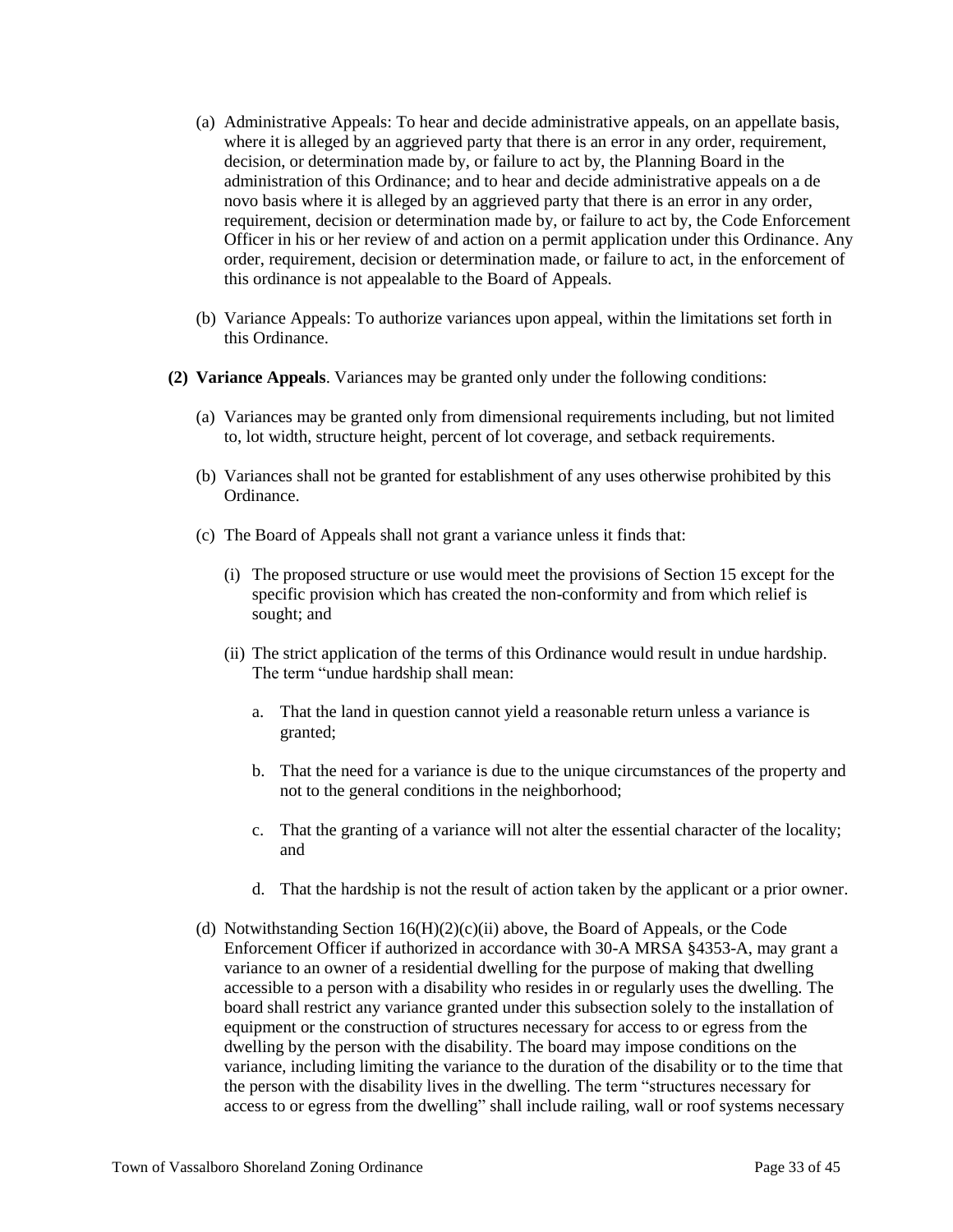for the safety or effectiveness of the structure. Any permit issued pursuant to this subsection is subject to Sections  $16(H)(2)(f)$  and  $16(H)(4)(b)(iv)$  below.)

- (e) The Board of Appeals shall limit any variances granted as strictly as possible in order to ensure conformance with the purposes and provisions of this Ordinance to the greatest extent possible, and in doing so may impose such conditions to a variance as it deems necessary. The party receiving the variance shall comply with any conditions imposed.
- (f) A copy of each variance request, including the application and all supporting information supplied by the applicant, shall be forwarded by the municipal officials to the Commissioner of the Department of Environmental Protection at least twenty (20) days prior to action by the Board of Appeals. Any comments received from the Commissioner prior to the action by the Board of Appeals shall be made part of the record and shall be taken into consideration by the Board of Appeals.

#### **(3) Administrative Appeals**

When the Board of Appeals reviews a decision of the Code Enforcement Officer the Board of Appeals shall hold a "de novo" hearing. At this time the Board may receive and consider new evidence and testimony, be it oral or written. When acting in a "de novo" capacity the Board of Appeals shall hear and decide the matter afresh, undertaking its own independent analysis of evidence and the law, and reaching its own decision.

When the Board of Appeals hears a decision of the Planning Board, it shall hold an appellate hearing, and may reverse the decision of the Planning Board only upon finding that the decision was contrary to specific provisions of the Ordinance or contrary to the facts presented to the Planning Board. The Board of Appeals may only review the record of the proceedings before the Planning Board. The Board Appeals shall not receive or consider any evidence which was not presented to the Planning Board, but the Board of Appeals may receive and consider written or oral arguments. If the Board of Appeals determines that the record of the Planning Board proceedings are inadequate, the Board of Appeals may remand the matter to the Planning Board for additional fact finding.

# **(4) Appeal Procedure**

- (a) Making an Appeal
	- (i) An administrative or variance appeal may be taken to the Board of Appeals by an aggrieved party from any decision of the Code Enforcement Officer or the Planning Board, except for enforcement-related matters as described in Section  $16(H)(1)(a)$ above. Such an appeal shall be taken within thirty (30) calendar days of the date of the official, written decision appealed from, and not otherwise, except that the Board, upon a showing of good cause, may waive the thirty (30) calendar day requirement.
	- (ii) Applications for appeals shall be made by filing with the Board of Appeals a written notice of appeal which includes:
		- a. A concise written statement indicating what relief is requested and why the appeal or variance should be granted.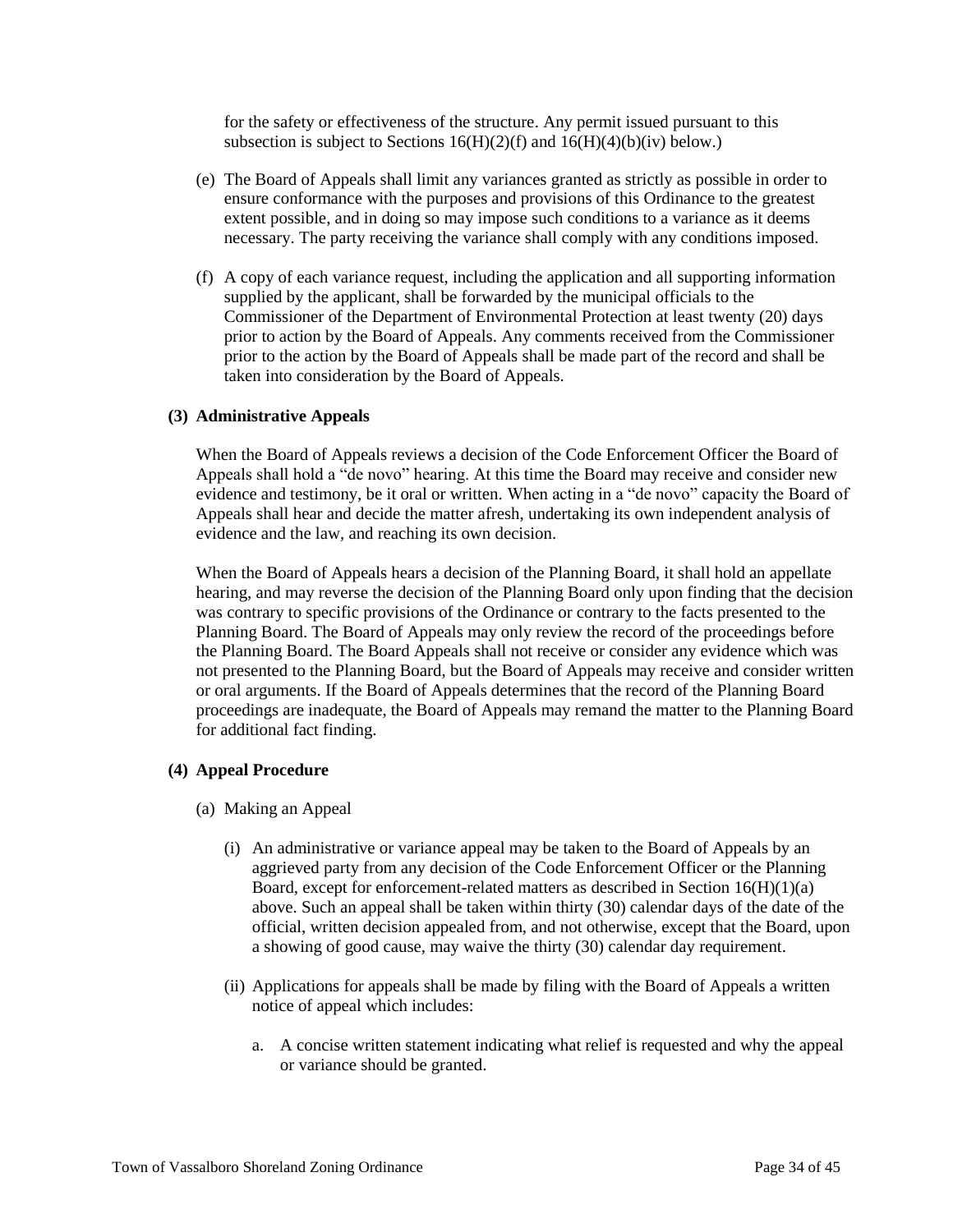- b. A sketch drawn to scale showing lot lines, location of existing buildings and structures and other physical features of the lot pertinent to the relief sought.
- (iii)Upon receiving an application for an administrative appeal or a variance, the Code Enforcement Officer or Planning Board, as appropriate, shall transmit to the Board of Appeals all of the papers constituting the record of the decision appealed from.
- (iv) The Board of Appeals shall hold a public hearing on an administrative appeal or a request for a variance within thirty-five (35) calendar calendar days of its receipt of a complete written application, unless this time period is extended by the parties.
- (b) Notice of Appeal and Hearing

At least fifteen (15) calendar days prior to the date of the hearing on such appeal, the Board of Appeals shall:

- (i) Cause to be published in one issue in a newspaper of general circulation in the Town, a notice which includes:
	- a. The name of the person appealing;
	- b. The location and description of the property involved;
	- c. A brief description of the decision appealed from or of the nature of the appeal; and
	- d. The date, time and place of the hearing.
- (ii) Cause the Code Enforcement Officer to give similar written notice by mail to:
	- a. All property owners whose properties lie within 200 feet of the affected property;
	- b. The person making the appeal; and
	- c. The Planning Board, the Code Enforcement Officer, the Municipal Officers and any other parties expressing an interest in the hearing.
- (c) Hearings:
	- (i) The Board of Appeals may receive any oral or documentary evidence, but may also exclude any irrelevant, immaterial or unduly repetitious evidence. All parties shall have the right to present their case or defense by oral or documentary evidence, to submit rebuttal evidence, and to conduct such cross-examinations as may be required for a full and true disclosure of the facts.
	- (ii) The appellant's case shall be heard first. To maintain orderly procedure, each side shall proceed without interruption. Questions may be asked through the Chair. All persons at the hearings shall abide by the order established by the Chairperson.
	- (iii) At any hearing, a party may be represented by agent or attorney. Hearings shall not be continued to other times except for good cause.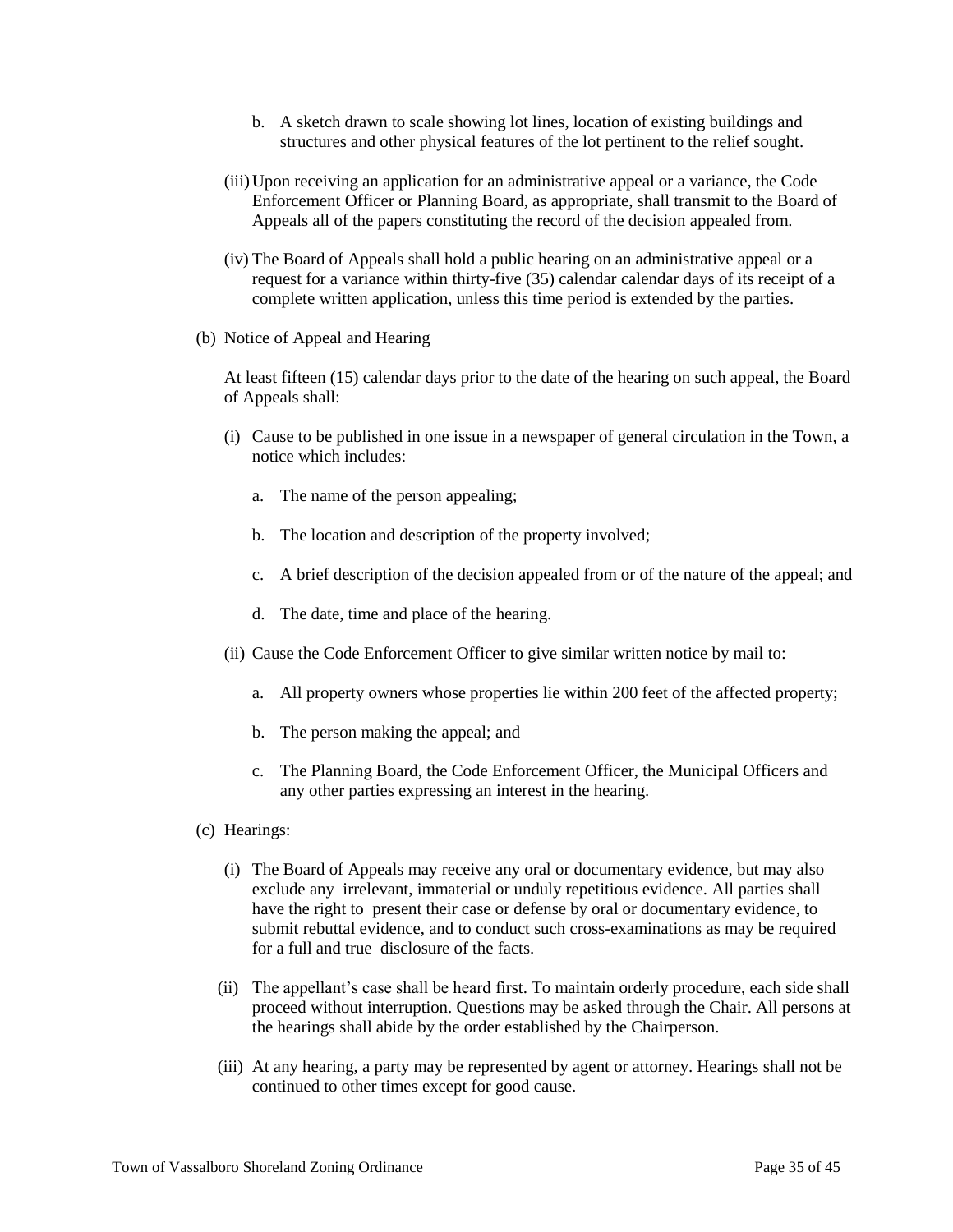- (iv) The transcript or tape recording of testimony, if any, minutes, and exhibits, together with all papers, documents, exhibits and requests filed in the proceedings, shall constitute the record.
- (v) The record may be kept open after the hearing to receive additional comments or evidence by order of the Chairperson until a date established by the order.
- (d) Decision by Board of Appeals
	- (i) A majority of the full voting membership of the Board of Apeals shall constitute a quorum for the purpose of deciding an appeal.
	- (ii) The concurring vote of a majority of the members present and voting shall be necessary to reverse an order, requirement, decision, or determination of the Code Enforcement Officer or Planning Board, or to decide in favor of the applicant on any matter on which it is required to pass under this Ordinance, or to affect any variation in the application of this Ordinance from its stated terms.
	- (iii)The person filing the appeal shall have the burden of proof.
	- (iv) Following the public hearing on an administrative appeal, the Board of Appeals may reverse the decision of the CEO or Planning Board only upon a finding that the decision was clearly contrary to specific provisions of this Ordinance.
- (e) The Board of Appeals shall decide all administrative appeals and variance appeals within thirty-five (35) calendar days after the close of the hearing, and shall issue a written decision on all appeals.
- (f) The Board of Appeals shall state the reasons and basis for its decision, including a statement of the facts found and conclusions reached by the Board of Appeals. All decisions shall be based upon the material issues of fact and law. The Board of Appeals shall cause written notice of its decision to be mailed or hand-delivered to the applicant and to the Department of Environmental Protection within seven (7) calendar days of the Board of Appeals's decision. Copies of written decisions of the Board of Appeals shall be given to the Planning Board, Code Enforcement Officer, and the municipal officers.
- **(5) Appeal to Superior Court**. Except as provided by 30-A M.R.S.A. section 2691(3)(F), any aggrieved party who participated as a party during the proceedings before the Board of Appeals may take an appeal to Superior Court in accordance with State laws within fourty-five (45) calendar days from the date of any decision of the Board of Appeals.
- **(6) Reconsideration**. In accordance with 30-A M.R.S.A. section 2691(3)(F), the Board of Appeals may reconsider any decision within 45 calendar days of its prior decision. A request to the Board of Appeals to reconsider a decision must be filed within ten (10) calendar days of the decision that is being reconsidered. A vote to reconsider and the action taken on that reconsideration must occur and be completed within fourty-five (45) calendar days of the date of the vote on the original decision. Reconsideration of a decision shall require a positive vote of the majority of the Board members originally voting on the decision, and proper notification to the landowner, petitioner, planning board, code enforcement officer, and other parties of interest, including abutters and those who testified at the original hearing(s). The Board may conduct additional hearings and receive additional evidence and testimony.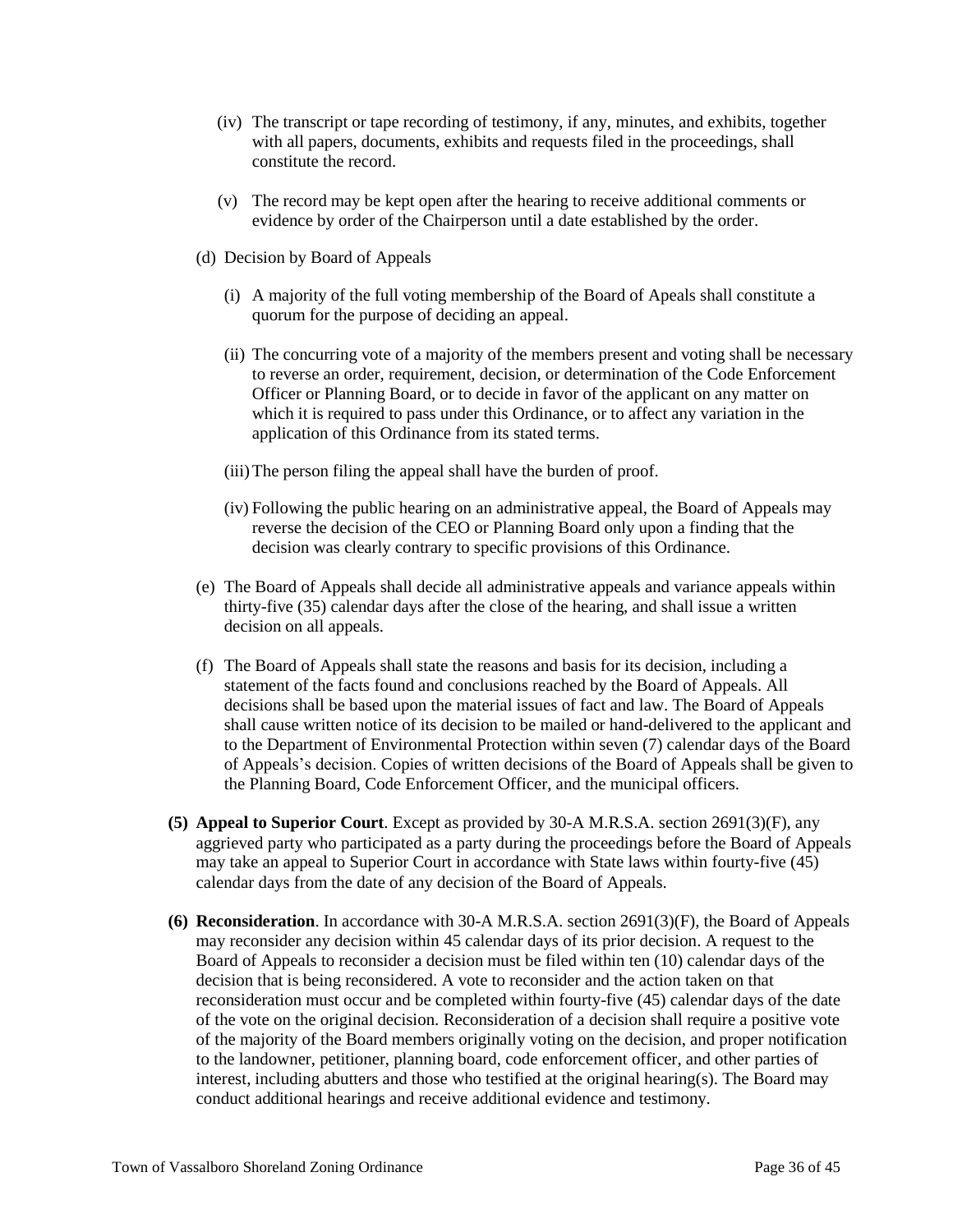Appeal of a reconsidered decision to Superior Court must be made within fifteen (15) calendar days after the decision on reconsideration.

### **I. Enforcement**

**(1) Nuisances**. Any violation of this Ordinance shall be deemed to be a nuisance.

#### **(2) Code Enforcement Officer**

- (a) It shall be the duty of the Code Enforcement Officer to enforce the provisions of this Ordinance. If the Code Enforcement Officer shall find that any provision of this Ordinance is being violated, he or she shall notify in writing the person responsible for such violation, indicating the nature of the violation and ordering the action necessary to correct it, including discontinuance of illegal use of land, buildings or structures, or work being done, removal of illegal buildings or structures, and abatement of nuisance conditions. A copy of such notices shall be submitted to the municipal officers and be maintained as a permanent record.
- (b) The Code Enforcement Officer shall conduct on-site inspections to insure compliance with all applicable laws and conditions attached to permit approvals. The Code Enforcement Officer shall also investigate all complaints of alleged violations of this Ordinance.
- (c) The Code Enforcement Officer shall keep a complete record of all essential transactions of the office, including applications submitted, permits granted or denied, variances granted or denied, revocation actions, revocation of permits, appeals, court actions, violations investigated, violations found, and fees collected.
- **(3) Legal Actions**. When the above action does not result in the correction or abatement of the violation or nuisance condition, the Municipal Officers, upon notice from the Code Enforcement Officer, are hereby directed to institute any and all actions and proceedings, either legal or equitable, including seeking injunctions of violations and the imposition of fines, that may be appropriate or necessary to enforce the provisions of this Ordinance in the name of the municipality. The municipal officers, or their authorized agent, are hereby authorized to enter into administrative consent agreements for the purpose of eliminating violations of this Ordinance and recovering fines without Court action. Such agreements shall not allow an illegal structure or use to continue unless there is clear and convincing evidence that the illegal structure or use was constructed or conducted as a direct result of erroneous advice given by an authorized municipal official and there is no evidence that the owner acted in bad faith, or unless the removal of the structure or use will result in a threat or hazard to public health and safety or will result in substantial environmental damage.
- **(4) Fines**. Any person, including but not limited to a landowner, a landowner's agent or a contractor, who violates any provision or requirement of this Ordinance shall be penalized in accordance with 30-A, M.R.S.A. section 4452.

**NOTE**:Current penalties include fines of not less than \$100 nor more than \$2500 per violation for each day that the violation continues. However, in a resource protection district the maximum penalty is increased to \$5000 (38 M.R.S.A. section 4452).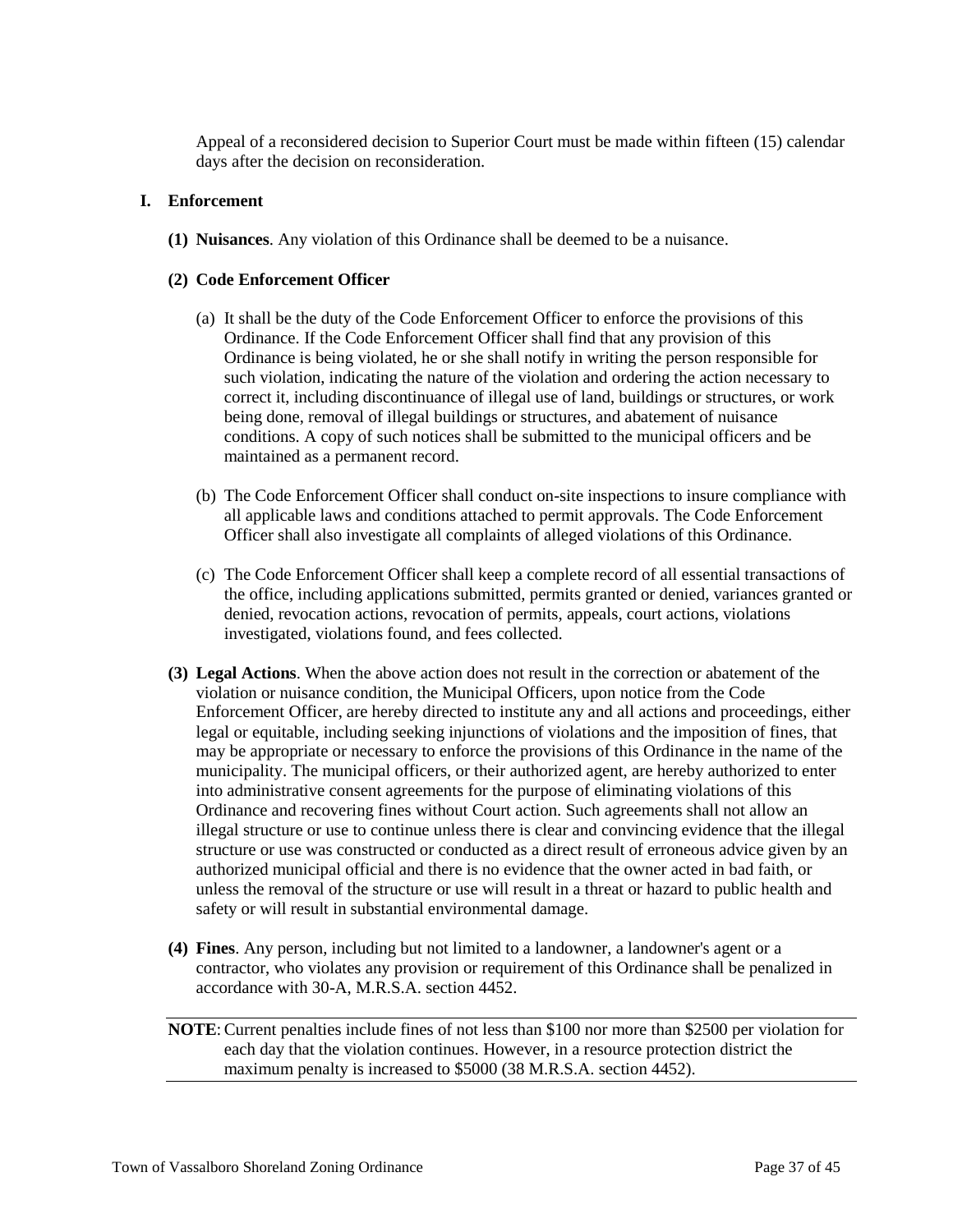### **17. Definitions**

**Accessory structure or use** - a use or structure which is incidental and subordinate to the principal use or structure. Accessory uses, when aggregated, shall not subordinate the principal use of the lot. A deck or similar extension of the principal structure or a garage attached to the principal structure by a roof or a common wall is considered part of the principal structure.

**Aggrieved party** - an owner of land whose property is directly or indirectly affected by the granting or denial of a permit or variance under this Ordinance; a person whose land abuts land for which a permit or variance has been granted; or any other person or group of persons who have suffered particularized injury as a result of the granting or denial of such permit or variance.

**Agriculture** - the production, keeping or maintenance for sale or lease, of plants or animals, including, but not limited to, forages and sod crops, grains and seed crops, dairy animals and dairy products, poultry and poultry products, livestock, fruits and vegetables and ornamental green-house products. Agriculture does not include forest management and timber harvesting activities.

**Aquaculture** - the growing or propagation of harvestable freshwater, estuarine, or marine plant or animal species.

**Basal Area** - the area of cross-section of a tree stem at 4 1/2 feet above ground level and inclusive of bark.

**Basement** - any portion of a structure with a floor-to-ceiling height of 6 feet or more and having more than 50% of its volume below the existing ground level.

**Boat Launching Facility** - a facility designed primarily for the launching and landing of watercraft, and which may include an access ramp, docking area, and parking spaces for vehicles and trailers.

**Bureau of Forestry** – State of Maine Department of Agriculture, Conservation, and Forestry, Bureau of Forestry.

**Campground** - any area or tract of land to accommodate two (2) or more parties in temporary living quarters, including, but not limited to tents, recreational vehicles or other shelters.

**Canopy** – the more or less continuous cover formed by tree crowns in a wooded area.

**Commercial use** - the use of lands, buildings, or structures, other than a "home occupation," defined below, the intent and result of which activity is the production of income from the buying and selling of goods and/or services, exclusive of rental of residential buildings and/or dwelling units.

**Development** – a change in land use involving alteration of the land, water or vegetation, or the addition or alteration of structures or other construction not naturally occurring.

**Dimensional requirements** - numerical standards relating to spatial relationships including but not limited to setback, lot area, shore frontage and height.

**Disability** - any disability, infirmity, malformation, disfigurement, congenital defect or mental condition caused by bodily injury, accident, disease, birth defect, environmental conditions or illness; and also includes the physical or mental condition of a person which constitutes a substantial handicap as determined by a physician or in the case of mental handicap, by a psychiatrist or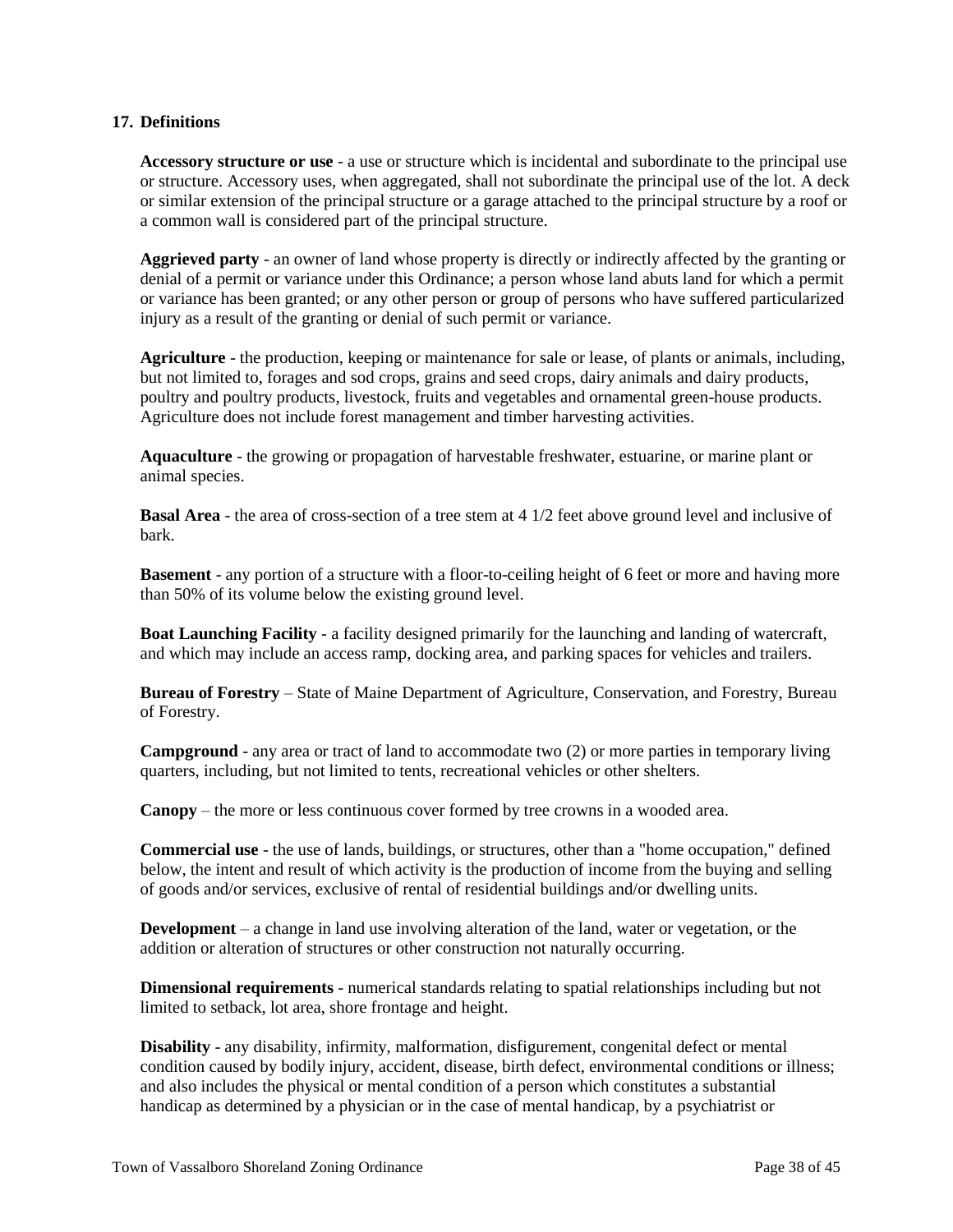psychologist, as well as any other health or sensory impairment which requires special education, vocational rehabilitation or related services.

**Driveway** - a vehicular access-way less than five hundred (500) feet in length serving two singlefamily dwellings or one two-family dwelling, or less.

**Emergency operations** - operations conducted for the public health, safety or general welfare, such as protection of resources from immediate destruction or loss, law enforcement, and operations to rescue human beings, property and livestock from the threat of destruction or injury.

**Essential services** - gas, electrical or communication facilities; steam, fuel, electric power or water transmission or distribution lines, towers and related equipment; telephone cables or lines, poles and related equipment; gas, oil, water, slurry or other similar pipelines; municipal sewage lines, collection or supply systems; and associated storage tanks. Such systems may include towers, poles, wires, mains, drains, pipes, conduits, cables, fire alarms and police call boxes, traffic signals, hydrants and similar accessories, but shall not include service drops or buildings which are necessary for the furnishing of such services.

**Expansion of a structure** - an increase in the footprint of a structure, including all extensions such as, but not limited to: attached decks, garages, porches and greenhouses.

**Expansion of use** - the addition of one or more months to a use's operating season; or the use of more footprint of a structure or ground area devoted to a particular use.

**Family** - one or more persons occupying a premises and living as a single housekeeping unit.

**Floodway** - the channel of a river or other watercourse and adjacent land areas that must be reserved in order to discharge the 100-year flood without cumulatively increasing the water surface elevation by more than one foot in height.

**Footprint** - the entire area of ground covered by the structure(s) on a lot, including but not limited to cantilevered or similar overhanging extensions, as well as unenclosed structures, including decks.

**Forested wetland** - a freshwater wetland dominated by woody vegetation that is six (6) meters tall (approximately twenty (20) feet) or taller.

**Foundation** - the supporting substructure of a building or other structure, excluding wooden sills and post supports, but including basements, slabs, frostwalls, or other base consisting of concrete, block, brick or similar material.

**Freshwater wetland** - freshwater swamps, marshes, bogs and similar areas, other than forested wetlands, which are:

- (1) Of ten or more contiguous acres; or of less than 10 contiguous acres and adjacent to a surface water body, excluding any river, stream or brook, such that in a natural state, the combined surface area is in excess of 10 acres; and
- (2) Inundated or saturated by surface or ground water at a frequency and for a duration sufficient to support, and which under normal circumstances do support, a prevalence of wetland vegetation typically adapted for life in saturated soils.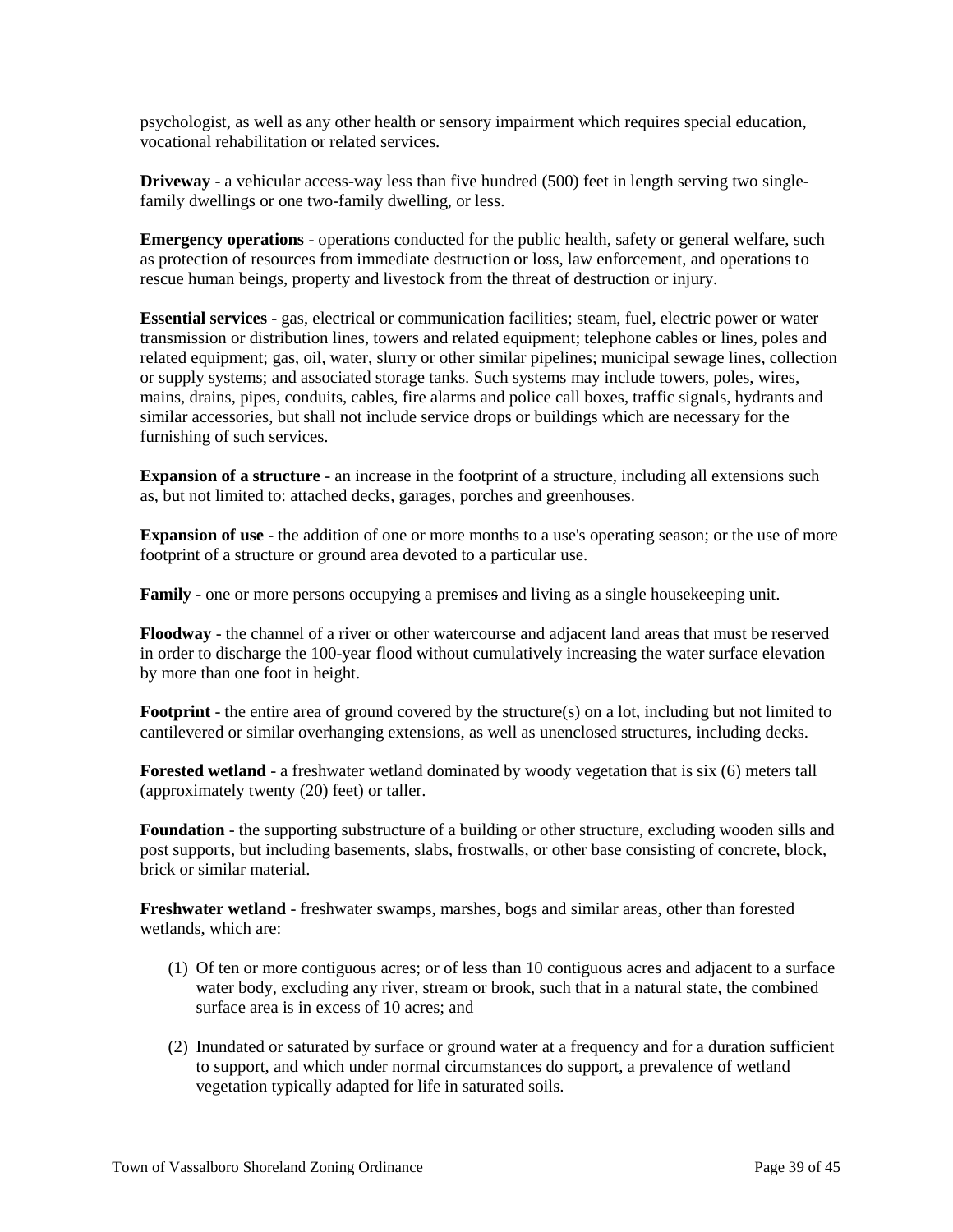Freshwater wetlands may contain small stream channels or inclusions of land that do not conform to the criteria of this definition.

**Functionally water-dependent uses** - those uses that require, for their primary purpose, location on submerged lands or that require direct access to, or location in, inland waters and that can not be located away from these waters. The uses include, but are not limited to, commercial and recreational fishing and boating facilities, finfish and shellfish processing, fish-related storage and retail and wholesale fish marketing facilities, waterfront dock and port facilities, shipyards and boat building facilities, marinas, navigation aids, basins and channels, shoreline structures necessary for erosion control purposes, industrial uses dependent upon water-borne transportation or requiring large volumes of cooling or processing water that can not reasonably be located or operated at an inland site, and uses that primarily provide general public access to inland waters. Recreational boat storage buildings are not considered to be a functionally water-dependent use.

**Great pond** - any inland body of water which in a natural state has a surface area in excess of ten acres, and any inland body of water artificially formed or increased which has a surface area in excess of thirty (30) acres except for the purposes of this Ordinance, where the artificially formed or increased inland body of water is completely surrounded by land held by a single owner,

**Great pond classified GPA** - any great pond classified GPA, pursuant to 38 M.R.S.A. Article 4-A Section 465-A. This classification includes some, but not all impoundments of rivers that are defined as great ponds.

**Ground cover** – small plants, fallen leaves, needles and twigs, and the partially decayed organic matter of the forest floor.

**Hazard tree** - a tree with a structural defect, combination of defects, or disease resulting in a structural defect that under the normal range of environmental conditions at the site exhibits a high probability of failure and loss of a major structural component of the tree in a manner that will strike a target. A normal range of environmental conditions does not include meteorological anomalies, such as, but not limited to: hurricanes; hurricane-force winds; tornados; microbursts; or significant ice storm events. Hazard trees also include those trees that pose a serious and imminent risk to bank stability. A target is the area where personal injury or property damage could occur if the tree or a portion of the tree fails. Targets include roads, driveways, parking areas, structures, campsites, and any other developed area where people frequently gather and linger.

**Height of a structure** - the vertical distance between the mean original (prior to construction) grade at the downhill side of the structure and the highest point of the structure, excluding chimneys, steeples, antennas, and similar appurtenances that have no floor area.

**Home occupation** - an occupation or profession which is customarily conducted on or in a residential structure or property and which is 1) clearly incidental to and compatible with the residential use of the property and surrounding residential uses; and 2) which employs no more than two (2) persons other than family members residing in the home.

**Increase in nonconformity of a structure** - any change in a structure or property which causes further deviation from the dimensional standard(s) creating the nonconformity such as, but not limited to, reduction in water body, tributary stream or wetland setback distance, increase in lot coverage, or increase in height of a structure. Property changes or structure expansions which either meet the dimensional standard or which cause no further increase in the linear extent of nonconformance of the existing structure shall not be considered to increase nonconformity. For example, there is no increase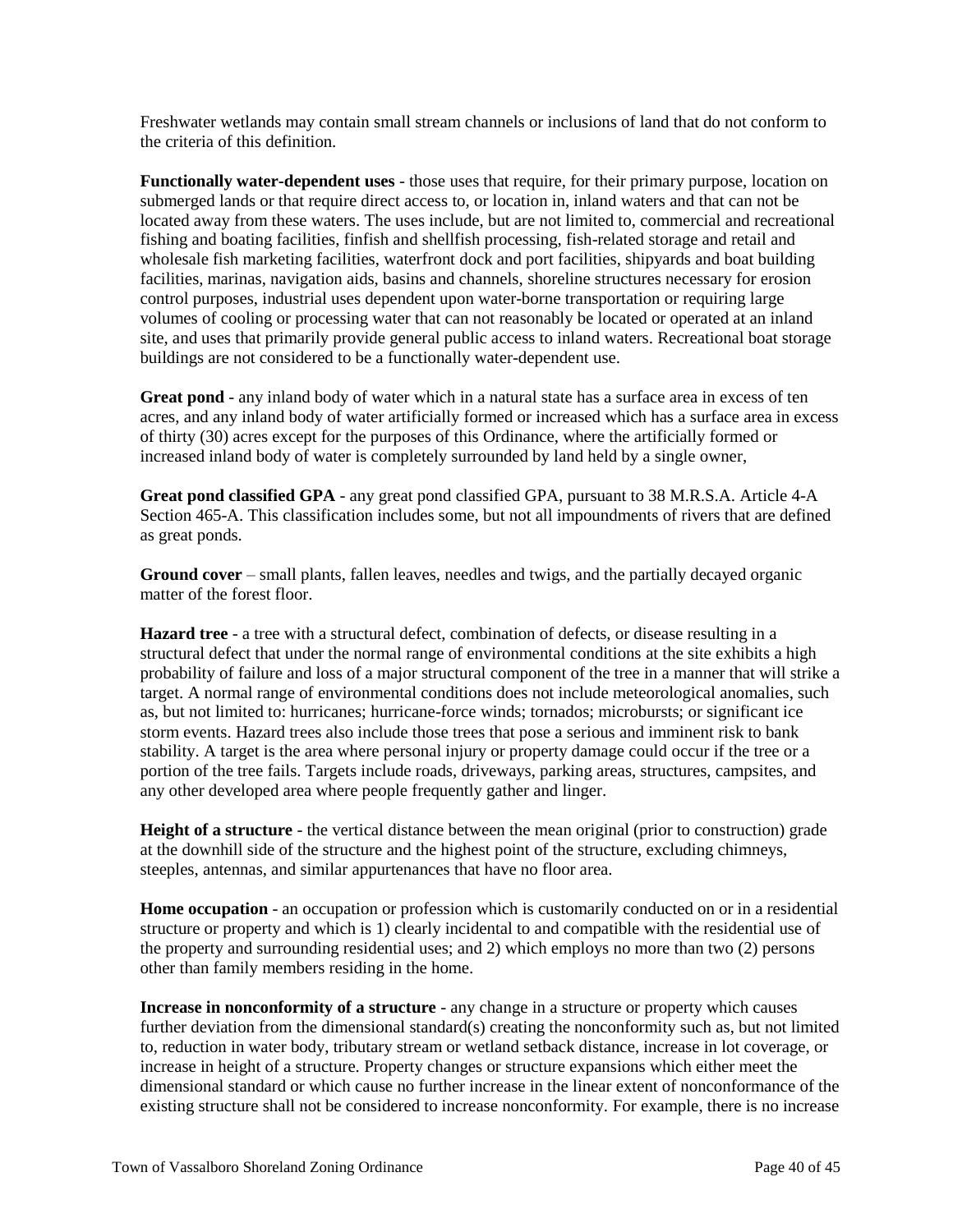in nonconformity with the setback requirement for water bodies, wetlands, or tributary streams if the expansion extends no further into the required setback area than does any portion of the existing nonconforming structure. Hence, a structure may be expanded laterally provided that the expansion extends no closer to the water body, tributary stream, or wetland than the closest portion of the existing structure from that water body, tributary stream, or wetland. Included in this allowance are expansions which in-fill irregularly shaped structures.

**Individual private campsite** - an area of land which is not associated with a campground, but which is developed for repeated camping by only one group not to exceed ten (10) individuals and which involves site improvements which may include but not be limited to a gravel pad, parking area, fire place, or tent platform.

**Industrial** - The assembling, fabrication, finishing, manufacturing, packaging or processing of goods, or the extraction of minerals.

**Institutional** – a non-profit or quasi-public use, or institution such as a church, library, public or private school, hospital, or municipally owned or operated building, structure or land used for public purposes.

**Lot area** - The area of land enclosed within the boundary lines of a lot, minus land below the normal high-water line of a water body or upland edge of a wetland and areas beneath roads serving more than two lots.

**Marina** - a business establishment having frontage on navigable water and, as its principal use, providing for hire offshore moorings or docking facilities for boats, and which may also provide accessory services such as boat and related sales, boat repair and construction, indoor and outdoor storage of boats and marine equipment, bait and tackle shops and marine fuel service facilities.

**Market value** - the estimated price a property will bring in the open market and under prevailing market conditions in a sale between a willing seller and a willing buyer, both conversant with the property and with prevailing general price levels.

**Mineral exploration** - hand sampling, test boring, or other methods of determining the nature or extent of mineral resources which create minimal disturbance to the land and which include reasonable measures to restore the land to its original condition.

**Mineral extraction** - any operation within any twelve (12) month period which removes more than one hundred (100) cubic yards of soil, topsoil, loam, sand, gravel, clay, rock, peat, or other like material from its natural location and to transport the product removed, away from the extraction site.

**Minimum lot width** - the closest distance between the side lot lines of a lot. When only two lot lines extend into the shoreland zone, both lot lines shall be considered to be side lot lines.

**Multi-unit residential** - a residential structure containing three (3) or more residential dwelling units.

**Native** – indigenous to the local forests.

**Non-conforming condition** – non-conforming lot, structure or use which is allowed solely because it was in lawful existence at the time this Ordinance or subsequent amendment took effect.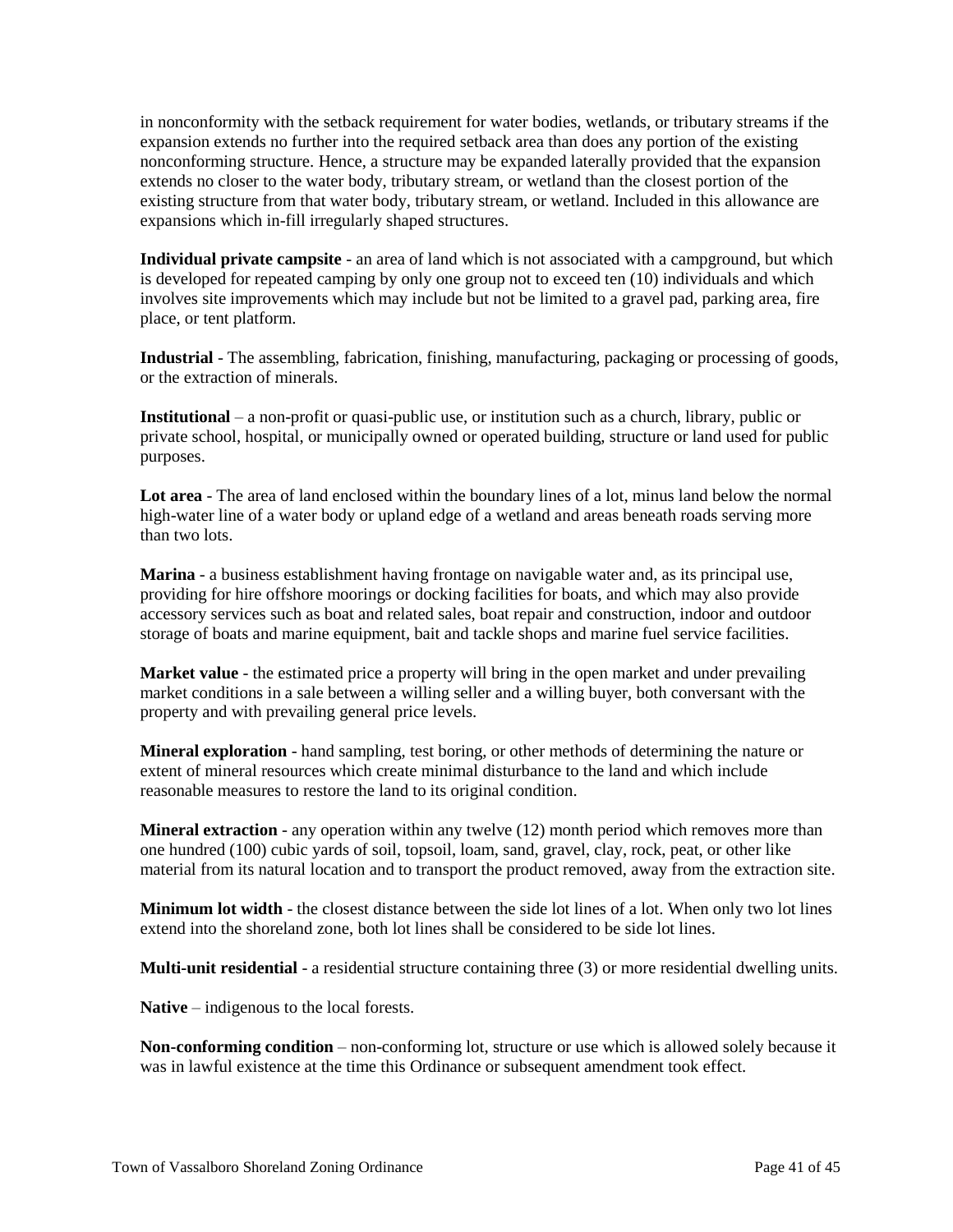**Non-conforming lot** - a single lot of record which, at the effective date of adoption or amendment of this Ordinance, does not meet the area, frontage, or width requirements of the district in which it is located.

**Non-conforming structure** - a structure which does not meet any one or more of the following dimensional requirements; setback, height, lot coverage or footprint, but which is allowed solely because it was in lawful existence at the time this Ordinance or subsequent amendments took effect.

**Non-conforming use** - use of buildings, structures, premises, land or parts thereof which is not allowed in the district in which it is situated, but which is allowed to remain solely because it was in lawful existence at the time this Ordinance or subsequent amendments took effect.

**Non-native invasive species of vegetation** - species of vegetation listed by the Maine Department of Agriculture, Conservation and Forestry as being invasive in Maine ecosystems and not native to Maine ecosystems.

**Normal high-water line (non-tidal waters)** - that line which is apparent from visible markings, changes in the character of soils due to prolonged action of the water or changes in vegetation, and which distinguishes between predominantly aquatic and predominantly terrestrial land. Areas contiguous with rivers and great ponds that support non-forested wetland vegetation and hydric soils and that are at the same or lower elevation as the water level of the river or great pond during the period of normal high-water are considered part of the river or great pond.

**Person** - an individual, corporation, governmental agency, municipality, trust, estate, partnership, association, two or more individuals having a joint or common interest, or other legal entity.

**Piers, docks, wharves, bridges and other structures and uses** extending over or beyond the normal high-water line or within a wetland.

- **Temporary:** Structures which remain in or over the water for less than seven (7) months in any period of twelve (12) consecutive months.
- **Permanent:** Structures which remain in or over the water for seven (7) months or more in any period of twelve (12) consecutive months.

**Principal structure** - a structure other than one which is used for purposes wholly incidental or accessory to the use of another structure or use on the same lot.

**Principal use** - a use other than one which is wholly incidental or accessory to another use on the same lot.

**Public facility** - any facility, including, but not limited to, buildings, property, recreation areas, and roads, which are owned, leased, or otherwise operated, or funded by a governmental body or public entity.

**Recent floodplain soils** - the following soil series as described and identified by the National Cooperative Soil Survey:

| Fryeburg | Hadley  | Limerick       | Lovewell | Medomak | Odnawa |
|----------|---------|----------------|----------|---------|--------|
| Alluvial | Cornish | <b>Charles</b> | Podunk   | Rumney  | Saco   |
| Suncook  | Sunday  | Winooski       |          |         |        |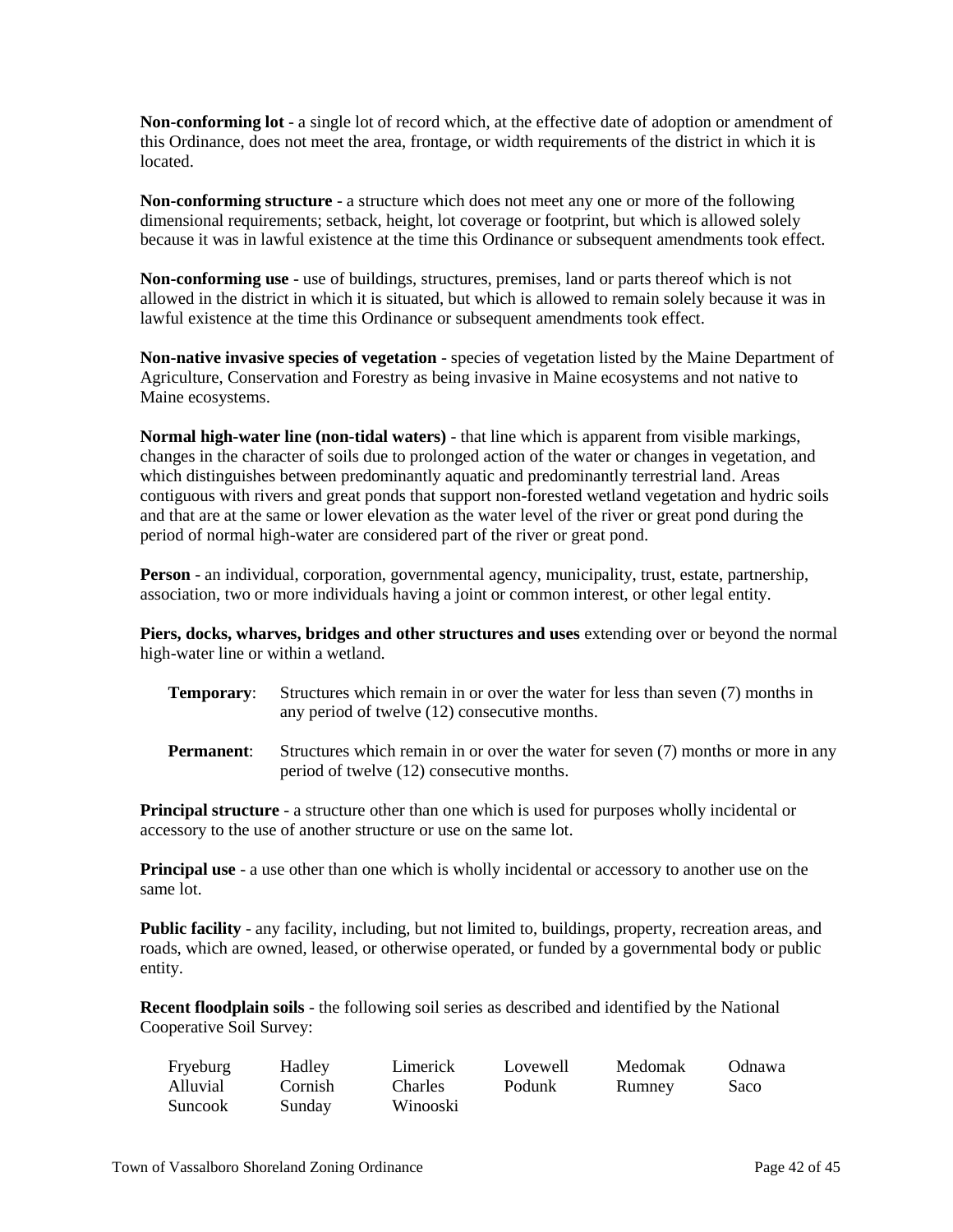**Recreational facility** - a place designed and equipped for the conduct of sports, leisure time activities, and other customary and usual recreational activities, excluding boat launching facilities.

**Recreational vehicle** - a vehicle or an attachment to a vehicle designed to be towed, and designed for temporary sleeping or living quarters for one or more persons, and which may include a pick-up camper, travel trailer, tent trailer, camp trailer, and motor home. In order to be considered as a vehicle and not as a structure, the unit must remain with its tires on the ground, and must be registered with the State Division of Motor Vehicles.

**Replacement system** - a system intended to replace: 1.) an existing system which is either malfunctioning or being upgraded with no significant change of design flow or use of the structure, or 2.) any existing overboard wastewater discharge.

**Residential dwelling unit** - a room or group of rooms designed and equipped exclusively for use as permanent, seasonal, or temporary living quarters for only one family at a time, and containing cooking, sleeping and toilet facilities. The term shall include mobile homes and rental units that contain cooking, sleeping, and toilet facilities regardless of the time-period rented. Recreational vehicles are not residential dwelling units.

**Riprap** - rocks, irregularly shaped, and at least six (6) inches in diameter, used for erosion control and soil stabilization, typically used on ground slopes of two (2) units horizontal to one (1) unit vertical or less.

**River** - a free-flowing body of water including its associated floodplain wetlands from that point at which it provides drainage for a watershed of twenty five (25) square miles to its mouth.

**Road** - a route or track consisting of a bed of exposed mineral soil, gravel, asphalt, or other surfacing material constructed for or created by the repeated passage of motorized vehicles, excluding a driveway as defined.

**Sapling -** a tree species that is less than two (2) inches in diameter at four and one half (4.5) feet above ground level.

**Seedling -** a young tree species that is less than four and one half (4.5) feet in height above ground level.

**Service drop** - any utility line extension which does not cross or run beneath any portion of a water body provided that:

- (1) in the case of electric service
	- (a) the placement of wires and/or the installation of utility poles is located entirely upon the premises of the customer requesting service or upon a roadway right-of-way; and
	- (b) the total length of the extension is less than one thousand (1,000) feet.
- (2) in the case of telephone service
	- (a) the extension, regardless of length, will be made by the installation of telephone wires to existing utility poles, or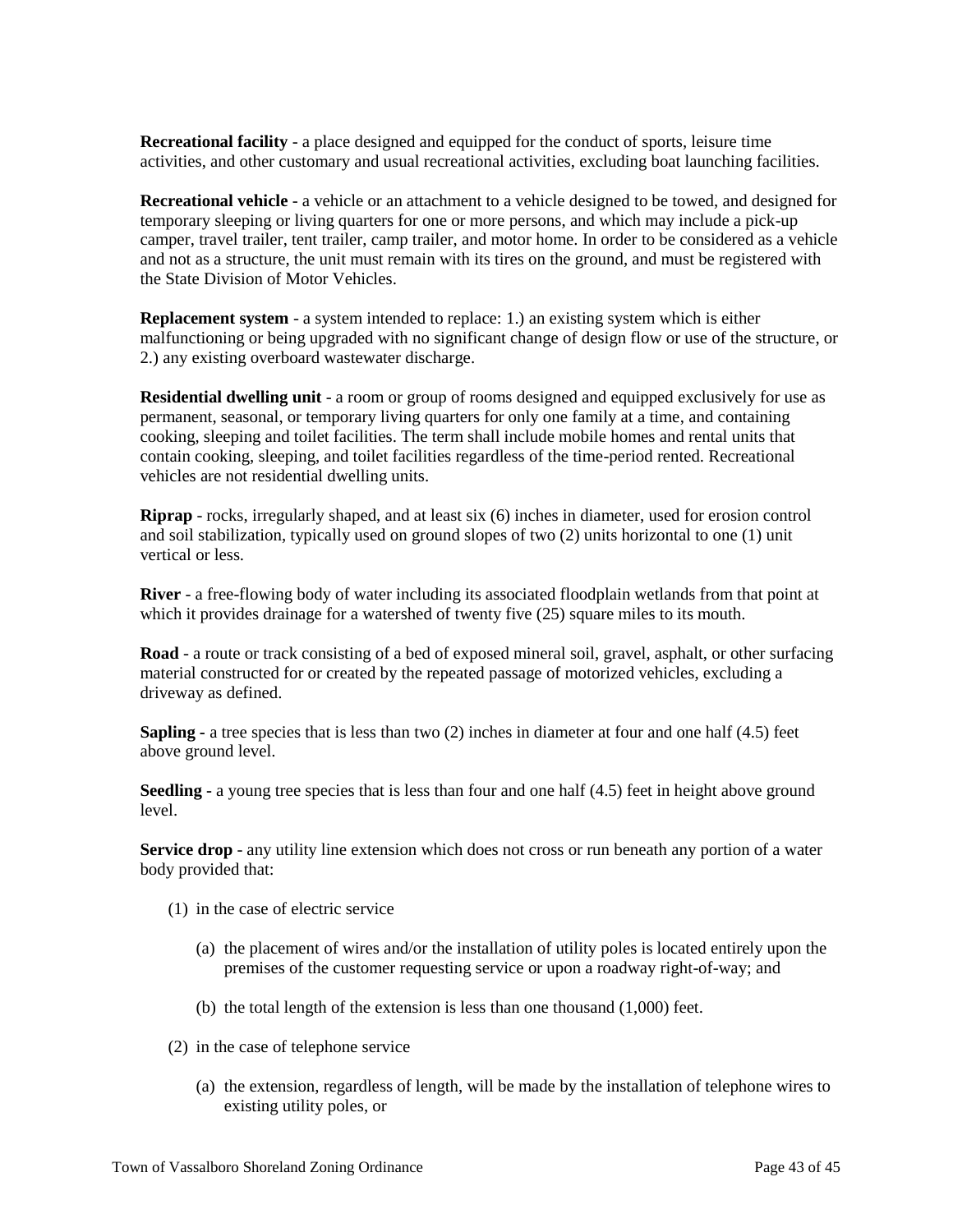(b) the extension requiring the installation of new utility poles or placement underground is less than one thousand (1,000) feet in length.

**Setback** - the nearest horizontal distance from the normal high-water line of a water body or tributary stream, or upland edge of a wetland, to the nearest part of a structure, road, parking space or other regulated object or area.

**Shore frontage** - the length of a lot bordering on a water body or wetland measured in a straight line between the intersections of the lot lines with the shoreline.

**Shoreland zone** - the land area located within two hundred and fifty (250) feet, horizontal distance, of the normal high-water line of any great pond or river; within 250 feet of the upland edge of a freshwater wetland; or within one hundred (100) feet, horizontal distance, of the normal high-water line of a stream.

**Shoreline** – the normal high-water line, or upland edge of a wetland.

**Shoreline buffer –** vegetated area within 100 feet of the shoreline.

**Significant River Segments** - No Significant River Segments exist in Vassalboro.

**Storm-damaged tree** - a tree that has been uprooted, blown down, is lying on the ground, or that remains standing and is damaged beyond the point of recovery as the result of a storm event.

**Stream** - a free-flowing body of water from the outlet of a great pond or the confluence of two  $(2)$ perennial streams as depicted on the most recent , highest resolution version of the national hydrography dataset available from the United States Geological Survey on the website of the United States Geological Survey or the national map to the point where the stream becomes a river or where the stream meets the shoreland zone of another water body or wetland. When a stream meets the shoreland zone of a water body or wetland and a channel forms downstream of the water body or wetland as an outlet, that channel is also a stream.

**Structure** – anything temporarily or permanently located, built, constructed or erected for the support, shelter or enclosure of persons, animals, goods or property of any kind or anything constructed or erected on or in the ground. The term includes structures temporarily or permanently located, such as decks, patios, and satellite dishes. Structure does not include fences; poles and wiring and other aerial equipment normally associated with service drops, including guy wires and guy anchors; subsurface waste water disposal systems as defined in Title 30-A, section 4201, subsection 5; geothermal heat exchange wells as defined in Title 32, section 4700-E, subsection 3-C; or wells or water wells as defined in Title 32, section 4700-E, subsection 8.

**Substantial start** - completion of thirty (30) percent of a permitted structure or use measured as a percentage of estimated total cost.

**Subsurface sewage disposal system** – any system designed to dispose of waste or waste water on or beneath the surface of the earth; includes, but is not limited to: septic tanks; disposal fields; grandfathered cesspools; holding tanks; pretreatment filter, piping, or any other fixture, mechanism, or apparatus used for those purposes; does not include any discharge system licensed under 38 M.R.S.A. section 414, any surface waste water disposal system, or any municipal or quasi-municipal sewer or waste water treatment system..